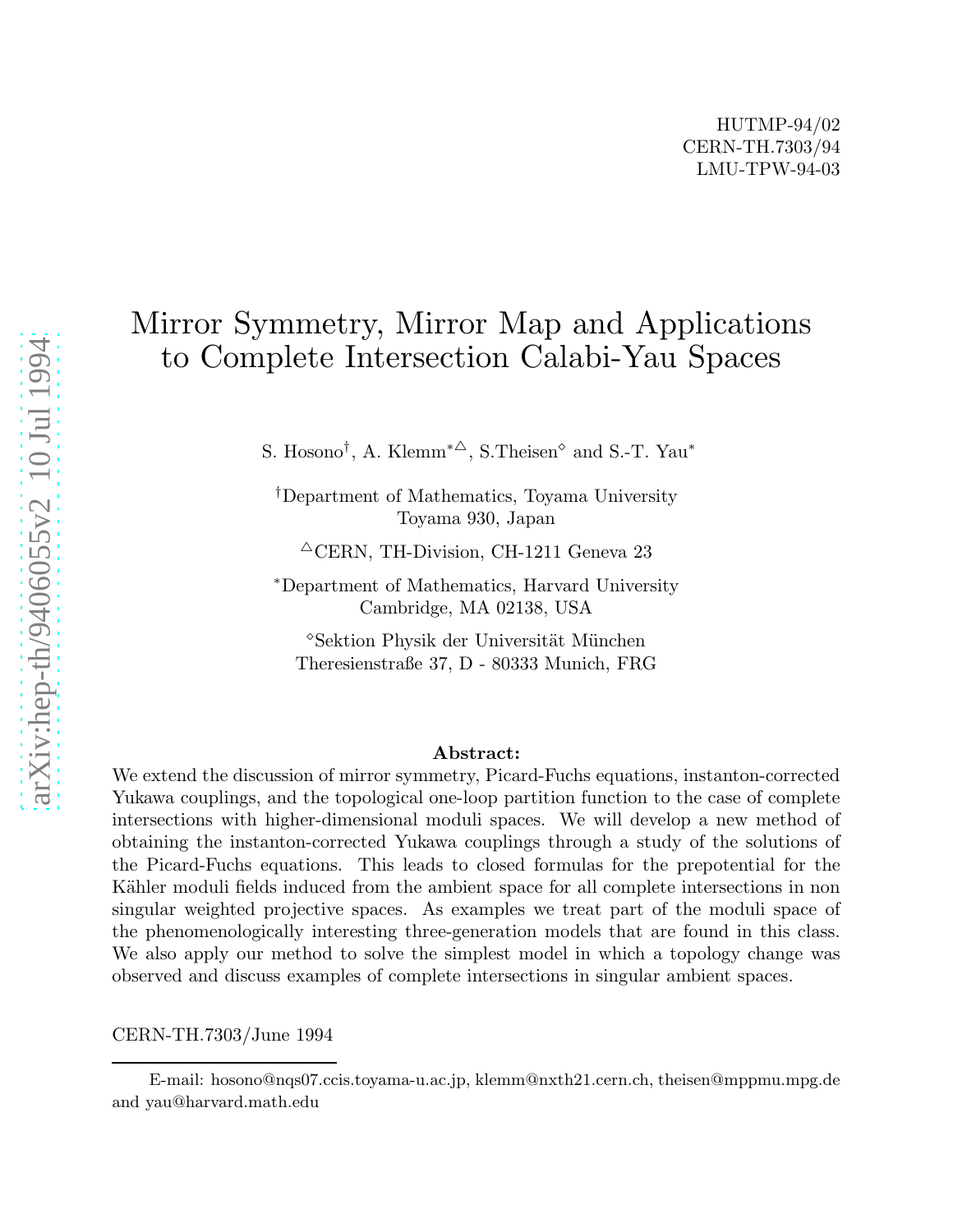## 1. Introduction:

Complete intersection Calabi-Yau manifolds embedded in products of projective spaces CICYs are the most prominent candidates for the compactification of the heterotic string. They have been intensively studied. Let us point out briefly the main results; a de-tailedaccount from a physical point of view can be found in [[1\]](#page-48-0). Using the  $c_1 = 0$  condition and curve identities it was recognized in[[2\]](#page-48-0) that all CICYs can be described by finitely many configurations of polynomials in products of projective spaces. Each configuration leads to a family of Calabi-Yau spaces whose generic member is smooth. By a computer classification, 7868 configurations with Euler numbers between −200 and 0 were found in [\[3](#page-48-0)] and [\[4](#page-48-0)]. In [\[5](#page-48-0)] all their Hodge numbers were calculated. There occur 265 different combinations. Application of a theorem of Wall [\[6](#page-48-0)], which states that the homotopy types of Calabi-Yau threefolds  $X$  can be classified by their Hodge numbers, their topological triple couplings  $K_{ijk}^0 \equiv \int_X J_i \wedge J_j \wedge J_k$  and  $c_2 \cdot J_i \equiv \int_X c_2 \wedge J_i$ , reveals that there are at least 2590 topologicallydifferent models in this class [[7\]](#page-48-0). Green and Hübsch have shown in [\[8](#page-48-0)] that all families of CICYs are connected by the process, already described in[[3\]](#page-48-0), of contracting a family to a nodal configuration and performing a small resolution of the latter. Certain quotients of them by discrete groups were constructed in[[9\]](#page-48-0) and [\[10](#page-48-0)], which have Euler number  $\chi = -6$ . Two of them, discussed below, have a non-trivial fundamental group  $(\pi_1(X) = \mathbb{Z}_3)$  and give rise to heterotic string compactifications with three generations and a natural option to break the  $E_6$  gauge group by Wilson lines.

In this paper we want to extend the analysis of the Picard-Fuchs equations, the construction of the mirror map and the calculation of the instanton-corrected Yukawa couplings, which were performed for hypersurfaces with one modulus in a (weighted) projective space in[[11\] \[12](#page-48-0)] [\[13](#page-48-0)][[14\]](#page-48-0) and generalized to higher-dimensional moduli spaces of general hypersurfacesin toric varieties in [[15\] \[16](#page-48-0)], to the class of complete intersections in products of weighted projective spaces. It is natural to focus on the derivation of the prepotentials for the complex structure and the Kähler structure deformations, which encode all information of theses two (topological) subsectors of the theory at tree level. The knowledge of the prepotentials is quite relevant for the low-energy phenomenology of the subsector of the moduli– and the  $27, \overline{27}$  matter fields in the effective field theory.

We will show that there is a subsystem of the complex structure deformations, which is easily solvable, that is by the mirror map, associated to the quantum cohomology of the subset of the elements in  $H^{1,1}(X,\mathbb{Z})$  induced from the Kähler forms of the projective spaces. We focus on this subsystem and present results in a closed form for the instantoncorrected cohomology of this system. In general the moduli space is enlarged due to exceptional divisors coming from the resolution of possible singularities. This situation we have treated quite generally for hypersurfaces in [\[16](#page-48-0)]. Here we will give two simple but illustrative examples of how to deal with the exceptional divisors in the complete intersection case.

Even in the smooth case there are usually more elements in  $H^{1,1}(X,\mathbb{Z})$  than the ones mentioned above. For the counting and the calculation of intersections of the latter see [\[1](#page-48-0)]. If they correspond, under the mirror map, to complex structure deformations, which can be represented as deformations of the polynomials by vector monomials, they can in principle be incorporated. This is for instance the situation for the Tian-Yau manifold. If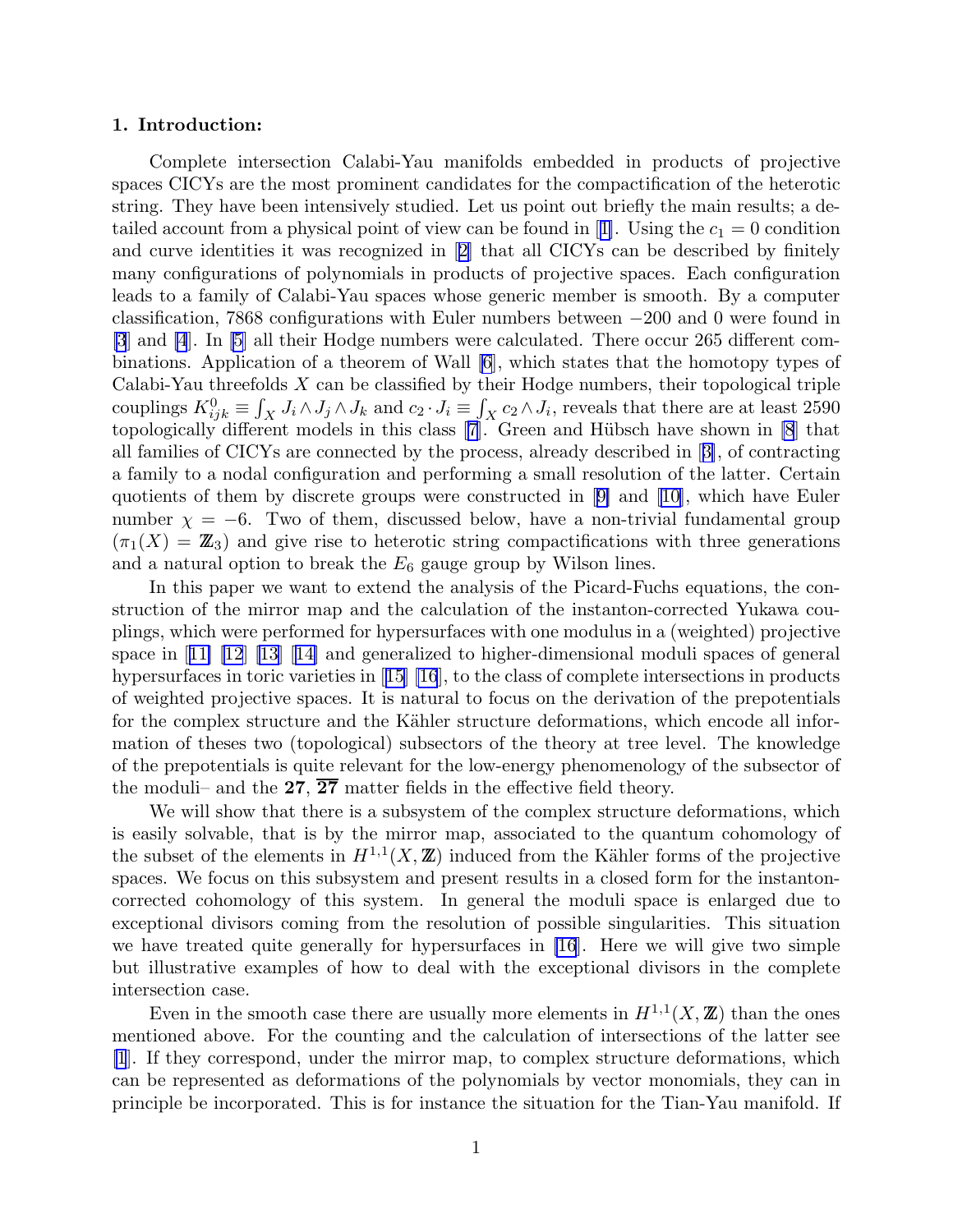a Landau-Ginzburg prescription of the model is available, also those perturbations that are not of this kind, can be represented as roots of monomial deformations, as was suggested in [\[17](#page-48-0)].

Ourapproach covers all cases treated in  $[11][12][13][14][18]$  $[11][12][13][14][18]$  $[11][12][13][14][18]$  $[11][12][13][14][18]$  $[11][12][13][14][18]$  $[11][12][13][14][18]$  $[11][12][13][14][18]$  [\[19](#page-48-0)] [[20\]](#page-48-0). Due to threefold isomorphisms, it also covers the two two-moduli Calabi-Yau spaces which were solved in [\[15](#page-48-0)] and among others in [\[16](#page-48-0)], namely the degree 8 hypersurface in  $\mathbb{P}^4[2,2,2,1,1]$  and the degree 12 hypersurface in  $\mathbb{P}^4[6, 2, 2, 1, 1]$ . We will see moreover that the described subsystems provide simple examples of higher-dimensional Calabi-Yau moduli spaces, the simplest case being the subsystem of the Tian-Yau manifold. Apart from it being phenomenologically interesting, there also exists a detailed mathematical study on the rational curves of this manifold [\[21](#page-48-0)].

We organize the material as follows. In section 2 we shortly review how to calculate classical intersections numbers. In the third section we explain our method of deriving the system of Picard-Fuchs equations. In section 4 we exhibit the general structure of the solutions of the Picard-Fuchs equations. This, when combined with the mirror hypothesis, leads to the main result of this section, namely a concise formula for the prepotential. This solves the problem of determining the moduli dependence of the instanton-corrected Yukawa couplings and the Weil-Peterson metric for the states associated to the Kähler forms of the ambient space for the class of  $(2, 2)$  compactifications on CICYs in the large radius limit completely<sup>1</sup>.

We demonstrate our method with some selected examples in section 5. In section 6 we discuss the connection of certain CICY manifolds with rational superconformal field theories. We can this way also explain the occurrence of identical invariants for the rational and elliptic curves on some pairs of hypersurfaces and complete intersections by an identity of conformal field theories. Following the approach of [\[22](#page-49-0)] we extend in section 7 the analysis to the topological one-loop partition function, which is a moduli-dependent quantity describing the difference between the threshold corrections to the  $E_8$  and  $E_6$ gauge couplings [\[23](#page-49-0)] (see also [\[24](#page-49-0)]). The expansion of the one-loop partition function has a conjectural interpretation in terms of Gromov-Witten invariants for elliptic curves. As the geometrical understanding of these predictions is in a somewhat preliminary state, we found it useful to use our data to calculate them explicitly for various one-, two- and threemoduli examples of different types. In the final section we discuss some open problems and possible avenues for future work.

## 2. Calculation of the classical topological data of CICYs

We consider in the following complete intersections of l hypersurfaces in products of  $k$ projective spaces. Since most formulas allow for an incorporation of weights we will state

<sup>&</sup>lt;sup>1</sup> Instead of presenting a lengthy list of examples, we distribute the Mathematica program INSTANTON, which calculates the Yukawa couplings and counts the numbers of rational curves for any complete intersection Calabi-Yau manifold discussed in[[3](#page-48-0)],[[4](#page-48-0)] and other examples in singular ambient spaces. It is appended to this paper in the hep-th bulletin board: 9406055.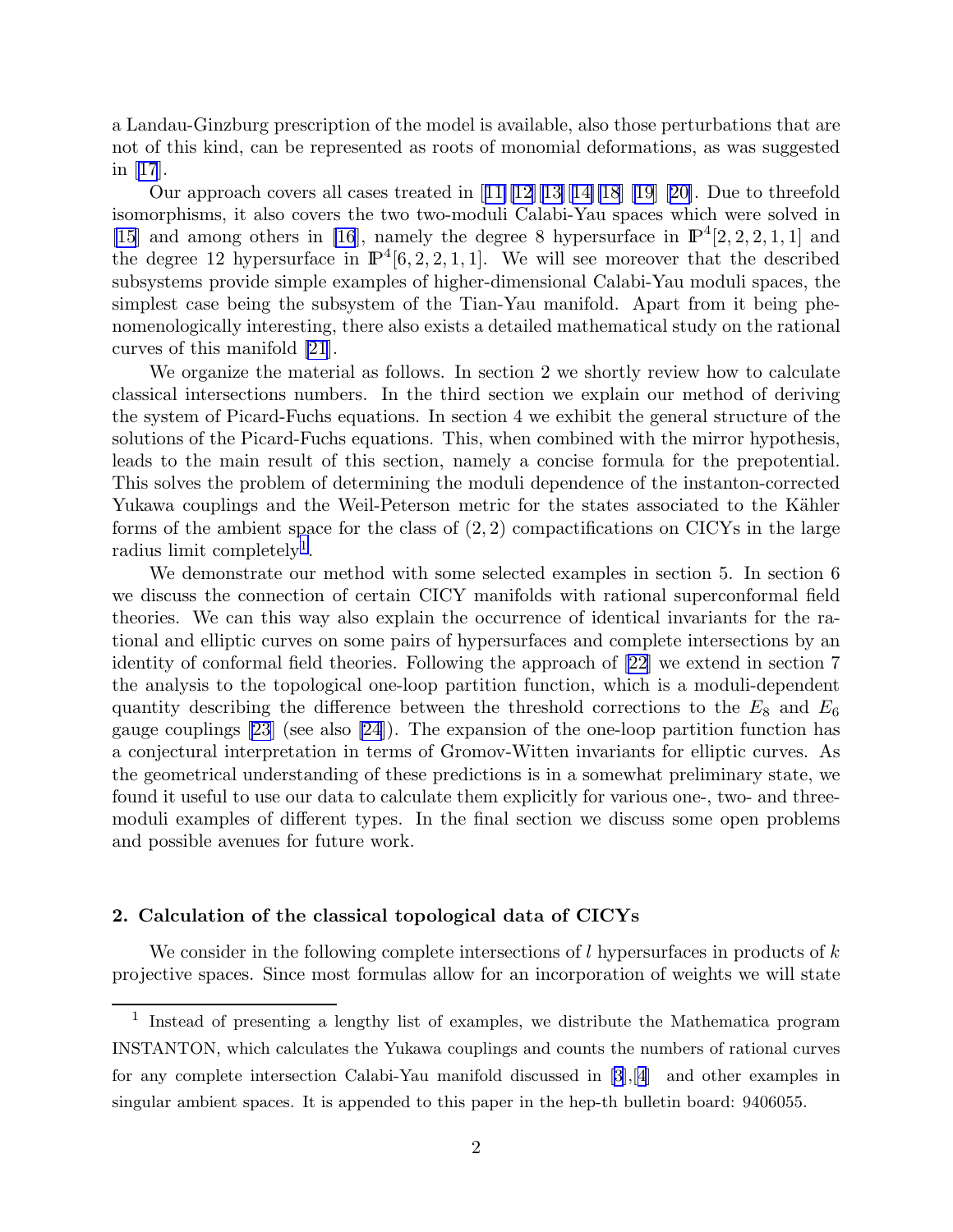<span id="page-3-0"></span>them for the general case. Denote by  $d_i^{(i)}$  $j^{(i)}$  the degree of the coordinates of  $\mathbb{P}^{n_i}[\vec{w}^{(i)}]$  in the j-th polynomial  $p_j$   $(i = 1, \ldots, k; j = 1, \ldots, l)$ . We will use the notation

$$
\begin{pmatrix} \mathbb{P}^{n_1}[w_1^{(1)}, \dots, w_{n_1+1}^{(1)}] & d_1^{(1)} & \dots, d_l^{(1)} \\ \vdots & \vdots & \vdots \\ \mathbb{P}^{n_k}[w_1^{(k)}, \dots, w_{n_k+1}^{(k)}] & d_1^{(k)} & \dots, d_l^{(k)} \end{pmatrix}_{\chi}^{h^{1,1}} \tag{2.1}
$$

for a configuration. Let us associate to the Kähler forms induced from the  $i$ 'th projective space the formal variable  $J_i$  and consider the map  $\Pi : \mathbb{Z}[J_1, \ldots, J_k] \to \mathbb{Z}$  defined on the generators  $J_s$  as

$$
\Pi(J_s) = \left(\prod_{r=1}^k \frac{\partial_{J_r}^{n_r}}{n_r!} \right) \left(\frac{\prod_{i=1}^k \prod_{j=1}^{n_i+1} (1+w_j^{(i)} J_i)}{\prod_{j=1}^l (1+\sum_{i=1}^k d_j^{(i)} J_i)}\right) \left(\frac{\prod_{j=1}^l \sum_{i=1}^k d_j^{(i)} J_i}{\prod_{i=1}^k \prod_{j=1}^{n_i+1} w_j^{(i)}}\right) J_s \Big|_{J_1=\ldots=J_k=0}.
$$
\n(2.2)

It follows from the adjunction formula that the term in the second bracket on the righthand side yields, by formal expansion, the total Chern class

$$
c(X) = 1 + c_1 + c_2 + c_3 = 1 + c_1^a J_a + c_2^{ab} J_a J_b + c_3^{abc} J_a J_b J_c \tag{2.3}
$$

of the Calabi-Yau manifold  $X$ . The coefficients are given by

$$
c_1^a = \sum_{i=1}^{n_a+1} w_i^{(a)} - \sum_{i=1}^l d_i^{(a)} \equiv 0
$$
  
\n
$$
c_2^{ab} = \frac{1}{2} \left[ -\delta^{ab} \sum_{i=1}^{n_a+1} \left( w_i^{(a)} \right)^2 + \sum_{i=1}^l d_i^{(a)} d_i^{(b)} \right]
$$
  
\n
$$
c_3^{abc} = \frac{1}{3} \left[ \delta^{abc} \sum_{i=1}^{n_a+1} \left( w_i^{(a)} \right)^3 - \sum_{i=1}^l d_i^{(a)} d_i^{(b)} d_i^{(c)} \right].
$$
\n(2.4)

Here we have enforced the vanishing of the first Chern class. The numerator of the third term in  $(2.2)$  is the top Chern class of the normal bundle of X and the denominator is a normalization of the volume of the weighted projective space. Applying Π to a monomial of the  $J_i$ 's is equivalent to the integration of the wedge product of the corresponding  $(1, 1)$ forms, also denoted by  $J_i$ , wedged with the Chern class of dual form degree over X. We have therefore

$$
\chi = \int_X c_3 = \Pi(1), \quad \int_X c_2 \wedge J_m = \Pi(J_m), \quad K_{ijk}^0 = \int_X J_i \wedge J_j \wedge J_k = \Pi(J_i J_j J_k). \tag{2.5}
$$

Note that these formulas, with the exception of the first line in (2.4), are valid only for the case in which  $X$  has no singularities. For the singular case the triple intersection gets modified to  $\int_X h_i \wedge h_j \wedge h_k = \Pi(J_iJ_jJ_k)n_0^{(i)}n_0^{(j)}n_0^{(k)}$  $\binom{k}{0}$ , where  $n_0^{(i)}$  $\binom{v}{0}$  is the least common multiple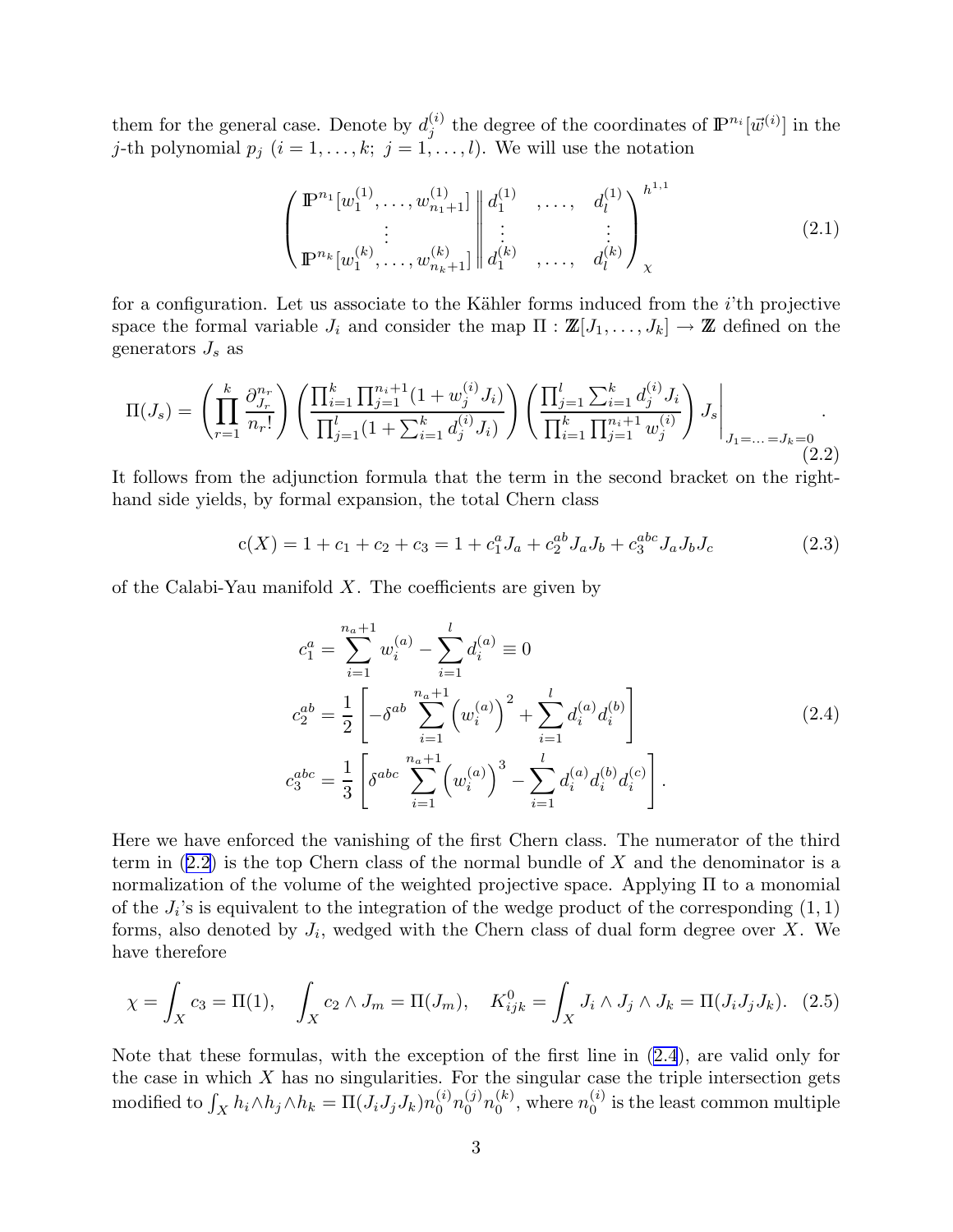<span id="page-4-0"></span>of the orders of the isotropy groups of all fixed points of the manifold under  $\mathbb{C}^*$ -actions in the  $i$ -th weighted projective space. The modification of the first two integrals is more involved. For example for complete intersections in one weighted projective space one has [\[25](#page-49-0)]

$$
\int_{X} c_{2} \wedge J = \frac{12}{n_{0}!} \left( \frac{\partial}{\partial J} \right)^{n_{0}} \frac{\prod_{i=1}^{l} (1 - J^{d_{i}})}{\prod_{i=1}^{n+1} (1 - J^{w_{i}})} \bigg|_{J=0} - 2 \int_{X} J \wedge J \wedge J. \tag{2.6}
$$

In section 4 we will provide a more illuminative generalization of formulas [\(2.4\)](#page-3-0) to the case of hypersurfaces and complete intersections with desingularized quotient singularities.

For example, in a product of two (weighted) projective spaces we have a smooth configuration

$$
\left(\n\begin{array}{c}\n\mathbb{P}^4[3,1,1,1,1] \parallel 6 & 1 \\
\mathbb{P}^1 & 0 & 2\n\end{array}\n\right)_{-252}^2\n\quad\n\begin{array}{c}\nK^0 = 4J_1^3 + 2J_1^2J_2, \\
c_2 \cdot J_1 = 42, \ c_2 \cdot J_2 = 24,\n\end{array}
$$
\n(2.7)

where we use the notation of [\[16](#page-48-0)] to display the intersection numbers.

## 3. Derivation of the Picard-Fuchs equations

We will begin this section by deriving some general results on the Picard-Fuchs equations as they apply to the models considered here, using the toric data of the manifolds. This approach gives one period by explicit integration and a holonomic system of linear differential operators, which are satisfied by all periods but which allow for additional solutions. Among the finitely many solutions the periods can be singled out by the requirement that the monodromy acts irreducibly on them. Technically the problem of specifying them is solved here by factorizing the differential operators.

Let us first show how the system of Picard-Fuchs equations for a restricted set of  $k$ complex structure deformation parameters can be obtained from toric data of the (mirror) manifolds according to[[20\]](#page-48-0). This system of Picard-Fuchs equations is equivalent to the first-order Gauss-Main differential system, which describes the variation of the Hodge structure of  $H^3(X, \mathbb{Z})$ , restricted to the holomorphic and antiholomorphic  $(3,0)$  and  $(0,3)$ forms and  $k(2,1)$  and  $(1,2)$  forms. By the mirror map we will identify the k complex structure deformations with the Kähler deformations in the restricted basis of Kähler forms specified in the previous section.

Here we consider only configurations in which the complete intersection does not intersect with singular loci of the ambient space  $\mathbb{P}^{n_1}[\vec{w}^{(1)}] \times \cdots \times \mathbb{P}^{n_k}[\vec{w}^{(k)}]$  (for an example of the general situation see  $(5 viii)$ . Without further restricting the generality we may choose  $w_{n_i+1}^{(i)} = 1$  for all *i*. Each projective space  $\mathbb{P}^{n_i}[\vec{w}^{(i)}]$  is a toric variety, which can be described by a (reflexive) simplicial polyhedron  $\Delta_i$  with integral vertices in  $\mathbb{R}^{n_i}$  (see refs.  $|26|$  $|16|$  for its determination).

Since the ambient space is a direct product of all  $\mathbb{P}^{n_i}[\vec{w}^{(i)}]$ , it is also a toric variety described by the reflexive polyhedra  $\Delta = \Delta_1 \times \cdots \times \Delta_k$  in  $\mathbb{R}^{n_1} \times \cdots \times \mathbb{R}^{n_k}$ .

In refs.[[20\]](#page-48-0)[[27\]](#page-49-0) it was conjectured that the mirror manifold of the CICY of type ([2.1](#page-3-0)) is given by the CICY constructed from the combinatorial data of the dual polyhedron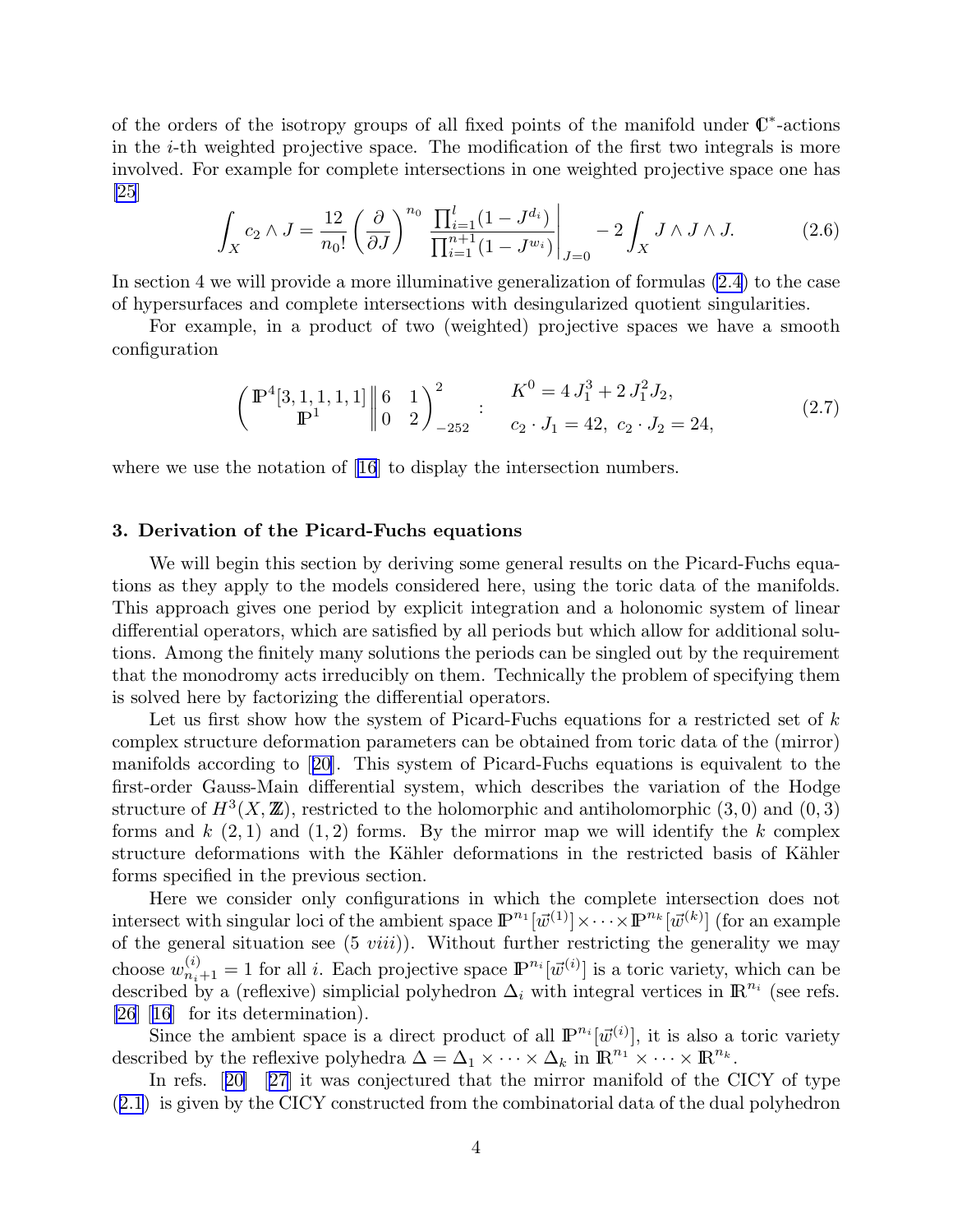<span id="page-5-0"></span> $\Delta^*$  of  $\Delta$ . This  $\Delta$  is reflexive, and the corners of the dual  $\Delta^*$  are the integral points  $\nu_{i,1}^* = (1,0,\cdots,0), \cdots, \nu_{i,n_i}^* = (0,\cdots,0,1) \text{ and } \nu_{i,n_i+1}^* = (-w_1^{(1)})$  $\mathbb{R}^{(1)}_1, \cdots, -w_{n_i}^{(i)}$  in  $\mathbb{R}^{n_i}$  of  $\mathbb{R}^{n_1} \times \cdots \times \mathbb{R}^{n_k}$ . These vertices satisfy the relations  $\sum_{j=1}^{n_i+1} w_j^{(i)}$  $j^{(i)}\nu_{i,j}^* = 0, \ (i = 1, \cdots, k).$ We group the vertices  $\nu_{i,j}^*$  into  $l$  (= number of defining polynomials) sets (a so-called as nef-partition)

$$
\{\nu_{i,j}^*\}_{1 \le i \le k, 1 \le j \le n_i+1} = E_1 \cup \dots \cup E_l \tag{3.1}
$$

by defining  $E_m$   $(1 \leq m \leq l)$  so that it contains  $d_m^{(i)}$  vertices from  $\{\nu_{i,j}^*\}_{1 \leq j \leq n_i+1}$  for each  $i = 1, \dots, k$ . We extend each vertex  $\nu_{i,j}^*$  of  $E_m$  to  $\bar{\nu}_{i,j}^* = (\vec{e}^{(m)}, \nu_{i,j})$  in  $\mathbb{R}^l \times \mathbb{R}^{n_1} \times \dots \times \mathbb{R}^{n_k}$ , with  $\vec{e}^{(m)}$  being the unit vector in the m-th direction of  $\mathbb{R}^l$ . Adding the additional vertices  $\bar{\nu}_{0,p}^* = (\bar{e}^{(p)}, \vec{0})$  one finds, as a consequence of the first relation in  $(2.4)$ , k independent linear relations between the  $\sum_{i=1}^{l} (n_i + 2)$  vertices  $\bar{\nu}_{i,j}^*$  of the form

$$
\sum l^{(s)} \bar{\nu}_{i,j}^* = \vec{0}.\tag{3.2}
$$

The  $l^{(s)}$   $(s = 1, \ldots, k, j = 1, \ldots, l)$  are given by

$$
l^{(s)} = (-d_1^{(s)}, \dots, -d_l^{(s)}; \dots, 0, w_1^{(s)}, \dots, w_{n_s+1}^{(s)}, 0, \dots) \equiv (\{l_{0j}^{(s)}\}; \{l_i^{(s)}\}).
$$
 (3.3)

The mirror manifold  $X^*$  can then be written conjecturally as the complete intersection of the vanishing locus of the following Laurent polynomials in the variables  $X_{m,n}$ ,  $m =$  $1, \ldots, k, n = 1, \ldots, n_m$  $1, \ldots, k, n = 1, \ldots, n_m$  $1, \ldots, k, n = 1, \ldots, n_m$  (using the notation of ref. [[16\]](#page-48-0)):

$$
P_r = a_r - \sum_{\nu_{i,j}^* \in E_r} a_{i,j} X^{\nu_{i,j}^*} \qquad (r = 1, ..., l), \qquad (3.4)
$$

where the sum is over the (unextended) vertices in the m-th set  $E_m$ . The vanishing loci of (3.4) are considered in a toric variety  $\mathbb{P}_{\Delta_{(1)}^*+\cdots+\Delta_{(l)}^*}$ ,  $\Delta_{(i)}^*$  being a convex hull of  $\{0\}$  and the set  $E_i$ . In ref. [\[27](#page-49-0)] the combinatorial aspects of this construction have been nicely formulated.

Choosing a cycle  $\Gamma_0$  determined by  $|X_{m,n}| = 1 \forall m,n$ , the corresponding period integral (see[[26\]](#page-49-0) and[[16\]](#page-48-0))

$$
w_0(a) = \int_{\Gamma_0} \frac{a_1 \cdots a_l}{P_1 \cdots P_l} \prod_{m=1}^k \prod_{n=1}^{n_m} \frac{dX_{m,n}}{X_{m,n}}
$$
(3.5)

can be performed explicitly by expanding the integrand in a multiple power series in  $1/a_m$ , and using the residue formula. After introducing the variables

$$
z_s = \frac{a_{s,1}^{w_1^{(s)}} \cdots a_{s,n+1}^{w_{n_s+1}^{(s)}}}{a_1^{d_1^{(s)}} \cdots a_l^{d_l^{(s)}}} \equiv a^{l^{(s)}} \quad (s = 1, \cdots, k)
$$
\n(3.6)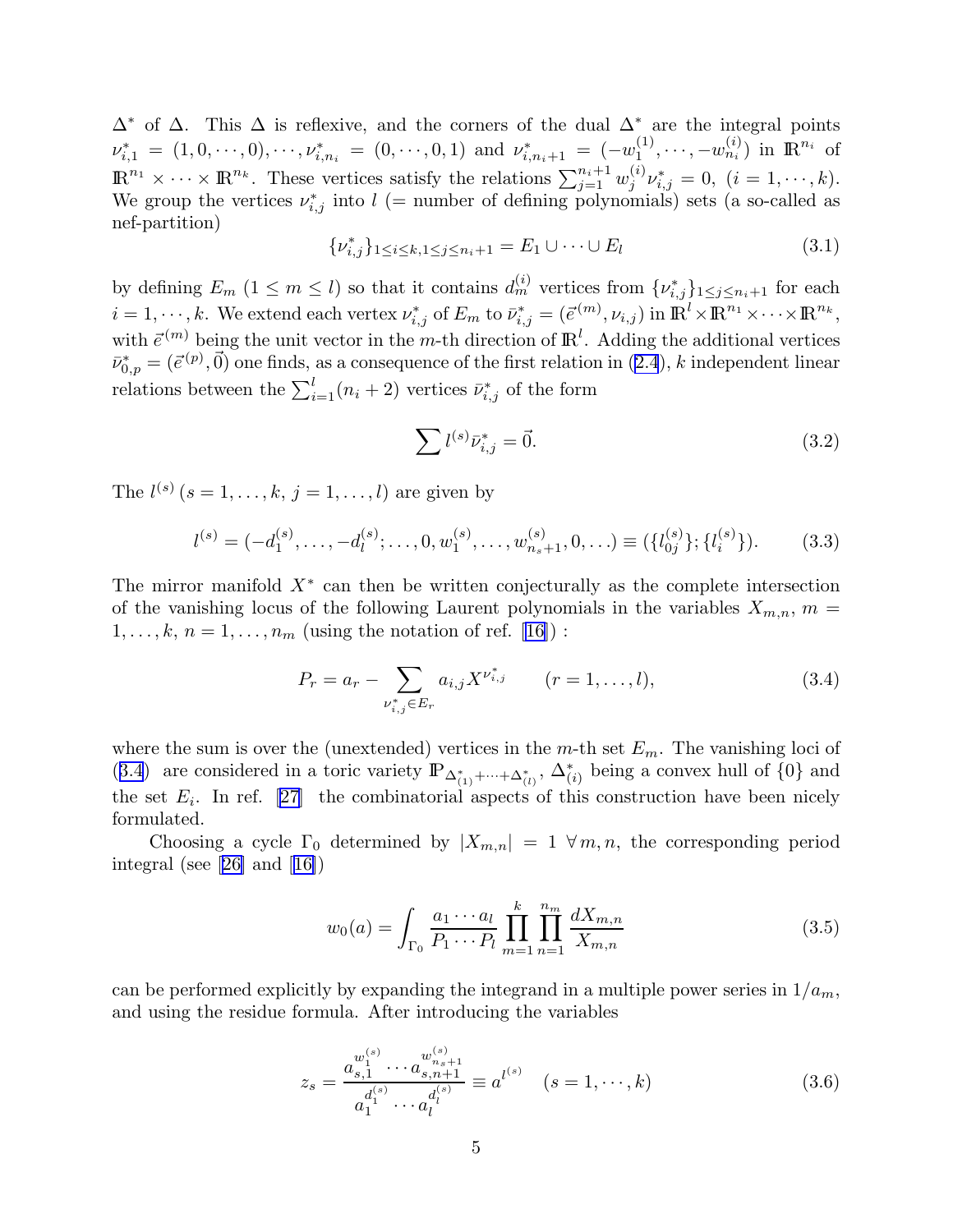<span id="page-6-0"></span>it can be easily verified that the period  $w_0(a)$  is given by<sup>2</sup>

$$
w_0(z) = \sum_{n_s \ge 0} c(n) z^n
$$
 (3.7)

with

$$
c(n) = \frac{\prod_{j} \left( -\sum_{s=1}^{k} l_{0j}^{(s)} n_s \right)!}{\prod_{i} \left( \sum_{s} l_{i}^{(s)} n_s \right)!} = \frac{\prod_{j=1}^{l} \left( \sum_{i=1}^{k} n_i d_j^{(i)} \right)!}{\prod_{i=1}^{k} \prod_{j=1}^{n_i+1} (w_j^{(i)} n_i)!}.
$$
(3.8)

It satisfies the generalized hypergeometric system of Gelfand-Kapranov-Zelevinski[[28\]](#page-49-0) with the k linear differential operators

$$
\mathcal{L}_s = \prod_{j=1}^{n_s+1} \left( w_j^{(s)} \theta_s \right) \left( w_j^{(s)} \theta_s - 1 \right) \cdots \left( w_j^{(s)} \theta_s - w_j^{(s)} + 1 \right) \n- \prod_{j=1}^l \left( \sum_{i=1}^k d_j^{(i)} \theta_i \right) \cdots \left( \sum_{i=1}^k d_j^{(i)} \theta_i - d_j^{(s)} + 1 \right) z_s
$$
\n(3.9)

associated to the vector of the coefficients of the linear relations  $l^{(s)}$ ,  $s = 1, \ldots, k$  given in [\(3.3\)](#page-5-0). Here the  $\theta_i$  are logarithmic derivatives  $\theta_i = z_i \frac{\partial}{\partial z_i}$  $\frac{\partial}{\partial z_i}$  $\frac{\partial}{\partial z_i}$  $\frac{\partial}{\partial z_i}$ . Similarly as in [[16\]](#page-48-0) one can show that these equations are satisfied for all periods  $w_j$  as they reflect the infinitesimal symmetries of [\(3.5\)](#page-5-0), independent of the chosen cycle. This system is holonomic, which means that the left ideal  $I$  generated by  $(3.9)$  in the ring of linear partial differential operators D is of finite rank  $rk(I)$ . This implies the existence of  $rk(I)$  independent solutions [\[29](#page-49-0)], where  $rk(I)$  is always larger than the expected number of periods.

We are interested in a subset of solutions of the system (3.9), which corresponds to period integrals over the  $2(k+1)$  cycles dual to the restricted basis of  $H^3(X,\mathbb{Z})$ . These solutions can be characterized by the requirement that the monodromy acts irreducibly on them[[30\]](#page-49-0). Solving the Riemann-Hilbert problem for the reduced monodromy leads to a reduced system of (lower-degree) differential operators  $L_1, \ldots, L_h$ , where h denotes the number of Picard-Fuchs equations; cf. below. In many examples such a system can be specified by factorizing differential operators from (3.9) in the form  $p_i(\theta)L_i := \sum_{j=1}^k q_j(\theta)L_j$ , where  $p(\theta)$  and  $q_i(\theta)$  are polynomials in  $\theta$ . We remark that this is however not the generic situation (see [\[16](#page-48-0)]). The system  $L_1, \ldots, L_h$  is again holonomic and generates a left ideal whose rank is  $2(k + 1)$ . In fact this is our criterion to check that a given system of PF equations is complete (cf. below).

Let us demonstrate the derivation of the system  $L_1, \ldots, L_h$  for the following complete intersection Calabi-Yau manifold

$$
\left(\frac{\mathbb{P}^3}{\mathbb{P}^2} \middle| \begin{array}{cc} 3 & 1 \\ 0 & 3 \end{array} \right)_{-54}^8.
$$
\n(3.10)

<sup>&</sup>lt;sup>2</sup> Here and in the following we denote by  $\theta$ , z, n and  $\rho$  the k-tuples  $\theta_1, \ldots, \theta_k, z_1, \ldots, z_k, n_1, \ldots, n_k$ and  $\rho_1, \ldots, \rho_k$ . We use obvious abbreviations such as  $z^n := \prod_{s=1}^k z_s^{n_s}, n! := \prod_{s=1}^k n_s!$  etc.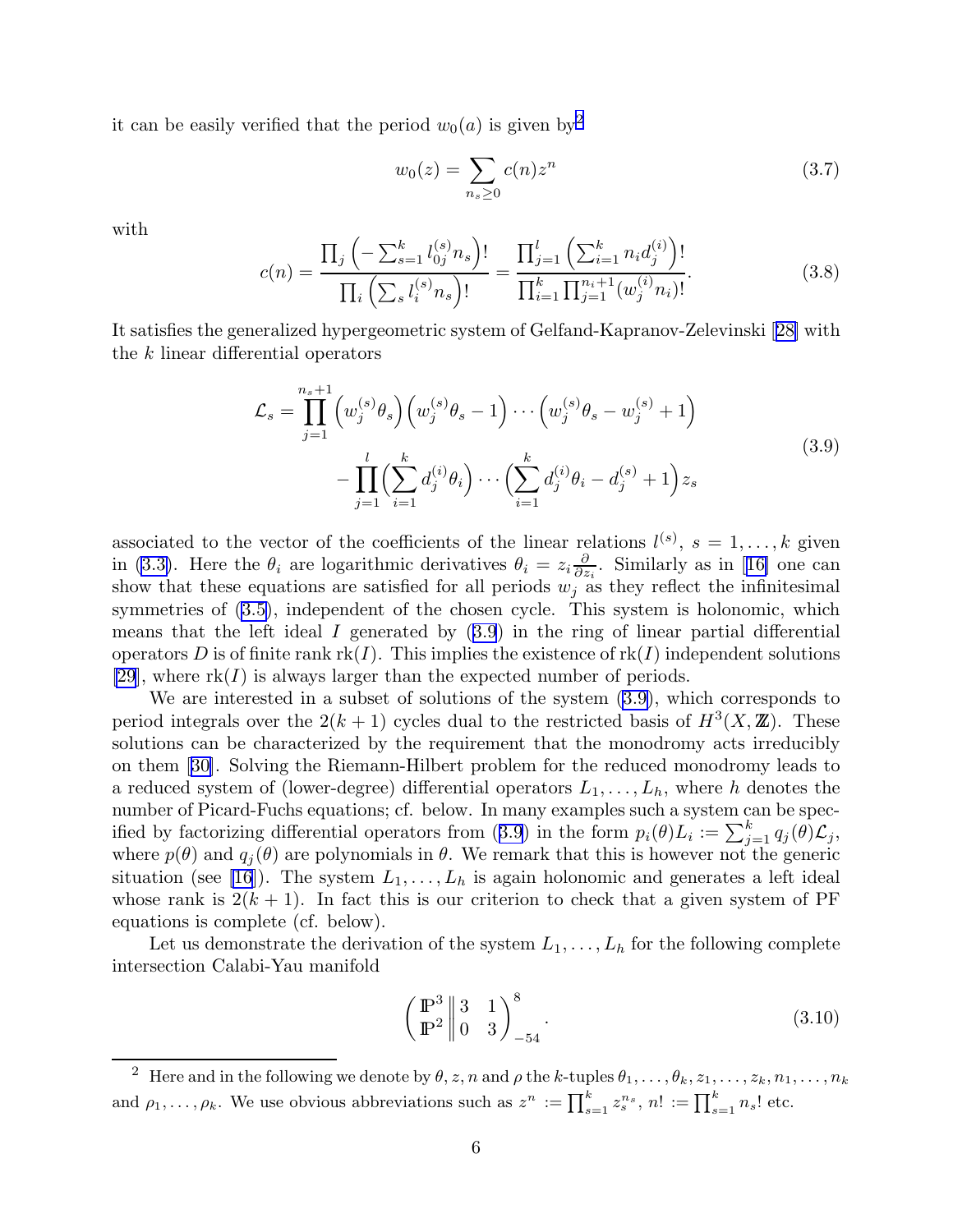<span id="page-7-0"></span>The toric description of the mirror manifold was already given in[[20\]](#page-48-0). One has two reflexive simplicial polyhedra  $\Delta_1^*, \Delta_2^*$  with vertices in  $\mathbb{R}^3 \times \mathbb{R}^2$ :

$$
\nu_{1,1}^* = (1, 0, 0; 0, 0), \nu_{1,2}^* = (0, 1, 0; 0, 0), \nu_{1,3}^* = (0, 0, 1; 0, 0), \nu_{1,4}^* = (-1, -1, -1; 0, 0);
$$
  

$$
\nu_{2,1}^* = (0, 0, 0; 1, 0), \nu_{2,2}^* = (0, 0, 0; 0, 1), \nu_{2,3}^* = (0, 0, 0; -1, -1).
$$
 (3.11)

We now group the vertices into two sets  $E_1 = \{v_{1,1}^*, v_{1,2}^*, v_{1,3}^*\}$  and  $E_2 = \{v_{2,1}^*, v_{2,2}^*, v_{2,3}^*, v_{1,4}^*\}$ and define the extended vertices  $\bar{\nu}^* = (\vec{e}_{1,2}; \nu^*)$  in  $\mathbb{R}^7$  where we choose  $\vec{e}_1^{(1)} = (1,0)$  and  $\vec{\epsilon}^{(2)} = (0, 1)$  for the vertices in the first and second sets, respectively. The results derived in the following are independent of how we group the vertices into two sets, as long as the first set contains three vertices  $\nu_{1,i}^*$  and the second set contains the remaining vertices. After adding the two vertices  $\nu_{0,k}^* = (\vec{e}^{(k)}, \vec{0}), k = 1, 2$ , this leads by [\(3.4\)](#page-5-0) to the following two Laurent polynomials:

$$
P_1 = a_1 - a_{1,1}X_1 - a_{1,2}X_2 - a_{1,3}X_3
$$
  
\n
$$
P_2 = a_2 - a_{2,1}Y_1 - a_{2,2}Y_2 - \frac{a_{2,3}}{Y_1Y_2} - \frac{a_{1,4}}{X_1X_2X_3}.
$$
\n(3.12)

We now have independent linear relations<sup>3</sup>  $\sum l^{(k)}\bar{\nu}_{i,j}^* = 0, k = 1, 2$ , between the vertices, namely

$$
l^{(1)} = (-3, -1; 1, 1, 1, 1, 0, 0, 0) \quad \text{and} \quad l^{(2)} = (0, -3; 0, 0, 0, 0, 1, 1, 1). \tag{3.13}
$$

They are of the form [\(3.3](#page-5-0)) and define the variables  $z_1 = \frac{a_{1,1}a_{1,2}a_{1,3}a_{1,4}}{a_{1,1}^3}$  $\frac{a_1, a_2, a_1, a_2, a_2, a_3}{a_1^3 a_2}, z_2 = \frac{a_{2,1}a_{2,2}a_{2,3}}{a_2^3}$ They are of the form (5.5) and define the variables  $z_1 = \frac{a_1^3 a_2}{a_1^3 a_2}$ ,  $z_2 = \frac{a_2^3}{a_2^3}$ <br>via [\(3.6\)](#page-5-0). The parameters  $a_{i,j}$  correspond to trivial automorphisms of (3.12) and can be set to one. Using  $(3.9)$  we can associate the following GKZ system to the  $l^{(i)}$ 's

$$
\mathcal{L}_1 = \theta_1^4 - 3 \theta_1 (\theta_1 + 3 \theta_2) (3 \theta_1 - 1) (3 \theta_1 - 2) z_1 \n\mathcal{L}_2 = \theta_2^3 - (\theta_1 + 3 \theta_2) (\theta_1 + 3 \theta_2 - 1) (\theta_1 + 3 \theta_2 - 2) z_2.
$$
\n(3.14)

In addition to the power series solution the system has eleven logarithmic ones. To obtain an irreducible subsystem we factorize in the following way:  $\mathcal{L}_1 = \theta_1 L_1$  and  $\mathcal{L}_1 + 27\mathcal{L}_2 =$ :  $\theta_1(\theta_1 + \theta_2)L_2$ , which leads to the reduced system

$$
L_1 = \theta_1^3 - 3(\theta_1 + 3\theta_2)(3\theta_1 - 1)(3\theta_1 - 2)z_1
$$
  
\n
$$
L_2 = (\theta_1^2 - 3\theta_1\theta_2 + 9\theta_2^2) - 3(3\theta_1 - 1)(3\theta_1 - 2)z_1 - 27(\theta_1 + 3\theta_2 - 1)(\theta_1 + 3\theta_2 - 2)z_2.
$$
\n(3.15)

The fact that the number of equations equals the number of moduli is special to the example here. In fact we will see in example  $(5 vii)$  that the numbers of linear differential operators describing the Picard-Fuchs system locally can vary in the different patches of the moduli space.

<sup>&</sup>lt;sup>3</sup> The components of the  $l^{(k)}$  refer to vertices  $\bar{\nu}_{i,j}^*$  with  $i, j$  in lexicographic order.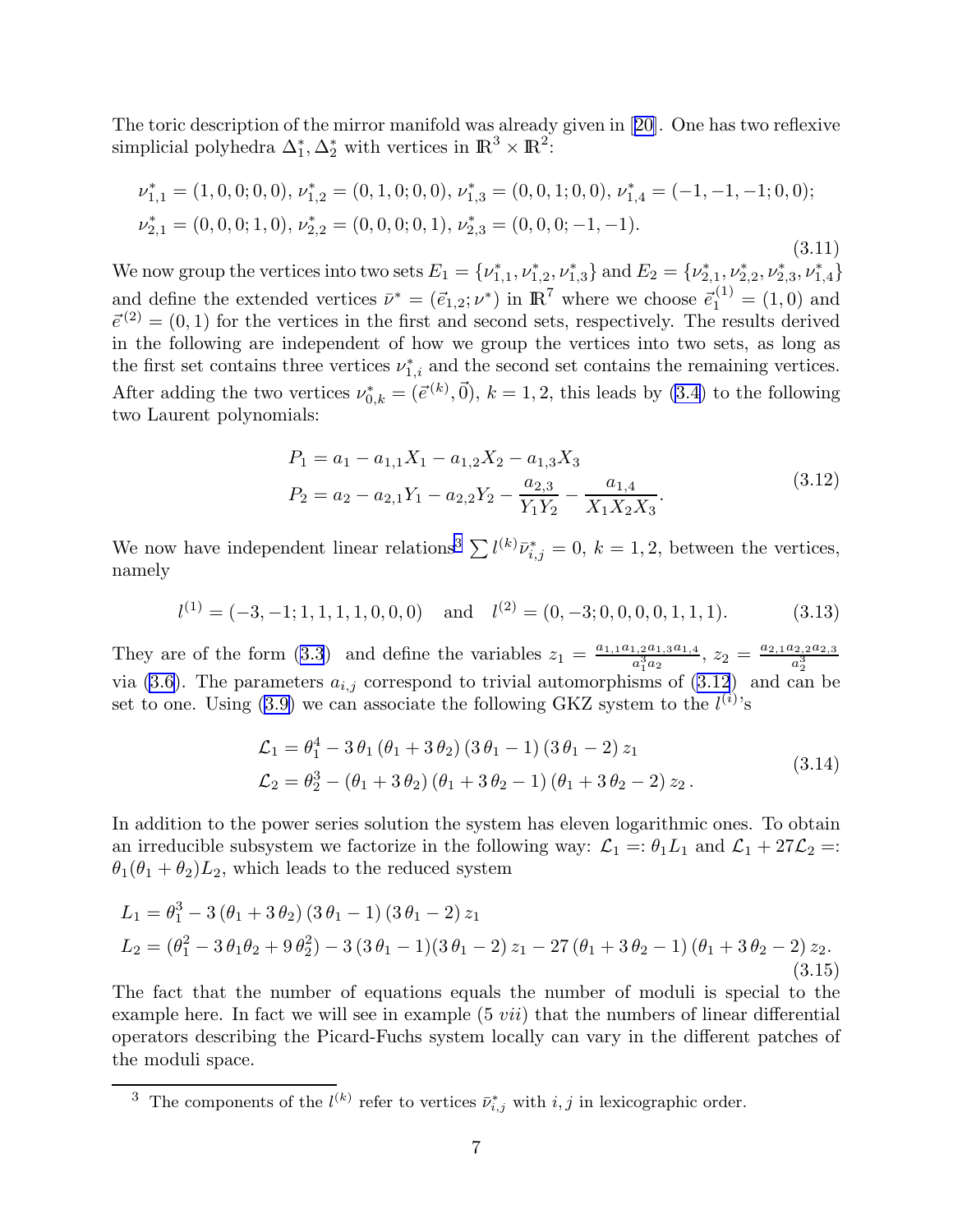Let us finally comment on some generic features of the moduli space of the mirror manifold and its compactification, as far as we will need them for fixing the holomorphic ambiguity in section 7. It is always easy to find the invariance group of the Laurent polynomials, which acts by phase multiplication on the parameter  $a_i$  and the coordinates  $X_i, Y_i, \ldots$  In our example one finds a  $\mathbb{Z}_9$  invariance group of  $(3.12)$  acting by  $(X_i, Y_j, a_1, a_2) \mapsto (\alpha^k X_i, \alpha^{6k} Y_i, \alpha^k a_1, \alpha^{6k} a_2)$ , with  $\alpha = \exp{\frac{2\pi i}{9}}$  and  $k \in \mathbb{Z}$ . Because of this invariance of the parameter space of([3.12](#page-7-0)), we have to define the moduli space of the mirror manifold as the quotient  $\mathcal{M} = \mathcal{M}/\mathbb{Z}_9$ , where M is parametrized by  $a_1, a_2$ . The fact that([3.6](#page-5-0)) are invariant under such group actions and hence well defined on the quotient can be seen in general<sup>4</sup>.

The singularity of the moduli space of the Laurent polynomials at  $a_i = 0$  due to the phase symmetries can now always be described by toric geometry. In general one has to consider as a second step also the quotient with respect to invariances of the Laurent polynomials, which are not acting simply by phase multiplication. In our example such symmetries are not present and we see that  $\tilde{n}_1 = a_1^9$ ,  $\tilde{n}_2 = a_1^3 a_2$  and  $\tilde{n}_3 = a_2^3$  generate the multiplicative semigroup of invariant monomials under the  $\mathbb{Z}_9$ , but satisfy the relation  $\tilde{n}_1 \tilde{n}_3 = \tilde{n}_2^3$ , describing a rational  $A_2$  double point. It is now straightforward to give a toric description of the moduli space using the secondary fan construction of ref.[[31\]](#page-49-0). The secondary fan, whose dimension equals the number of Kähler moduli, contains the Kähler cone. Since it is a complete fan, it gives a toric description of the compactification of Kähler moduli space; for a review, see also [\[32](#page-49-0)]. If we define a matrix  $B$  whose rows are the generators  $l^{(s)}$  of the Mori cone, then the columns of B generate the one-dimensional cones of the secondary fan. Their minimal generators for the model considered here are the vectors  $e_1, e_2, -(e_1+3e_2)$  and  $-e_1$ , where  $e_1, e_2$  generate a square lattice. The cone <sup>5</sup>  $\langle e_1, e_2 \rangle$  is the Kähler cone and the cone  $\langle -e_1, -(e_1 + 3e_2) \rangle$  describes the  $A_2$  double point. Thisdescription of the  $A_2$  double point is related to that given, e.g. in [[33\]](#page-49-0), by a change of basis  $e_1 \rightarrow -e_2, e_2 \rightarrow -e_1 + e_2$ .

The general theory, due to Hironaka, tells us that the compactified moduli space can be resolved in such a way that all singularities of the Picard-Fuchs equation are regular divisors with normal crossings and part of the resolutions necessary to achieve this goal can be described by toric resolution if we start as above. Finding such a resolution is necessary in order to analyse the full modular group. A thorough analysis of the modular groups for Calabi-Yaucompactifications was given for one-modulus examples in  $[11][13][14]$  $[11][13][14]$  $[11][13][14]$  $[11][13][14]$  $[11][13][14]$  and for two types of two-moduli examples in [\[15](#page-48-0)].

<sup>&</sup>lt;sup>4</sup> This generalizes the reasoning, which leads for the quintic to the consideration of  $z = 1/a<sup>5</sup>$ 

[<sup>\[11</sup>](#page-48-0)] as the good variable.

 $5$ Here the conventions are as in [[33\]](#page-49-0).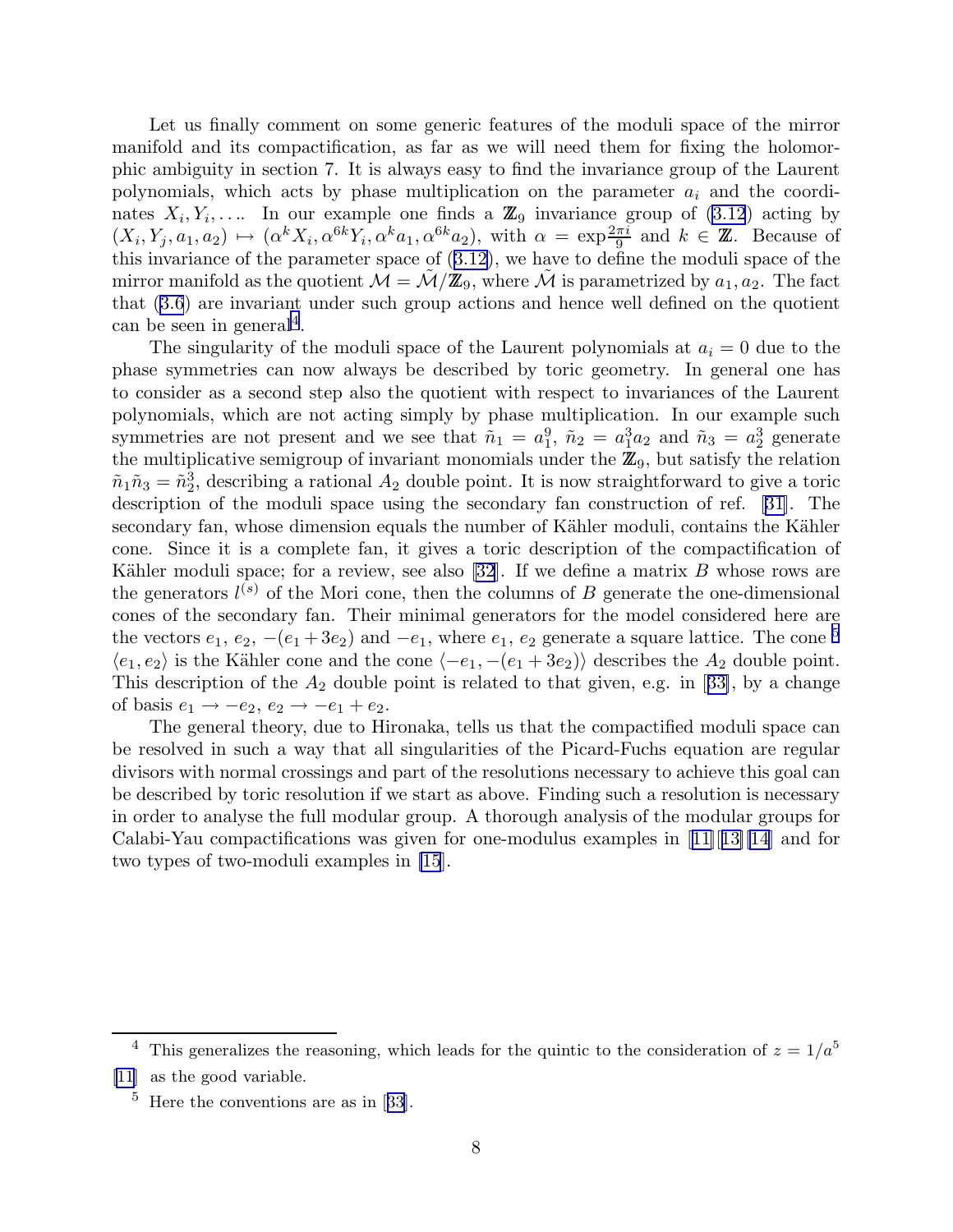## 4. Local behaviour of the solutions, mirror map and instanton-corrected Yukawa couplings

In this section we calculate the singular locus of the Picard-Fuchs equations and discuss some essential parts of the local behaviour of their solutions. We explain how to introduce canonical coordinates and fix a canonical form of the period vector. This leads to simple expressions of the instanton-corrected Yukawa couplings and the Kähler potential in terms of the solutions. We will see that all topological data of the Calabi-Yau manifold appear naturally in this period vector.

It was shown in[[34\]](#page-49-0) that general Picard-Fuchs systems have only regular singular points, i.e. locally the solutions are given by power series or series involving finite powers of logarithms in  $z_i$ .

Let us now describe the singular locus (cf.[[29\]](#page-49-0)). Denote the linear partial differential operators of degree m, defined in a neighbourhood U of  $z \in \mathcal{M}$  (the subspace of the complex structure moduli space to which our analysis applies), by  $L_i = \sum_{|p| \le m} a_i^p$  $\binom{p}{i}(z)\left(\frac{d}{dz}\right)$  $\frac{d}{dz}$ )<sup>*p*</sup>. They define a left ideal I in the ring of partial differential operators on  $\overline{U}$ . We now introduce the symbol of  $L_i$ :  $\sigma(L_i) = \sum_{|p|=m} a_i^p$  $i^p(z)\xi_1^{p_1}$  $\zeta_1^{p_1}\cdots \zeta_k^{p_k}$  $k_k^{p_k}$ , where  $\xi_1, \ldots, \xi_k$  is a coordinate system in the fibre of the cotangent bundle  $T^*U$  at z. The ideal of symbols is defined by  $\sigma(I)$  =  ${\sigma(L)|L \in I}$ . The singular locus is  $S(I) = \pi(\text{Ch}(I) - U \times \{0\})$ , where the characteristic variety Ch(I) is the subvariety in  $T^*U$  specified by the ideal of symbols and  $\pi$  is the projection along the fibre of  $T^*U$ . The fact that  $\sigma(I)$  is generated by  $\sigma(L_i)$  is a special property of Picard-Fuchs systems. This follows for instance from the way the Picard-Fuchs equations are derived by the Griffith-Dwork-Katz reduction method and simplifies thecalculation of  $S(I)$ . Let us demonstrate this for  $L_1, L_2$  given in eq. ([3.15](#page-7-0)). The symbols are

$$
\sigma(L_1) = z_1^3(\xi_1(1 - 27z_1) - 81z_2\xi_2)\xi_1^2
$$
  
\n
$$
\sigma(L_2) = z_1^2(1 - 27z_1 - 27z_2)\xi_1^2 - 3z_1z_2(1 + 54z_2)\xi_1\xi_2 + 9z_2^2(1 - 27z_2)\xi_2^2.
$$
\n(4.1)

A case-by-case analysis reveals that  $Ch(I)$  decomposes into the following components:

$$
\text{Ch}(I) = \{81z_2\xi_2 - (1 - 27z_1)\xi_1 = (1 - 27z_1)^3 - 27z_2 = 0\} \cup \{z_1 = z_2 = 0\}
$$
  

$$
\cup \{\xi_1 = (1 - 27z_2) = 0\} \cup \{\xi_1 = z_2 = 0\} \cup \{\xi_2 = z_1 = 0\}.
$$
 (4.2)

Denoting the projections of the components on U by  $\Delta_i$  we have  $S(I) = \prod_{i=0}^3 \Delta_i$ , with  $\Delta_0 = (1 - 27z_1)^3 - 27z_2, \, \Delta_1 = (1 - 27z_2), \, \Delta_2 = z_1, \, \Delta_3 = z_2.$ 

The singularities  $\Delta_i = 0$  detected so far correspond to the discriminant locus in the moduli space on which the defining polynomials cease to be transverse, i.e. where  $p_1 = \ldots = p_l = 0$  and  $dp_1 \wedge \cdots \wedge dp_l = 0$  or, equivalently, where the Laurent polynomials failto be  $\Delta^*$  regular [[26\]](#page-49-0). We calculate for comparison the discriminant of  $(3.12)$  at the end of section  $(5i)$ . To study further singularities we have to compactify the moduli space. We can describe the compactification by the toric variety corresponding to the secondary fan constructed in the previous section. Then we find, with the same method as above, a singular locus of the Picard-Fuchs equation at the origin of the patch defined by  $\sigma_3$ , which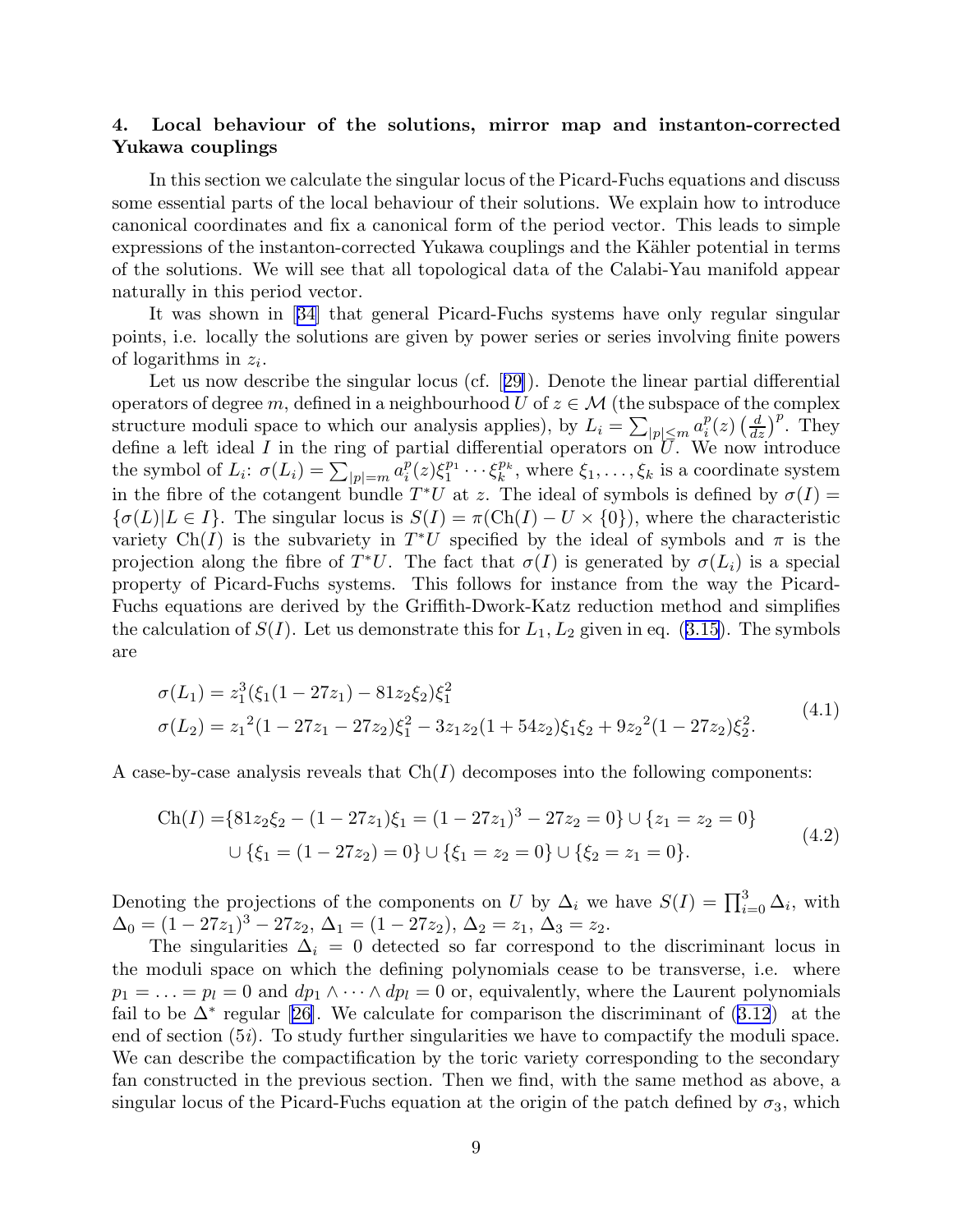<span id="page-10-0"></span>is due to the  $\mathbb{Z}_9$  identification of the parameter space discussed above. Such an analysis can be made for the general case, and the singular locus determined this way is used in section 7 in order to fix the holomorphic ambiguity for various examples.

From the definition of the (unnormalized) Yukawa couplings (coefficients of the cubic form $\Xi$  in [\[35](#page-49-0)]) and the variational property of the (3,0)-form [[35\]](#page-49-0) one finds (see also [\[36](#page-49-0)]) that the vanishing of the symbols at degree three gives relations for the Yukawacouplings by the simple replacement  $\xi_i \xi_j \xi_k \to K_{z_i z_j z_k}$ ; e.g. from  $\sigma(L_1) = 0$  one has  $K_{z_1z_1z_2} = \frac{(1-27z_1)}{81z_2}$  $\frac{-27z_1}{81z_2}K_{z_1z_1z_1}$ . This determines the Yukawa couplings up to a gauge-dependent overall function. The gauge in which the Picard-Fuchs equations are derived is defined by ([3.5](#page-5-0)), and the corresponding gauge-dependent function can be calculated, up to a constant, by the methods outlined in [\[11](#page-48-0)][[16\]](#page-48-0).

These unnormalized Yukawa couplings have singularities on the discriminant of the Calabi-Yau manifold. From the derivation of the Yukawa couplings in[[35\]](#page-49-0)[\[16](#page-48-0)], it follows that there is always one component which will appear in the denominator of all the Yukawacouplings,which we call the general component  $\Delta_0$ , following [[37\]](#page-49-0).

In the following we will demonstrate that the calculation of those Yukawa couplings on X<sup>∗</sup> , which are functions of the complex structure moduli is not necessary for the purpose of determining the number of rational and elliptic curves: one can directly compute the instanton-corrected couplings on X.

Because of the fact that the symbols of I generate the ideal of symbols it is a rather simple algebraic problem to write down the associated first order-Pfaffian system, equivalent to the Gauss-Manin connection. However we found that some local properties of the solutions are most easily obtained directly from  $L_1, \ldots, L_h$ . Most important is the analysis of the solutions around  $z = 0$ , which is obviously a singular point in every system derived by factorization from [\(3.9\)](#page-6-0). For the analysis it is useful to introduce the ring  $\mathcal{R}$ , which we define as the polynomial ring  $\mathbb{C}[\theta]$  modulo the ideal  $\mathcal I$  generated by the principal parts  $I_s$ of the operators  $L_s$ 

$$
I_s(\theta) = \lim_{z \to 0} L_s(\theta, z), \tag{4.3}
$$

i.e.  $\mathcal{R} = \mathbb{C}[\theta]/\mathcal{I}$ . First we note that the  $I_s(\theta)$  are homogeneous polynomials and the solution to  $I_s = 0$ ,  $\forall s$  is  $2(k + 1)$ -times degenerate at  $\theta = 0$ ;  $\mathbb{C}[\theta]$  has a natural vector space structure with the monomials as orthogonal basis. We can choose representatives of R as homogeneous polynomials orthogonal to I. The subspace R of  $\mathbb{C}[\theta]$  spanned by them has in all cases dimensions  $\{1, k, k, 1\}$  at degrees  $\{0, 1, 2, 3\}$ . As we will now show, it can be identified with the vector space of solutions to  $L_1, \ldots, L_h$ . The grading translates to the fact that we have one pure power series solution, k solutions with a part linear in logarithms of z, k solutions with a part quadratic in the logarithms of z, and 1 solution which has a part cubic in the logarithms. This identifies  $z = 0$  as the point where all but onecycle in  $H_3(X)$  are degenerate [[38\]](#page-49-0), which is also referred to as a point of maximally unipotent monodromy[\[39](#page-49-0)] and provides precisely the structure of solutions one needs for the mirror map.

Extending the definition of  $x! = \Gamma(x+1)$  to  $x \in \mathbb{R}$ , we define the coefficient  $c(n+\rho)$ forarbitrary values of the k parameters  $\rho_i$  and define the  $\rho$ -dependence of ([3.7\)](#page-6-0) as

$$
w_0(z,\rho) = \sum_{n_i \ge 0} c(n+\rho) z^{n+\rho}.
$$
\n(4.4)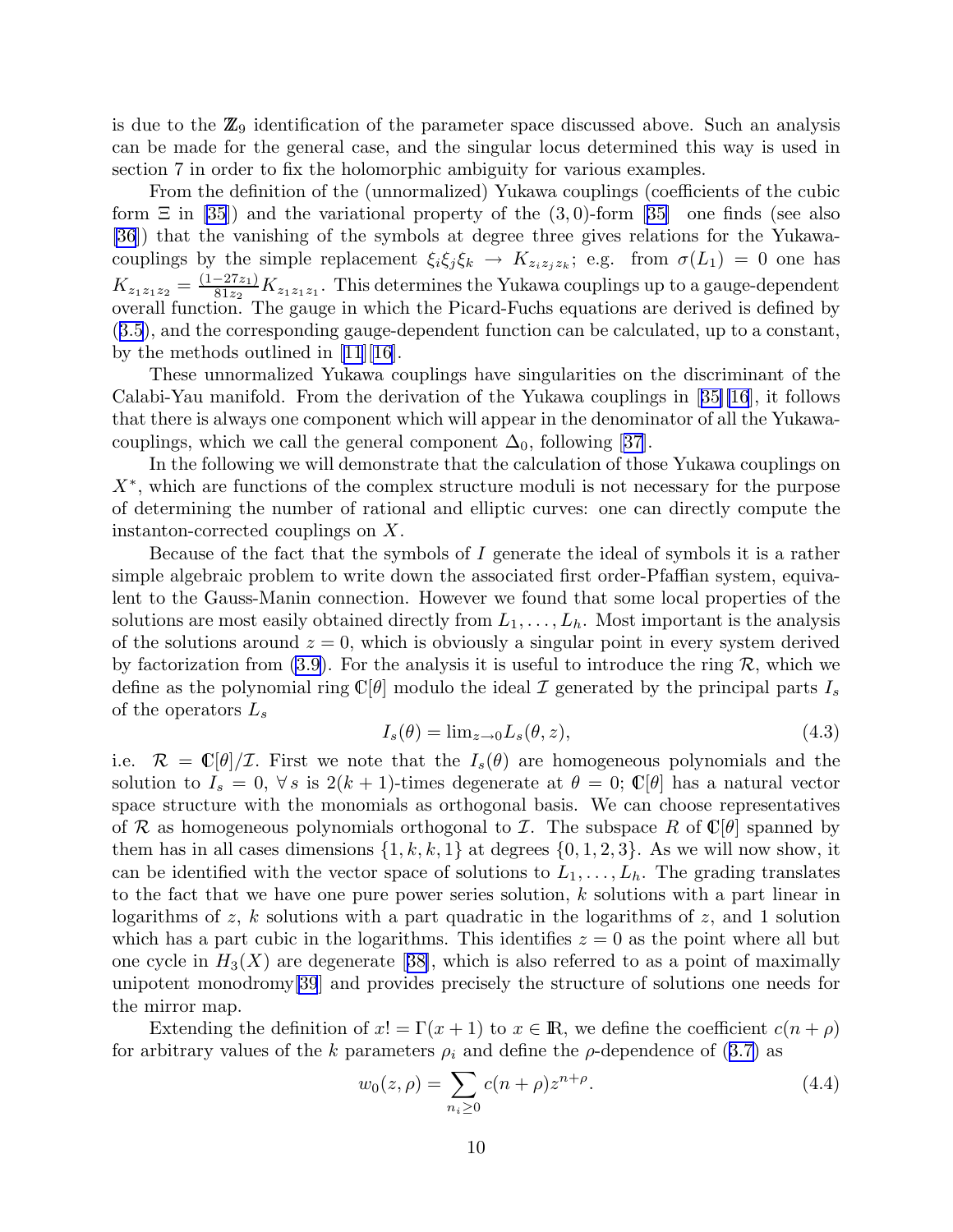<span id="page-11-0"></span>By the method of Frobenius, the logarithmic solutions are obtained by taking linear combinations of derivatives  $D_{\rho} = \sum_{n=0}^{n} (b_n/n!) \partial_{\rho}^n$  of  $w_0(z, \rho)$  evaluated at  $\rho = 0$ . Here we define  $\partial_{\rho_i}:=\frac{1}{2\pi i}$ ∂  $\frac{\partial}{\partial \rho_i}$ . The factor  $2\pi i$  will make the monodromy matrix around  $z = 0$  integer. As  $[L_s, \partial_{\rho_i}] = 0$ , it is then sufficient to check whether

$$
D_{\rho} (L_s w_0(z, \rho))|_{\rho=0} = 0, \ \forall s \tag{4.5}
$$

to establish  $D_{\rho}w_0(z,\rho)|_{\rho=0}$  as a solution. By consideration of the explicit form of the series ([4.4](#page-10-0)), one can show that the conditions for vanishing of the constant terms in (4.5)

$$
D_{\rho}(I_s(\rho)c(0,\rho)z^{\rho})|_{\rho=0} = 0, \ \forall s,
$$
\n(4.6)

are in fact also sufficient.

We introduce an identification of the ring  $\mathbb{C}[\theta]$  with the ring of the partial derivatives w.r.t.  $\rho$ :

$$
\varphi : \sum_{n_i \ge 0} b_n \theta^n \mapsto \sum_{n_i \ge 0} \frac{b_n}{n!} \partial_\rho^n, \tag{4.7}
$$

which induces an isomorphism between the vector space  $R$  and the vector space of solutions to  $L_1, \ldots, L_k$ , as can be seen in the following. An element  $r \in R$  is orthogonal to all polynomials of the form  $m(\theta)I_s$ , where  $m(\theta)$  is monomial in  $\theta$ . As r and  $I_s$  are homogeneous, one has to check orthogonality only for monomials  $m(\theta)$  of degree deg  $(r)$  – deg  $(I_s)$ . Suppose r is of lower degree, then  $I_s$  (4.6) will obviously hold for  $D_\rho = \varphi(r)$ , because all terms in  $D_{\rho}(I_s(\rho)c(0,\rho)z^{\rho})$  have positive degree in  $\rho$  and will vanish after setting  $\rho$ to zero. If deg  $(r) = \deg(I_s) + n$ , then  $\deg(r) - n$  derivatives of  $D_\rho = \varphi(r)$  have to act on  $I_s$  to give a non-vanishing term. By our choice of the factorials the vanishing of these contributions is equivalent to  $r \perp m(\theta)I_s = 0$  for any  $m(\theta)$  with deg  $(m(\theta)) = n$ . Hence  $r \in R$  iff  $\varphi(r)w_0(z,\rho)|_{\rho=0}$  is a solution.

Besidesthe unique power-series solution  $(3.7)$  $(3.7)$  $(3.7)$ , we choose for the k solutions linear in the logarithms the basis  $\partial_{\rho_i} w(z, \rho)|_{\rho=0}$ . They are given by

$$
w_i(z) = \sum_{n_i \ge 0} d_i(n) z^n + w_0(z) \frac{\log z_i}{2\pi i}, \qquad (4.8)
$$

.

with

$$
d_i(n) = \frac{1}{2\pi i} \frac{\partial}{\partial \rho_i} c(n+\rho) \Big|_{\rho=0}
$$

The top element of R is unique, up to a constant, which we will fix in a moment, and so is the solution cubic in the logarithms.

Defining now

$$
D_i^{(1)} := \partial_{\rho_i}, \quad D_i^{(2)} := \frac{1}{2} \tilde{K}_{ijk} \partial_{\rho_j} \partial_{\rho_k} \quad \text{and} \quad D^{(3)} := -\frac{1}{6} \tilde{K}_{ijk} \partial_{\rho_i} \partial_{\rho_j} \partial_{\rho_k}, \tag{4.9}
$$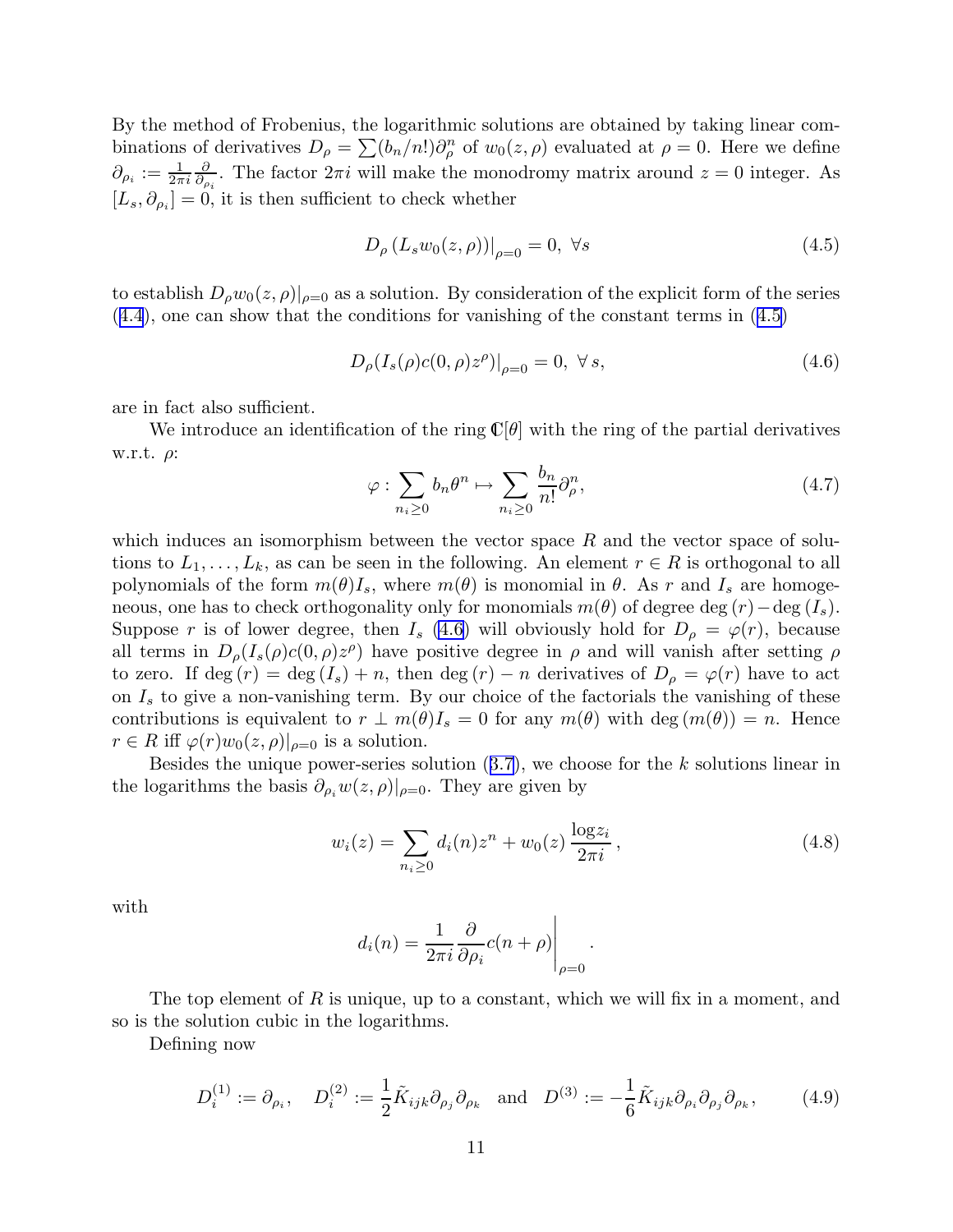<span id="page-12-0"></span>where the summation is implicit, we have a natural basis for the period vector

$$
\Pi(z) = \begin{pmatrix} w_0(z) \\ D_i^{(1)} w_0(z, \rho)|_{\rho=0} \\ D_i^{(2)} w_0(z, \rho)|_{\rho=0} \\ D^{(3)} w_0(z, \rho)|_{\rho=0} \end{pmatrix} .
$$
\n(4.10)

When one actually performs the derivatives w.r.t.  $\rho_i$ , one has to be careful when treating the poles of the gamma-function and its derivatives. We clear up these technical details in Appendix A.

So far we have only dealt with the complex-structure deformation parameters  $z_i$ . To describe the mirror map between the subsectors of the theory depending only on the complex structure parameters and the complexified Kähler structure parameters<sup>6</sup>, respectively, we will briefly review their common structure. They can be identified with topological field theories defined by the BRST operators  $Q^C = G^+ + \bar{G}^-$  and  $Q^K = G^+ + \bar{G}^+$ , respectively. The  $G^{\pm}, \bar{G}^{\pm}$  in  $Q^C$  and  $Q^K$  are related to the zero modes of the superpartners of the energy-momentum tensor of the underlying  $N = 2$  superconformal field theory by two different kinds of twist procedures which make either  $Q^C$  or  $Q^K$  to scalar operators [\[40](#page-49-0)][\[23](#page-49-0)]. At string tree level all relevant information is encoded in two prepotentials (free energy)  $F^C, F^K$ , which are sections of holomorphic line bundles  $L^2$  over the complex and Kähler structure moduli spaces respectively.

There exists a coordinate choice, so-called inhomogeneous special coordinates  $t^i$ , such that the Yukawa couplings (structure constants) are ordinary third derivatives  $(\partial_i = \frac{\partial}{\partial t^i})$ 

$$
K_{ijk} = \partial_i \partial_j \partial_k F \tag{4.11}
$$

of the prepotential. For general coordinate choices the derivatives have to be covariantized w.r.t. the connection of the line bundle L and the metric on the moduli space. Unlike for topological models on manifolds with  $c_1 > 0$  [\[41](#page-49-0)], the prepotential F for Calabi-Yau threefolds cannot be derived from the associativity of the structure constants alone. For these cases one has on the other hand an additional geometrical structure, known as special geometry, which was discovered first in the context of  $N = 2$  supergravity theories [\[42](#page-49-0)] and derived for the Kähler and complex structure moduli spaces of Calabi-Yau and/or  $N = 2$ string compactification in [\[43](#page-50-0)][[44\]](#page-50-0) [[45\]](#page-50-0)[[36\]](#page-49-0). It implies that also the Kähler potential for the Weil-Peterson metric derives from the prepotential (hence the name) as

$$
K = -\log\left((t^i - \bar{t}^i)(\partial_i F + \bar{\partial}_i \bar{F}) + 2\bar{F} - 2F\right). \tag{4.12}
$$

On the complex-structure side the Yukawa couplings are expressed for a choice of the holomorphic three-form  $\Omega$  as [\[35](#page-49-0)]  $K_{ijk} = \int \Omega \partial_i \partial_j \partial_k \Omega$  and the Kähler metric is given by<sup>7</sup>

$$
\begin{aligned} \n\mathcal{T} \quad \Sigma = \begin{pmatrix} 0 & -\sigma \\ \sigma & 0 \end{pmatrix}, \, \sigma = \begin{pmatrix} 0 & 1 \\ 1 & 0 \end{pmatrix} \end{aligned}
$$

 $6$  Recall that the moduli describing the variation of the Ricci flat Kähler metric and the antisymmetric tensor background field can be parametrized by  $\delta g_{i\bar{j}}dz^i \wedge d\bar{z}^{\bar{j}} = \sum_{i=1}^k \delta \hat{t}^i J_i$  and  $\delta B_{i\bar{j}}dz^i\wedge d\bar{z}^{\bar{j}} = \sum_{i=1}^k \delta \tilde{t}^i J_i$  where  $\hat{t}_i$  and  $\tilde{t}_i$  can be combined to  $t^i = \tilde{t}^i + i\hat{t}^i$ , the so-called complexified Kähler structure parameter [\[36](#page-49-0)]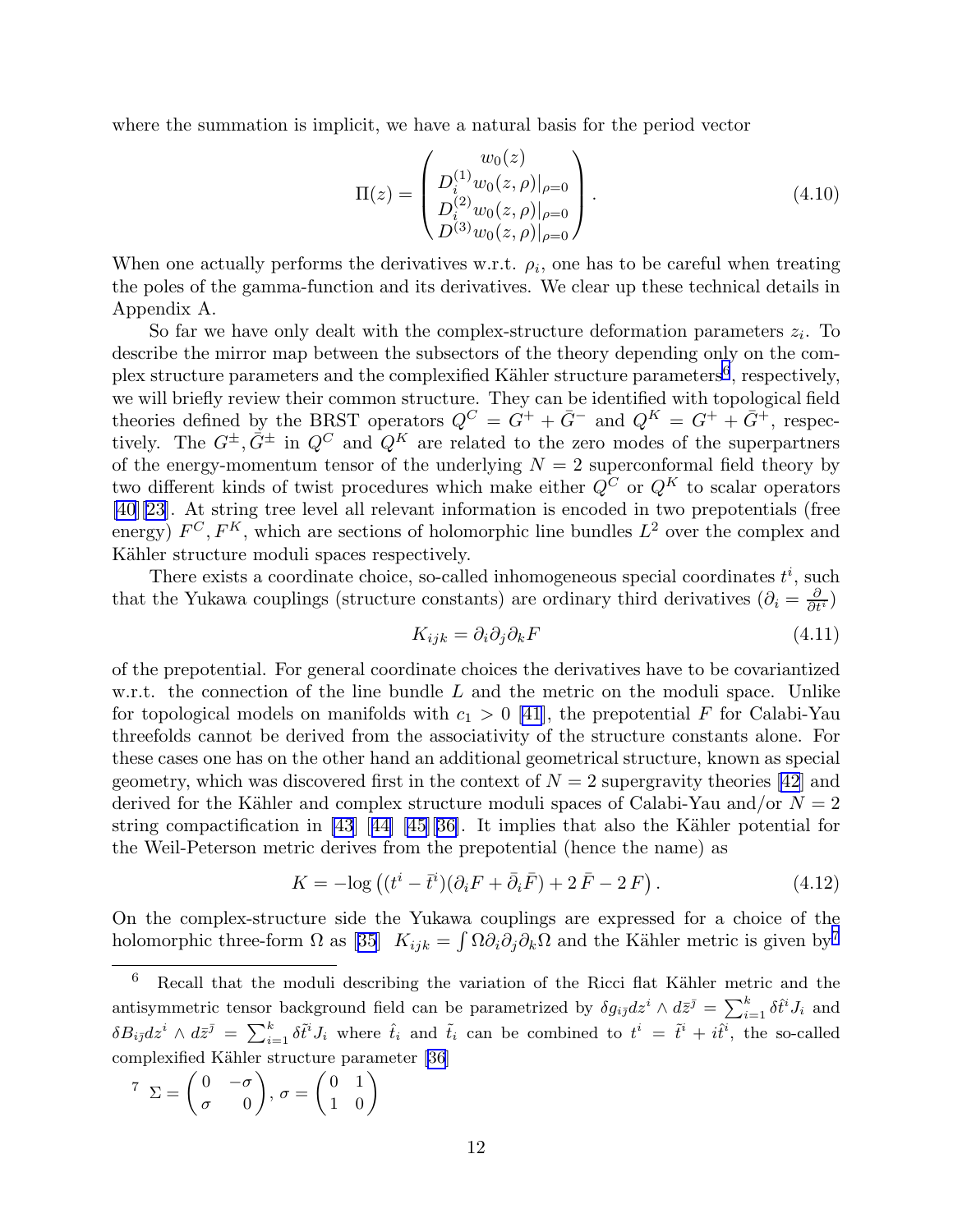<span id="page-13-0"></span> $K = -\log(\Pi^{\dagger} \Sigma \Pi)$  where  $\Pi$  is the period vector for a symplectic basis of  $H_3(X)$ . As the holomorphic three-form  $\Omega$  is defined only up to gauge transformations  $\Omega \to f(z)\Omega$  ( $f(z)$ ) holomorphic) it takes values in a holomorphic line bundle L over the moduli space. The transformation properties of the quantities introduced are:  $\Omega \in L$ ,  $F \in L^2$ , the Yukawas  $K_{ijk}$  transform as components of elements in  $L^2 \otimes Sym((T^*_{\mathcal{M}})^{\otimes 3})$  and  $e^{-K} \in L \otimes \overline{L};$  $e^{2\tilde{K}}g^{i\bar{i}}g^{j\bar{j}}g^{k\bar{k}}K_{ijk}\bar{K}_{\bar{i}\bar{j}\bar{k}}$  is then invariant under Kähler and coordinate transformations. The physical Yukawa couplings appearing in the effective Lagrangian are those for canonically normalized matter fields.

To relate the solution of the Picard-Fuchs equations directly to  $F$ , we may use the form of the Picard-Fuchs differential operators in special coordinates in the Kähler gauge [\[46](#page-50-0)],

$$
\sum_{i=1}^{k} \partial_j \partial_p (K_r^{-1})^{li} \partial_r \partial_i.
$$
\n(4.13)

The period vector is then trivially expressed in terms of  $F: \Pi(t) = (1, t^i, \partial_i F, 2F - t^i \partial_i F)$ (here and below we again use summation convention). The relation of the coordinates in Kähler gauge  $t^i$  to the homogeneous special coordinates  $(X^0, X^i)$ , in which the period vector reads  $(X^0, X^i, (\partial \mathcal{F}/\partial X^i), (\partial \mathcal{F}/\partial X^0))$ , is given by  $t^i = X^i/X^0$  with  $\mathcal{F} = (X^0)^2 F$ .

Guided by the mirror hypothesis, we should have the same structure for the Kähler side and therefore, for a formal large radius expansion of  $F^K$ 

$$
F^{K} = \frac{1}{6} K_{ijk}^{0} t^{i} t^{j} t^{k} + \frac{1}{2} a_{ij} t^{i} t^{j} + b_{i} t^{i} + \frac{1}{2} c + F_{inst.}
$$
 (4.14)

around  $\text{Im}(t^i) \to \infty$ , the "period vector"

$$
X^{0}\left(\begin{array}{c}1\\t^{i}\\-\frac{1}{6}K_{ijk}^{0}t^{j}t^{k}+a_{ij}t^{j}+b_{i}+\partial_{t_{i}}F_{\text{inst.}}\\-\frac{1}{6}K_{ijk}^{0}t^{i}t^{j}t^{k}+b_{i}t^{i}+c+(2F_{\text{inst.}}-t^{i}\partial_{t_{i}}F_{\text{inst.}})\end{array}\right)=X^{0}\Pi(t). \tag{4.15}
$$

Here  $K_{ijk}^0$  are the classical intersections calculated in section 2 and  $F_{inst.}$  is a power series in  $q_i = e^{2\pi i t^i}$ , which encodes the instanton corrections.

Startingfrom  $(4.10)$  $(4.10)$  in  $z_i$  coordinates we now have to make a coordinate transformation to suitable inhomogeneous coordinates, which are defined by ratios of solutions of the Picard-Fuchs equations as

$$
t^{i}(z) = \frac{w_{i}(z)}{w_{0}(z)}.
$$
\n(4.16)

The reason for picking this quotient is that the invariance of the theory under the monodromies around  $z_i = 0$  can be identified with the invariance of the topological sigma model under real shifts  $t^i \rightarrow t^i + 1$  of the antisymmetric background field or, equivalently, of the effective field theory under discrete Peccei-Quinn symmetries. As will become clear below, this choice identifies the form of the prepotential for the complex structure moduli space on  $X^*$  with the one expected for the Kähler structure moduli space on X. It strongly resembles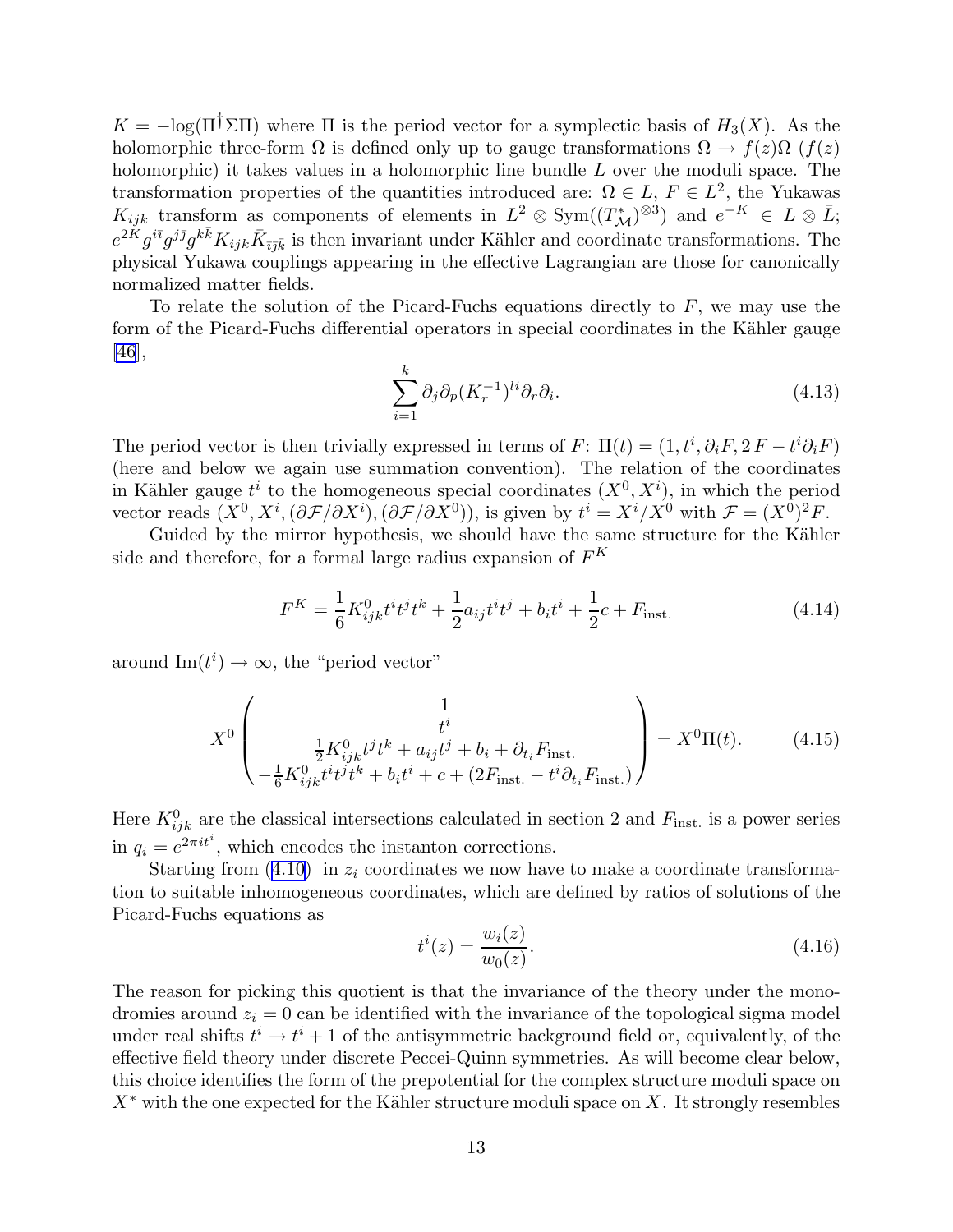<span id="page-14-0"></span>the elliptic curve case, where the ratios of two arbitrary solutions of the period equation and its inverse satisfy a third-order non-linear differential equations introduced by Schwarz. Inserting the solutions  $z(t)$  in the J-invariant of the elliptic curve gives the wellknown expansion  $J(\frac{at+b}{ct+d})$  $\frac{at+b}{ct+d}$ ) =  $\frac{1}{1728}(q^{-1} + 144 + ...)$  of the *J* function in terms of  $q = e^{2\pi i (\frac{at+b}{ct+d})}$ . The choice of the logarithmic solution for  $w_1$  and the power series solution for  $w_0$  at the point of maximal unipotent monodromy then corresponds to  $a = d = 1, b = c = 0$ . For Calabi-Yau spaces one likewise finds that the mirror maps  $z_i(q_1, \ldots, q_h)$  always have an integral expansion, which is a necessary condition for obtaining integer instanton numbers. One therefore expects that the mirror map plays an important rôle for the theory of modular forms on the moduli space of Calabi-Yau space, which however seems to be much more intricate as the modular group acts in general non-arithmetically on the geometrical parameters.

Inserting the inverse map of([4.16](#page-13-0)) into([4.10](#page-12-0)) we obtain the transformed period vector

$$
\tilde{\Pi}(t) = w_0(t) \begin{pmatrix} 1 \\ t^i \\ \frac{1}{2} \tilde{K}_{ijk}^0 t^j t^k + \hat{b}_i + \partial_{t_i} \tilde{F}_{\text{inst.}} \\ -\frac{1}{6} \tilde{K}_{ijk}^0 t^i t^j t^k - \hat{b}_i t^i + \hat{c} + (2 \tilde{F}_{\text{inst.}} - t^i \partial_{t_i} \tilde{F}_{\text{inst.}}) \end{pmatrix} . \tag{4.17}
$$

By comparison with([4.15](#page-13-0)) we can view all quantities marked with a tilde, up to one overall normalization, as predictions of mirror symmetry. Especially we have to identify  $K^0_{ijk}$  with  $\tilde{K}^0_{ijk}$ . In fact, for all complete intersection cases the top element of the ring R encodes the intersection numbers in the integral basis of divisors coming from the ambient spaces. This turns out to be true also for the hypersurfaces discussed in[[16\]](#page-48-0), for the basis of divisors that generate  $H_2(X, \mathbb{Z})$ .

After fixing the normalization, we see that the instanton-corrected Yukawa coupling  $K_{ijk}$  can be uniquely expressed by the solutions of the Picard-Fuchs equations as

$$
K_{ijk}(t) = \partial_{t_i} \partial_{t_j} \frac{D_k^{(2)} w_0|_{\rho=0}}{w_0}(t)
$$
\n(4.18)

or, equivalently, by the derivatives of the prepotential

$$
F(t) = \frac{1}{2} \left(\frac{1}{w_0}\right)^2 \left\{ w_0 D^{(3)} w_0 + D_l^{(1)} w_0 D_l^{(2)} w_0 \right\}(t) \big|_{\rho=0}.
$$
 (4.19)

We will use formulas (4.18), (4.19), which does not require the evaluation of the Yukawa couplings on the mirror manifold, to compute a convergent expansion for the instantoncorrected Yukawas and the prepotential in the large radius limit, and to predict the number of rational curves for various manifolds.

So far we have seen that the natural choice for the period vector([4.10](#page-12-0)) matches the leading terms in t of the components of([4.15](#page-13-0)) and leads to a prediction of the instanton corrections. Let us now compute also the lower-order terms in t, i.e. the constants  $\hat{b}_i, \hat{c}$ .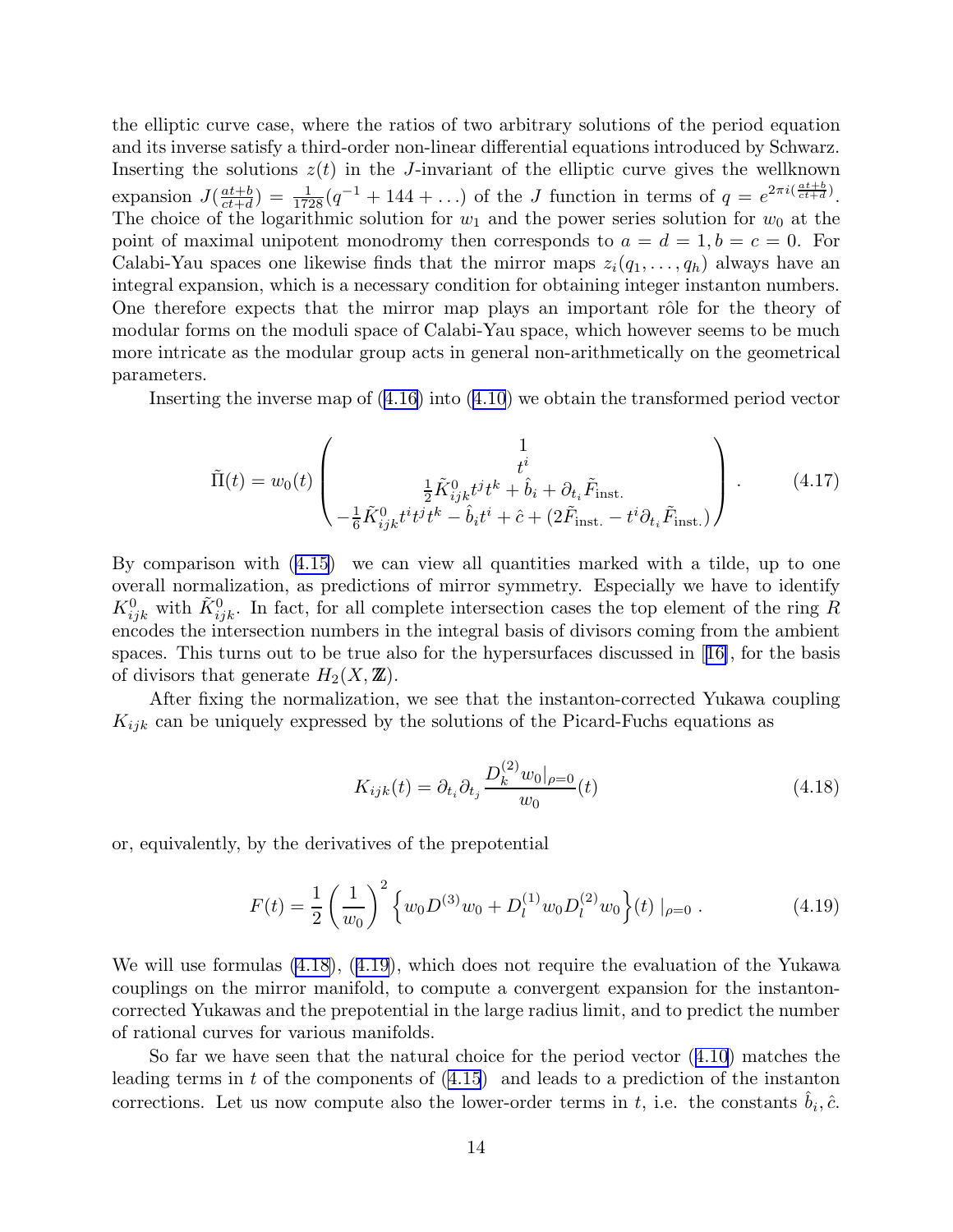<span id="page-15-0"></span>For this purpose one has to take the derivatives w.r.t.  $\rho$  explicitly

$$
\frac{\partial}{\partial \rho_i} c(0) = -\left(\sum_{\alpha} l_{0\alpha}^{(i)} + \sum_{\alpha} l_{\alpha}^{(i)}\right) \Gamma'(1) =: c_1^i \Gamma'(1) = 0
$$

$$
\frac{\partial}{\partial \rho_i} \frac{\partial}{\partial \rho_j} c(0) = \frac{\pi^2}{6} \left(\sum_{\alpha} l_{0\alpha}^{(i)} l_{0\alpha}^{(j)} - \sum_{\alpha} l_{\alpha}^{(i)} l_{\alpha}^{(j)}\right) =: \frac{\pi^2}{3} c_2^{ij}
$$

$$
\frac{\partial}{\partial \rho_i} \frac{\partial}{\partial \rho_j} \frac{\partial}{\partial \rho_k} c(0) = 2 \left(\sum_{\alpha} l_{0\alpha}^{(i)} l_{0\alpha}^{(j)} l_{0\alpha}^{(k)} + \sum_{\alpha} l_{\alpha}^{(i)} l_{\alpha}^{(j)} l_{\alpha}^{(k)}\right) \zeta(3) =: 6 c_3^{ijk} \zeta(3),
$$
(4.20)

where the coefficients  $c_n$  coincide for complete intersections in products of non-singular weighted projective spaces with the ones given in [\(2.4\)](#page-3-0). Using the Gauss-Bonnet formula we get from this the following remarkable identities

$$
\int_{X} c_{2}J_{i} = \int_{X} c_{2}^{jk} J_{j}J_{k}J_{i} = \frac{3}{\pi^{2}} \int_{X} J_{j}J_{k}J_{i} \frac{\partial}{\partial \rho_{j}} \frac{\partial}{\partial \rho_{k}} c(0) = -24D_{i}^{(2)}c(0)
$$
\n
$$
\chi = \int_{X} c_{3}^{ijk} J_{i}J_{j}J_{k} = \frac{1}{6\zeta(3)} \int_{X} J_{i}J_{j}J_{k} \frac{\partial}{\partial \rho_{i}} \frac{\partial}{\partial \rho_{j}} \frac{\partial}{\partial \rho_{k}} c(0) = i\frac{(2\pi)^{3}}{\zeta(3)} D^{(3)}c(0),
$$
\n(4.21)

with  $D_i^{(2)}$  $i^{(2)}$  and  $D^{(3)}$  defined in [\(4.9](#page-11-0)), which express the Euler number and  $\int_M c_2 J_i$  in terms of the intersection numbers and the generators of the Mori cone  $l^{(i)}$ . These identities hold also for the canonically resolved manifolds, if the complete intersection had canonical quotient singularities. The linear terms in the third row of [\(4.17\)](#page-14-0) are thus  $\hat{b}_i = -\frac{1}{2i}$  $\frac{1}{24}\int_M c_2 J_i$ and in the last row  $\hat{c} = -i \frac{\zeta(3)}{(2\pi)^3}$  $\frac{\zeta(3)}{(2\pi)^3}\chi.$ 

The imaginary part of the constant  $\hat{c}$  can be identified with a  $\sigma$ -model loop contribution and is proportional to the Euler number of the manifold. The constant of proportionality seems to be universal and has been calculated explicitly for the quintic hypersurface in  $\mathbb{P}^4$  and other one modulus cases [\[14](#page-48-0)][\[13](#page-48-0)] as  $-i\frac{\zeta(3)}{(2\pi)^3}$  $\frac{\zeta(3)}{(2\pi)^3}$ . It is a necessary condition in order to have a continuous Peccei-Quinn symmetry  $t_j \rightarrow t_j + \alpha_j$ ,  $\alpha_j$  real, which is broken by instanton corrections to discrete shifts  $t^i \rightarrow t^i + 1$ , that  $\text{Im}(a_{ij}) = \text{Im}(b_i) = 0$ , as we mentioned before.

Whilethe real constants  $b_i$ ,  $a_{ij}$  in ([4.15](#page-13-0)) are irrelevant for physical quantities, they are important for fixing an integral symplectic basis for the period vector. In fact we find that the constant  $\hat{b}_i$  for the one modulus cases [\[13](#page-48-0)][[14](#page-48-0)] is also correctly reproduced in the third line. The constants in front of the first subleading terms in [\(4.17\)](#page-14-0) do not correspond to a choice of an integral basis, as can be seen by comparison with (4.13). Especially the constants  $a_{ij}$  do not seem to be directly related to topological numbers; in fact there are no further topological numbers at our disposal. These constants have to be fixed by analysing the monodromy matrices themselves. The monodromy operation  $T_i : t^i \to t^i + 1$  on [\(4.15\)](#page-13-0) is obvious. The requirement that it is integral and symplectic yields restrictions on  $a_{ij}$ , e.g. for the one modulus cases  $a = (\frac{K^o}{2} \mod \mathbb{Z})$  (and  $2b = ((1 - \frac{K^o}{6})^o)$  $\binom{C}{6}$  mod **Z**). The integer part is irrelevant as it can be absorbed by an  $SP(4, \mathbb{Z})$  transformation, hence the basis can be specified. Although we have no general proof, it is tempting to conjecture that the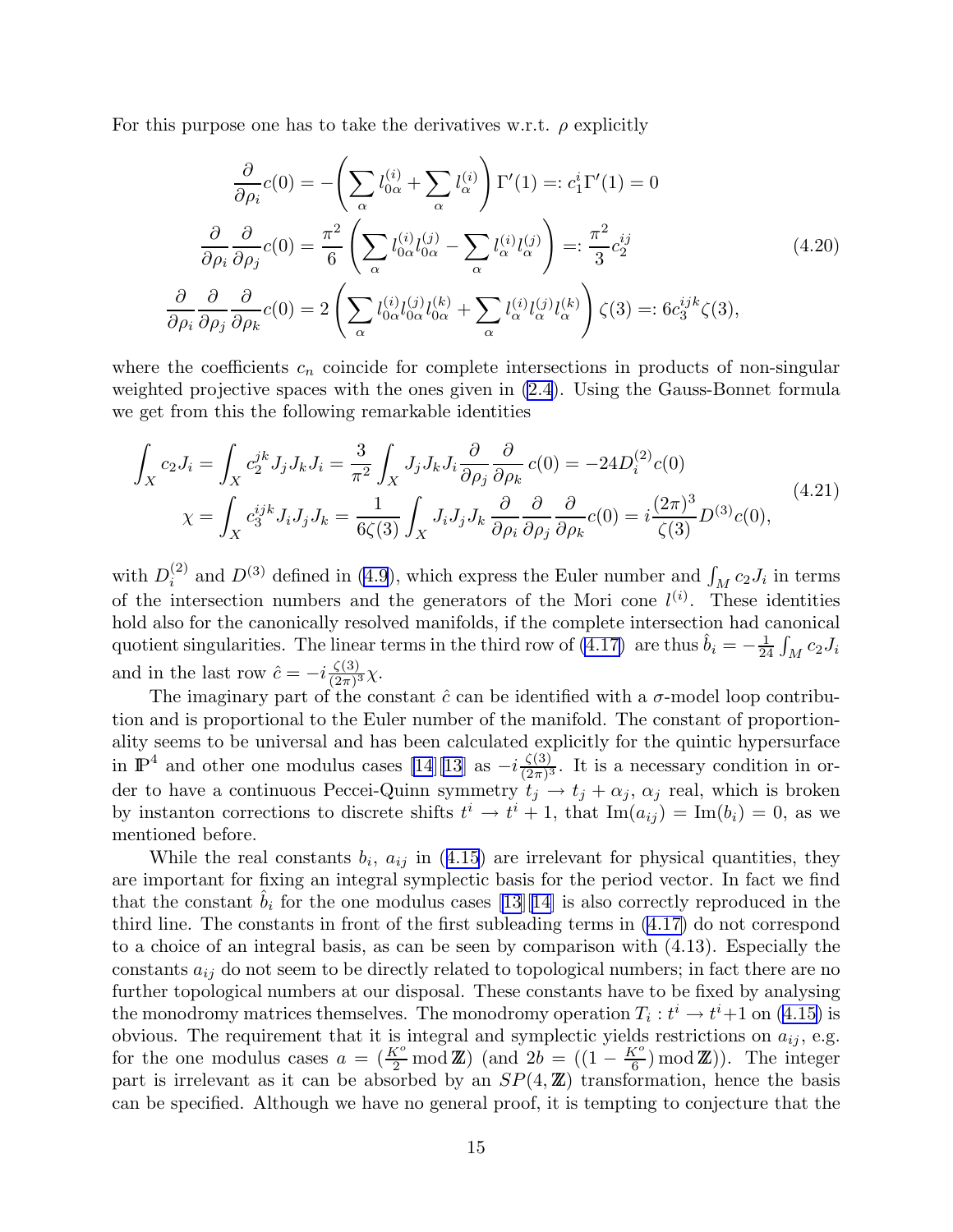<span id="page-16-0"></span>occurrence of the topological numbers  $K_{ijk}^0$ ,  $\chi$  and, up to  $SP(2h + 2, \mathbb{Z})$  transformations, also  $\int_X c_2 J_i$  in F at the point of maximal unipotent monodromy in a integral sympletic basis, is a general feature.

The instanton part of the Yukawa couplings comes from stationary points of the classical string action, which correspond to holomorphic mappings from  $\mathbb{P}^1$  to the CY manifold. In the coordinates  $t^i$  defined in [\(4.16\)](#page-13-0), it enjoys the following expansion

$$
K_{klm} = \int_X J_k \wedge J_l \wedge J_m + \sum_d \int_{\mathcal{M}_{C_d}} d\mu \frac{e^{2\pi i \int_{C_d} K(X)}}{1 - e^{2\pi i \int_{C_d} K(X)}} = K_{klm}^0 + \sum_{d_1, \dots, d_k} \frac{n_{d_1, \dots, d_k}^r d_k d_l d_m}{1 - \prod_{i=1}^k q_i^{d_i}} \prod_{i=1}^k q_i^{d_i}.
$$
\n(4.22)

Here we have defined the degree of the curve as  $d_i = \int_C J_i$ , which is an integer for a basis  $J_i \in H^{1,1}(\hat{X}, \mathbb{Z})$ . The denominator  $(1 - \exp\int_{C_d} K(x))$  gives the correct combinatorical contributions from multi-covers of the curves such that the integral  $d\mu$  of the Euler class over the compactified moduli space  $\mathcal{M}_{C_d}$  of holomorphic maps of multi-degree d from  $\mathbb{P}^1$  [[47\]](#page-50-0) can be taken over single-cover curves only. The resulting invariants  $n_{d_1,...,d_k}^r$  are expected to be integers: for isolated curves they just count their numbers. In[[16](#page-48-0)] examples of negative invariants  $n^r$  were found. They admit only the interpretation that there are non-isolated singular curves at the corresponding degree. The occurrence of the terms  $d_k d_l d_m$  in the second line is due to the integral of the part of the moduli space describing thereparametrization of  $\mathbb{P}^1$ , as was explained for isolated curves in [[48\]](#page-50-0).

## 5. Selected examples

(i) As our first example, we will calculate the topological invariants  $n<sup>r</sup>$  for the manifold ([3.10](#page-6-0)). The ideal  $\mathcal I$  is generated by  $I_1 = \theta_1^2 - 3\theta_1\theta_2 + 9\theta_2^2$  and  $I_2 = \theta_1^3$ , so R is spanned by

1

$$
\theta_1, \ \theta_2
$$
  
9  $\theta_1 \theta_2 + 3 \theta_2^2, \ 9 \theta_1^2 + 3 \theta_1 \theta_2$   
9  $\theta_1^2 \theta_2 + 3 \theta_1 \theta_2^2$ . (5.1)

By  $(4.7)$  this translates to a basis of solutions for  $L_1, L_2$  as may be verified. The fact that the top element of R coincides, up to scaling, with  $K^0 = 9 J_1^2 J_2 + 3 J_1 J_2^2$ , calculated by ([2.5](#page-3-0)), is a non-trivial check on the mirror hypothesis. Using [\(4.18\)](#page-14-0) one obtains concise formulas for the instanton-corrected intersection numbers:

$$
K_{i,j,1}(t) = \partial_{t_i}\partial_{t_j} \frac{(9\,\partial_{\rho_1}\partial_{\rho_2} + \frac{3}{2}\partial_{\rho_2}^2)w_0|_{\rho=0}}{w_0}(t), \quad K_{i,j,2}(t) = \partial_{t_i}\partial_{t_j} \frac{(\frac{9}{2}\partial_{\rho_1}^2 + 3\,\partial_{\rho_1}\partial_{\rho_2})w_0|_{\rho=0}}{w_0}(t)
$$
\n(5.2)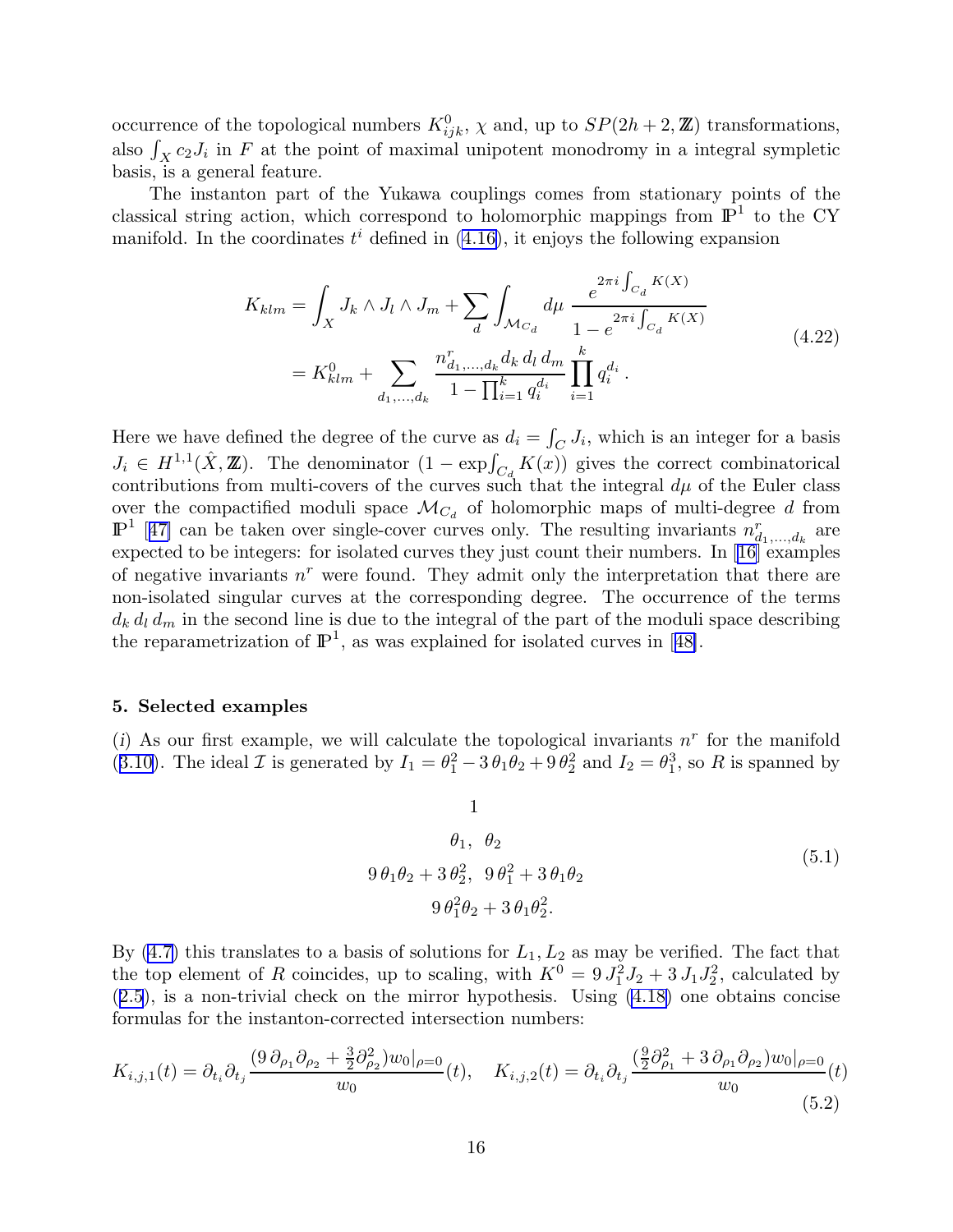<span id="page-17-0"></span>from which the topological invariants  $n<sup>r</sup>$  follow by comparison with [\(4.22\)](#page-16-0). Ee display them below for multi-degrees  $(d_{J_1}, d_{J_2}), d_{J_1} + d_{J_2} \leq 6$ .

|                                |           |                |          | (1,1)                 | 972               | $\left( 1,2\right)$ | 3402    |
|--------------------------------|-----------|----------------|----------|-----------------------|-------------------|---------------------|---------|
|                                |           |                |          | $\scriptstyle{(2,2)}$ | 156249            | $\left( 2,4\right)$ | 4803867 |
| (1,0)                          | 243       | (0,1)          | 63       | (3,3)<br>(2,1)        | 60018786<br>15309 | (3,2)               | 4830597 |
| $\scriptstyle{(2,0)}$<br>(3,0) | 243<br>54 | (0,2)<br>(0,3) | 63<br>54 | (4,2)                 | 111401163         | $\left( 1,3\right)$ | 9720    |
| (4,0)                          | 243       | (0,4)          | 63       | (3,1)                 | 179901            | $\left( 2,3\right)$ | 977589  |
| $\scriptstyle{(5,0)}$          | 243       | (0, 5)         | 63       | (4,1)                 | 1558845           | (1,4)               | 25515   |
| $\left( 6,\!0\right)$          | 54        | (0, 6)         | 54       | (5,1)                 | 11558295          | $\left( 1,5\right)$ | 61236   |

In fact,  $J_i$  is a basis of a subspace of  $H^2(X,\mathbb{Z})$  in which the Kähler cone is simply given by

$$
\sigma(K) = \left\{ \sum_{i} t_i J_i | t_i > 0 \right\} \tag{5.3}
$$

In [\[10](#page-48-0)] a three-generation model ( $\chi = -6$ ) was constructed, by dividing the manifold  $(3.10)$  $(3.10)$  $(3.10)$  by a  $G = \mathbb{Z}_3 \times \mathbb{Z}_3$  symmetry and resolving the singular quotient. The group G is generated, on the homogeneous coordinates of  $\mathbb{P}^3 \times \mathbb{P}^2$ , by  $(x_0, x_1, x_2, x_3, y_1, y_2, y_3) \mapsto$  $(x_0, x_1, x_2, x_3, \alpha y_1, y_2, \alpha^{-1} y_3)$   $(\alpha = \exp{\frac{2\pi i}{3}})$ , with three fixed tori  $T_i = \{x \in \mathbb{P}^3 | x_i =$  $(0, p_1 = 0)$ ,  $i = 1, 2, 3$ , and a freely acting cyclic permutation  $(x_0, x_1, x_2, x_3, y_1, y_2, y_3) \mapsto$  $(x_0, x_2, x_3, x_1, y_2, y_3, y_1)$ . This action is only compatible with a subspace of the moduli space of complex structure deformations, namely with the following perturbations

$$
p_1 = \sum_{i=1}^{3} x_i y_i^3 - \tilde{a}_1 x_0 y_1 y_2 y_3
$$
  
\n
$$
p_2 = \sum_{i=0}^{3} x_i^3 - \tilde{a}_2 x_1 x_2 x_3.
$$
\n(5.4)

To relate this description to [\(3.4\)](#page-5-0), one relates the variables  $X_{1,i}$   $(i = 1, \dots, 4)$  and  $X_{2,j}$   $(j =$ 1, 2, 3) in([3.4](#page-5-0)) to the following Laurent monomials of the homogeneous coordinates of  $\mathbb{P}^3\times \mathbb{P}^2,$ 

$$
X_{1,1} = \frac{y_1^3 x_1}{x_0 y_1 y_2 y_3}, \quad X_{1,2} = \frac{y_2^3 x_2}{x_0 y_1 y_2 y_3}, \quad X_{1,3} = \frac{y_3^3 x_3}{x_0 y_1 y_2 y_3},
$$
  
\n
$$
X_{1,4} = \frac{x_0^3}{x_1 x_2 x_3}, \quad X_{2,1} = \frac{x_1^3}{x_1 x_2 x_3}, \quad X_{2,2} = \frac{x_2^3}{x_1 x_2 x_3}, \quad X_{2,3} = \frac{x_1^3}{x_1 x_2 x_3},
$$
\n
$$
(5.5)
$$

by which we can identify [\(3.12\)](#page-7-0) with (5.4) and the parameter  $a_i$  with  $\tilde{a}_i$  ( $a_{ij} = 1$ ). Furthermorewe see that  $(3.12)$  $(3.12)$  $(3.12)$  is invariant under G, which implies that the subsystem of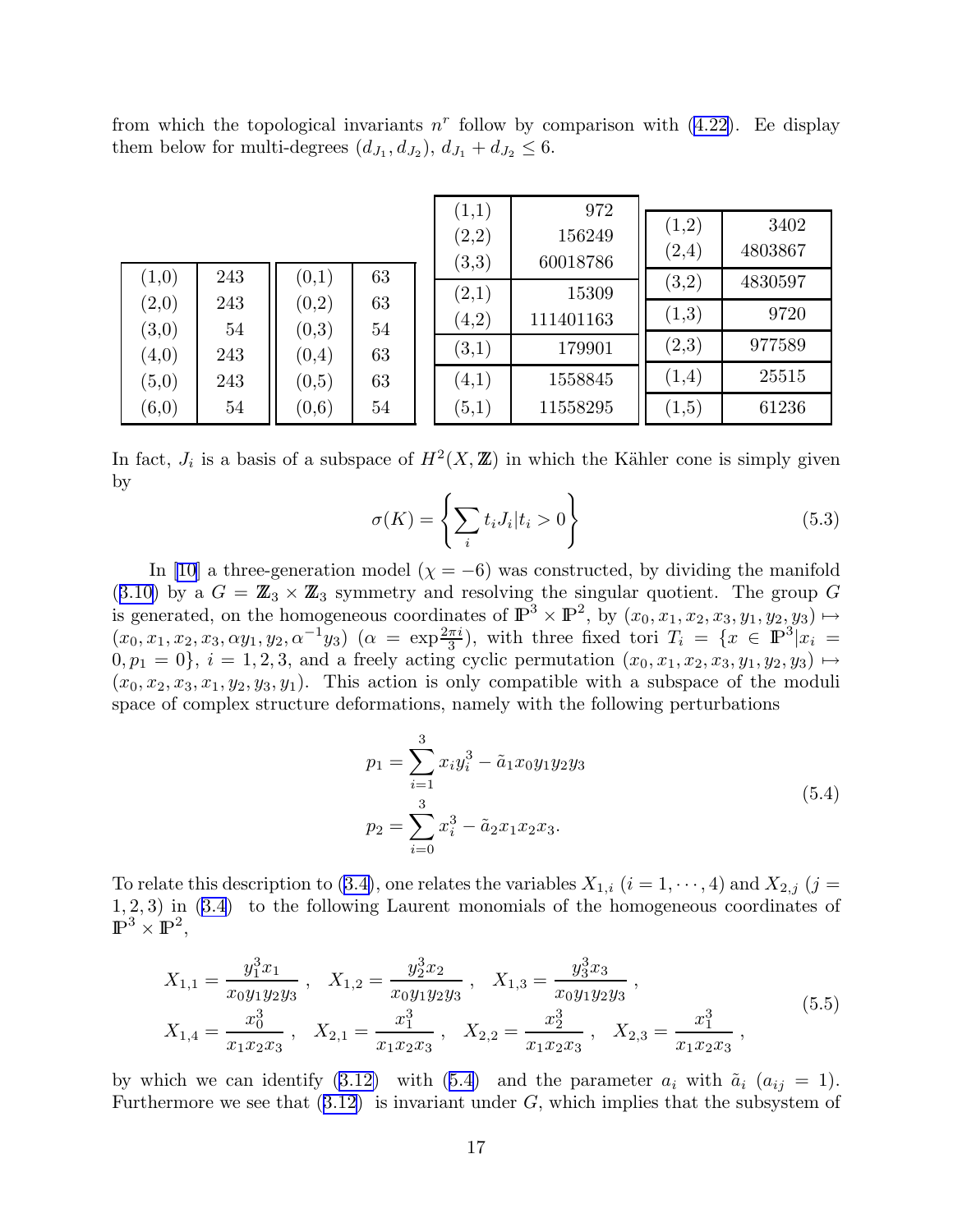<span id="page-18-0"></span>the moduli space we are considering is in the invariant sector of G and part of the moduli space of the three-generation model.

The mirror manifold can also be constructed as the quotient of([5.4](#page-17-0)) w.r.t. the group of order 27 generated by  $(x_0, x_1, x_2, x_3, y_1, y_2, y_3; a_1, a_2) \mapsto (x_0, \beta^{3(m+n)}x_1, \beta^{6m}x_2, \beta^{6n}x_3,$  $\beta^{-m-n}y_1, \beta^{-8m}y_2, \beta^{-8n}y_3; a_1, a_2$  with  $\beta = \exp\frac{2\pi i}{9}m, n \in \mathbb{Z}$ . The full invariance group of([5.4](#page-17-0)) is generated by the above transformations and  $(x_0, x_1, x_2, x_3, y_1, y_2, y_3; a_1, a_2) \mapsto$  $(x_0, \beta^{3k}x_1, x_2, x_3, \beta^{-k}y_1, y_2, y_3; \beta^k a_1, \beta^{6k}a_2), k \in \mathbb{Z}$ , i.e. we have the same identification of the parameter space of the mirror manifold as we found for [\(3.12](#page-7-0)).

We can always find a map analogous to [\(5.5\)](#page-17-0), which maps the Laurent polynomials  $P_1, \ldots, P_l$  to quasi-homogeneous polynomials  $p_1, \ldots, p_l$ . In terms of those the fundamental period $w_0$  can be obtained as the integral [[17\]](#page-48-0)

$$
w_0 = \prod_{i=1}^{l} (-a_i) \int \frac{1}{p_1 \cdots p_l} dx_{1,1}, \dots dx_{k,n_k+1},
$$
\n(5.6)

with integration contours  $|x_{i,j}| = 1$ . While we can always define a map such that  $w_0$  is given by this expression, in most of the cases however this map cannot be chosen such that the polynomials  $p_1, \ldots, p_l$  define a transverse configuration in  $\mathbb{P}^{n_1}[\vec{w}^{(1)}] \times \cdots \times \mathbb{P}^{n_k}[\vec{w}^{(k)}]$ . An example of such a case will be given at the end of section 6.

Let us demonstrate the direct calculation of the discriminant locus for the manifold defined in  $(3.12)$  by examining the conditions of  $\Delta$ -regularity which reads that for all faces  $\Theta_1^*$  and  $\Theta_2^*$  of  $\Delta_1$  and  $\Delta_2^*$  we need  $P_{\Theta_1^*} = P_{\Theta_2^*} = 0$  and that all  $2 \times 2$  sub-determinants of the matrix whose two rows are  $X_{i,j} \frac{\partial P_{\Theta_1^*}}{\partial X_{i,j}}$  and  $X_{i,j} \frac{\partial P_{\Theta_2^*}}{\partial X_{i,j}} = 0$  (no sum) vanish simultaneously.

For convenience we rename the parameters  $a_i$ ,  $a_{i,j}$  occurring in  $P_1$  and  $P_2$  as  $a_0, \ldots, a_4$ and  $b_0, \ldots, b_3$ . If we introduce variables  $U_i \equiv U_{1,i}$  and  $V_j \equiv U_{2,j}$  such that  $X_{i,j} = \frac{U_{ij}}{U_{i0}}$  $\frac{U_{ij}}{U_{i0}}$  the conditions for non-regularity become for  $\Theta_1^* = \Delta_1^*$  and  $\Theta_2^* = \Delta_2^*$ :

$$
\sum_{i=0}^{3} a_i U_i = 0, \quad \sum_{j=0}^{3} b_j V_j + a_4 U_4 = 0
$$
\n
$$
\frac{a_4 U_4}{V_0 U_0} (a_i U_i - a_j U_j) = 0, \quad \frac{a_i U_i}{U_0 V_0} (b_3 V_3 - b_k V_k) = 0, \quad i, j = 1, 2, 3, \quad k = 1, 2.
$$
\n(5.7)

Note that  $\frac{U_1 U_2 U_3 U_4}{U_0^3 V_0} = \frac{V_1 V_2 V_3}{V_0^3}$ of equations. For instance if we choose to satisfy them by equating the expressions in  $\frac{V_2 V_3}{V_0^3}$  = 1. There are several ways to satisfy the second set parentheses to zero, we find, using the variables  $z_1 = \frac{a_1 a_2 a_3 a_4}{a_1^3 b_0}$  $\frac{a_2a_3a_4}{a_0^3b_0}, z_2 = \frac{b_1b_2b_3}{b_0^3}$  $rac{b_2b_3}{b_0^3}$  and introducing  $A = a_4 U_4$  and  $B = b_0 V_0$ ,  $z_1 = -\frac{1}{27}$ 27  $\overline{A}$  $\frac{A}{B}$  and  $z_2 = \frac{1}{27}$ 27  $\frac{(A+B)^3}{B^3}$ , which satisfy  $(1-27z_1)^3-27z_2=$ 0. Another possible choice is to set  $a_4U_4 = 0$  and  $(b_3V_3 - b_kV_k) = 0$ . This leads to  $1-27 z_2 = 0$ . Other components of the discriminant can be obtained by considering other (lower-dimensional) faces of  $\Delta_1^*$  and  $\Delta_2^*$ .

 $(iii)$  Our next example is the Tian-Yau manifold given by the configuration

$$
\left(\begin{array}{ccc}\n\mathbb{P}^3 & 3 & 0 & 1 \\
\mathbb{P}^3 & 0 & 3 & 1\n\end{array}\right)_{-18}^{14} : \quad\n\begin{array}{c}\nK^0 = 9 J_1^2 J_2 + 9 J_1 J_2^2, \\
c_2 J_1 = c_2 J_2 = 36.\n\end{array} \tag{5.8}
$$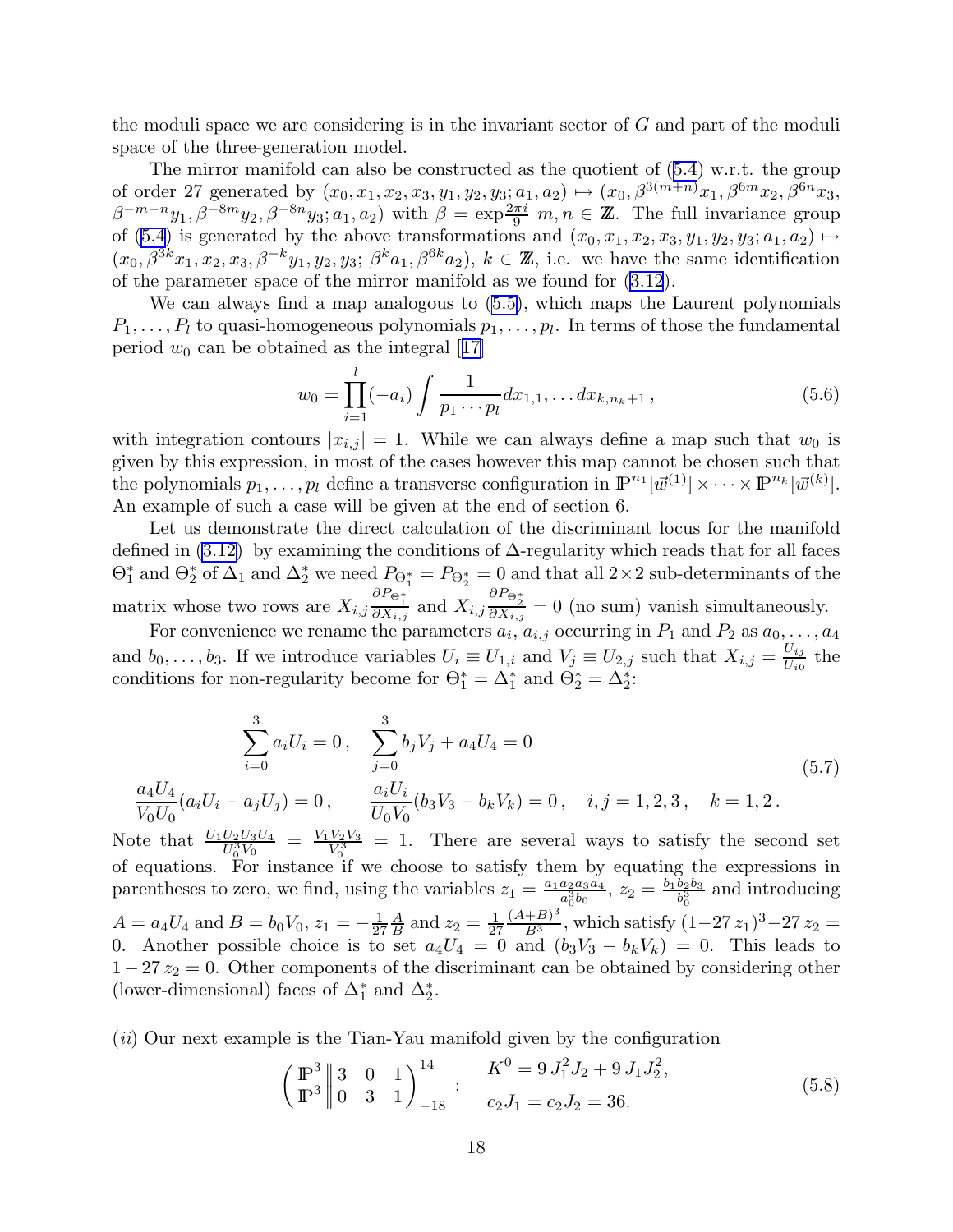The quotient of this manifold w.r.t. the  $\mathbb{Z}_3$  group acting by  $(x_0, x_1, x_2, x_3, y_0, y_1, y_2, y_3) \mapsto$  $(x_0, x_1, x_2, \alpha x_3, y_0, y_1, y_2, \alpha^2 y_3)$   $(\alpha = e^{\frac{2\pi i}{3}})$  on the homogeneous coordinates of  $\mathbb{P}^3 \times \mathbb{P}^3$ yields a simple realization of a three generation compactification, which is diffeomorphically equivalent to the one discussed in 5 (i). A preliminary phenomenological discussion wasgiven in [[49](#page-50-0)] and [\[50](#page-50-0)]. For the above configuration all complex structure deformations can be represented as monomials. Hence the full moduli dependence of all Yukawa couplings and the Kähler potential for 27's and  $2\overline{7}$ 's can in principle be calculated by a straightforward, although very tedious, application of the methods described in[[16\]](#page-48-0) and [\[15](#page-48-0)].

The vertices of the dual polyhedra are now  $\nu_{1,1}^* = (1, 0, 0, 0, 0, 0, \ldots,$  $\nu_{2,4}^* = (0,0,0;-1,-1,-1)$ , which we group into three sets as  $E_1 = \{\nu_{1,1}^*, \nu_{1,2}^*, \nu_{1,3}^*\}, E_2 =$  $\{\nu_{2,1}^*,\nu_{2,2}^*,\nu_{2,3}^*\}$  and  $E_3 = \{\nu_{1,4}^*,\nu_{2,4}^*\}$ <sup>8</sup>. This corresponds to the three Laurent polynomials

$$
P_1 = a_0 - a_1 X_1 - a_2 X_2 - a_3 X_3, \qquad P_2 = b_0 - b_1 Y_1 - b_2 Y_2 - b_3 Y_3,
$$
  

$$
P_3 = c_0 - \frac{c_1}{X_1 X_2 X_3} - \frac{c_2}{Y_1 Y_2 Y_3}.
$$
 (5.9)

Theperiod  $(3.7)$  follows straightforwardly by performing the integral (see  $(3.5)$  $(3.5)$  $(3.5)$ )

$$
w_0(z_1, z_2) = \int_{|X_i| = |Y_j| = 1} \frac{a_0 b_0 c_0}{P_1 P_2 P_3} \prod \frac{dY_i}{Y_i} \frac{dX_i}{X_i},
$$
\n(5.10)

which gives  $w_0(z_1, z_2)$  as in eq. [\(3.7\)](#page-6-0) with  $z_1 = \frac{a_1 a_2 a_3 c_1}{a_1^3 c_0}$  $\frac{a_2 a_3 c_1}{a_0^3 c_0}$  and  $z_2 = \frac{b_1 b_2 b_3 c_2}{b_0^3 c_0}$  $\frac{b_2b_3c_2}{b_0^3c_0}$ . This corresponds to introducing extended vertices  $\bar{\nu}^* = (\vec{e}_i, \nu^*)$ , where  $\vec{e}_1 = (1, 0, 0), \vec{e}_2 = (0, 1, 0)$ and  $\vec{e}_3 = (0, 0, 1)$  for the vertices in the three sets. The linear relations between the  $\bar{\nu}^*$  are then in accordance with the general formula([3.9](#page-6-0)) and read

$$
l^{(1)} = (-3, 0, -1; 1, 1, 1, 1, 0, 0, 0, 0), \quad l^{(2)} = (0, -3, -1; 0, 0, 0, 0, 1, 1, 1, 1). \tag{5.11}
$$

The associated differential operators

$$
\mathcal{L}_1 = \theta_1^3 - 3(\theta_1 + \theta_2)(3\theta_1 - 1)(3\theta_1 - 2) z_1 \n\mathcal{L}_2 = \theta_2^3 - 3(\theta_1 + \theta_2)(3\theta_2 - 1)(3\theta_2 - 2) z_2
$$
\n(5.12)

can be factorized  $\mathcal{L}_1 + \mathcal{L}_2 \equiv (\theta_1 + \theta_2)L_2$  with the second-order operator  $(L_1 = \mathcal{L}_1)$ 

$$
L_2 = (\theta_1^2 - \theta_1 \theta_2 + \theta_2^2) - 3(3\theta_1 - 1)(3\theta_1 - 2)u - 3(3\theta_2 - 1)(3\theta_2 - 2)z_2.
$$
 (5.13)

The Yukawa couplings are

$$
\tilde{K}^{(3,0)} = \frac{1}{z_2^2 \Delta_0 \Delta_1^2}, \quad \tilde{K}^{(2,1)} = \frac{1}{27 z_1^2 z_2 \Delta_0 \Delta_1},\tag{5.14}
$$

<sup>8</sup> The results are, of course, again independent of the way we group the vertices into three sets, as long as the first and second sets contain three vertices pertaining to the first and the the second  $\mathbb{P}^3$ , respectively.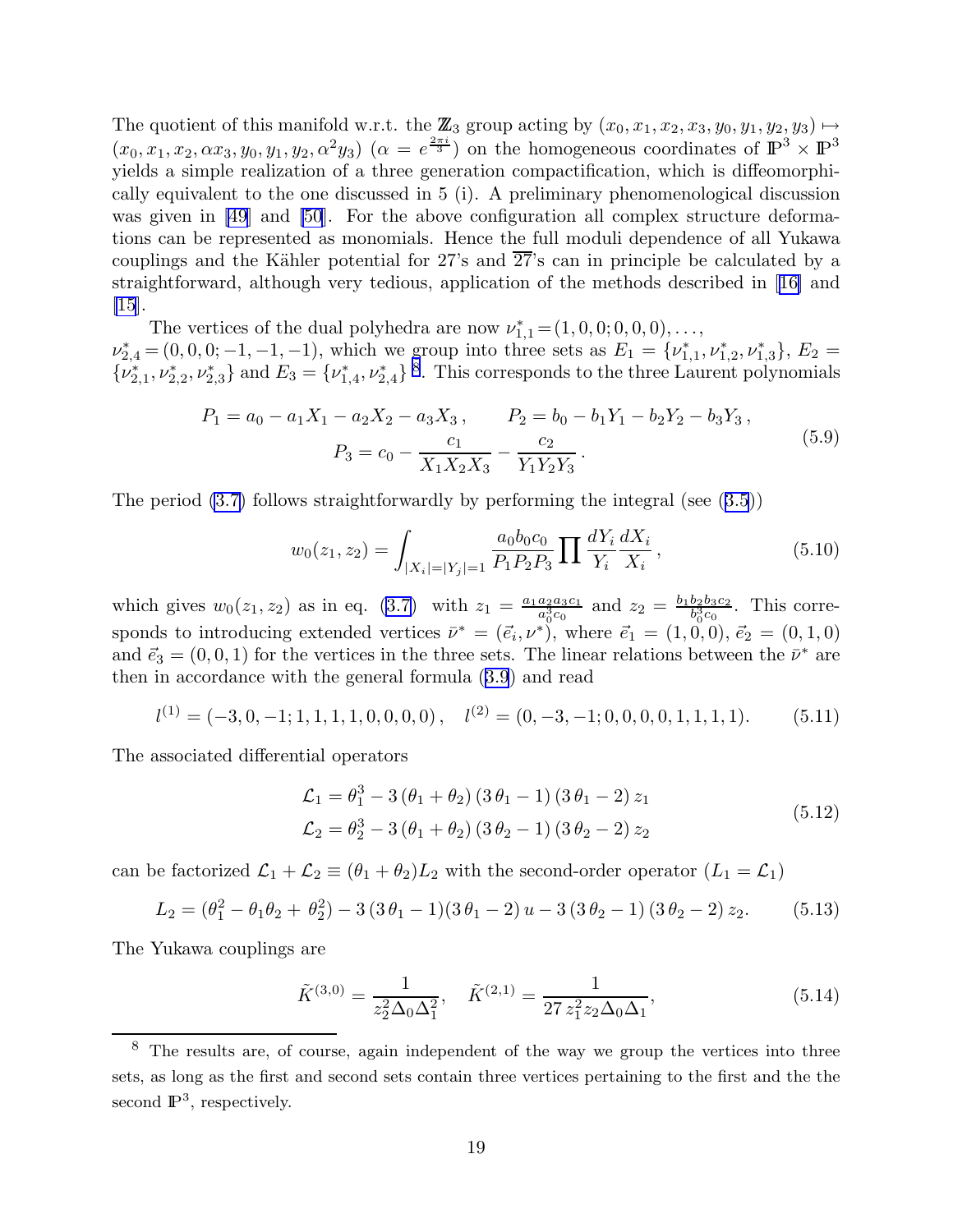where the general component of the discriminant surface is  $\Delta_0 = 1 - 27z_1 - 27z_2$  and a second component reads  $\Delta_1 = (1 - 27z_1)$ . For symmetry reasons  $\tilde{K}^{(0,3)}$ ,  $\tilde{K}^{(1,2)}$  are given by the above expressions, but with  $z_1$  and  $z_2$  exchanged. Due to this symmetry we list below the invariants  $n_{d_1,d_2}^r$  only for  $d_1 \leq d_2$ .

| (0,1)  | 81 |                     |         |                     |        |
|--------|----|---------------------|---------|---------------------|--------|
| (0,2)  | 81 | (1,1)               | 729     |                     |        |
|        |    | (2,2)               | 33534   | (1,3)               | 6885   |
| (0,3)  | 18 |                     |         |                     |        |
| (0,4)  | 81 | $\left( 3,3\right)$ | 5433399 | (1,4)               | 18954  |
| (0, 5) | 81 | (1,2)               | 2187    | (1,5)               | 45927  |
| (0, 6) | 18 | (2,4)               | 1708047 | $\left( 2,3\right)$ | 300348 |

The number of curves up to degree 3 agree with those calculated by algebraic counting methods in [\[21](#page-48-0)]. This calculation confirms the lines  $(0, 1)$  and the degree  $(0, 2)$ ,  $(2, 1)$  curves on this CICY. According to [\[21](#page-48-0)] there are no  $(0, 3)$  curves and 567 degree  $(1, 1)$  curves, leaving aside the possibility of nodal cubics and degenerate rational curves respectively. More recently, all entries up to degree 3 have been confirmed [\[51](#page-50-0)]. The invariant  $n_{0,3}^r = 18$ was calculated as the Euler number of the tangent bundle of the moduli space of a family of nodal cubics.

In Appendix B we present general formulas for the predicted numbers of lines for all possible manifolds of type  $(5 i)$  in  $\mathbb{P}^3 \times \mathbb{P}^2$  and of type  $(5 ii)$  in  $\mathbb{P}^3 \times \mathbb{P}^3$ . In deriving these formulas, we utilized formula [\(4.18\)](#page-14-0) for the instanton-corrected Yukawa couplings.

Next we will treat two examples, which involve a somewhat more complicated factorization procedure, but skip in the following most of the details.

(*iii*) For the manifold defined by the configuration matrix

$$
\left(\n \begin{array}{c}\n P^3 \\
 P^3\n \end{array}\n \middle| \n \begin{array}{ccc}\n 3 & 1 & 0 \\
 1 & 1 & 2\n \end{array}\n \right)^{12}_{-120}
$$

the linear differential operators [\(3.9\)](#page-6-0) are, after trivial factorization, of fourth and third order, respectively. We get a second-order operator by factorising  $27\mathcal{L}_1+(40\theta_1+13\theta_2)\mathcal{L}_2 =$  $(\theta_1 + \theta_2)(3\theta_1 + \theta_2)L_1$  with

$$
L_1 = (9\theta_1 - 12\theta_1\theta_2 + 13\theta_2^2) - 27(3\theta_1 + \theta_2 - 1)(3\theta_1 + \theta_2 - 2) z_1 - 2(2\theta_2 - 1)(40\theta_1 + 13\theta_2) z_2.
$$
\n(5.15)

Because of the Yuakwa couplings complexity, we refrain from giving them explicitly. The expansion of the prepotential by([4.19](#page-14-0)) does not require their knowldege. From the first few terms in the expansion of the prepotential

$$
F = \frac{2}{6}(t^1)^3 + \frac{6}{2}t^1(t^2)^2 + \frac{8}{2}(t^1)^2t^2 + \frac{44}{24}t^1 + \frac{48}{24}t^2 + 120\frac{i\zeta(3)}{(2\pi)^3} + 180q_1 + \frac{405}{2}q_1^2 + \frac{380}{3}q_1^3
$$
  
+ 48q\_2 + 876q\_1q\_2 + 9772q\_1^2q\_2 + 46q\_2^2 + 3536q\_1q\_2^2 + \frac{16}{9}q\_2^3 + O(q^4), \t(5.16)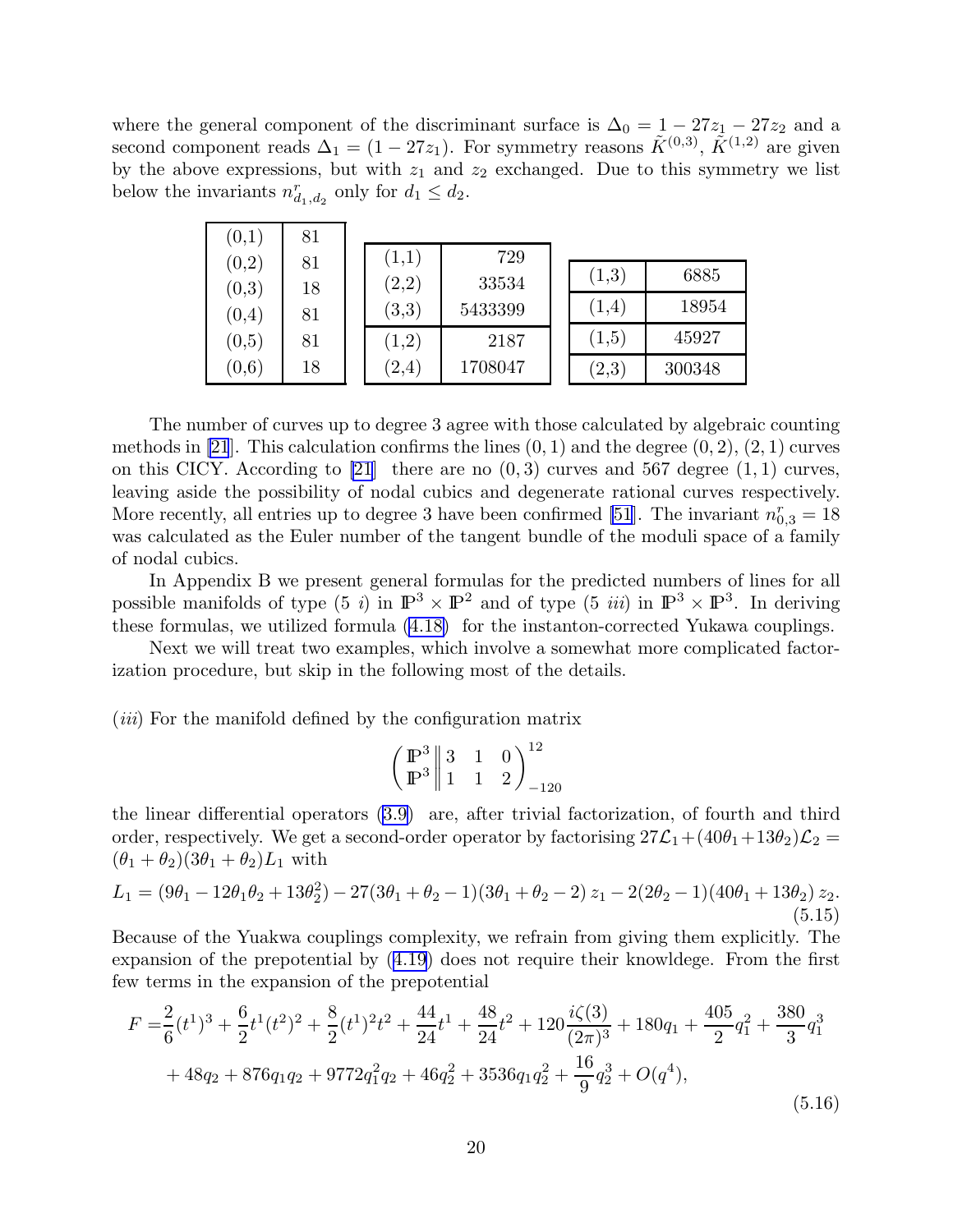we can read off the number of lines of degrees  $(1,0)$  and  $(0,1)$  as 180 and 48, respectively. Other curves of low degree come with multiplicity  $n_{2,0}^r = 180$ ,  $n_{0,2}^r = 40$ ,  $n_{1,1}^r = 876$ ,  $n_{1,2}^r = 3536$  and  $n_{2,1}^r = 9672$ .

 $(iv)$  As the last two-moduli example we choose a model with five bilinear constraints

$$
\left(\begin{array}{c|cccc}\n\mathbb{P}^4 & 1 & 1 & 1 & 1 & 1 \\
\mathbb{P}^4 & 1 & 1 & 1 & 1 & 1\n\end{array}\right)_{-32}^{12}
$$

Starting from

$$
\mathcal{L}_1 = \theta_1^5 - (\theta_1 + \theta_2)^5 z_1, \qquad \mathcal{L}_2 = \theta_2^5 - (\theta_1 + \theta_2)^5 z_2,\tag{5.17}
$$

we factorize in five steps, namely (1)  $\mathcal{L}_1 + \mathcal{L}_2 = (\theta_1 + \theta_2)\mathcal{L}_3$ , (2)  $\theta_2\mathcal{L}_3 - 5\mathcal{L}_2 = (\theta_1 + \theta_2)\mathcal{L}_4$ , (3)  $2\mathcal{L}_3 + \mathcal{L}_4 = (\theta_1 + \theta_2)\mathcal{L}_5$ , (4)  $2\mathcal{L}_3 - \theta_1\mathcal{L}_5 = (\theta_1 + \theta_2)\mathcal{L}_6$ , (5)  $\mathcal{L}_5 + 2\mathcal{L}_6 = (\theta_1 + \theta_2)\mathcal{L}_7$  and choose for example  $\mathcal{L}_5$  and  $\mathcal{L}_7$  as the third- and second-order differential operators  $L_1$  and  $L_2$ ,respectively. The prepotential as derived from  $(4.19)$  $(4.19)$  $(4.19)$  reads

$$
F = \frac{5}{6} \sum_{i} (t^{i})^{3} + \frac{10}{2} \sum_{i,j}^{\prime} t^{i} (t^{j})^{2} + \frac{20}{24} \sum_{i} t^{i} + 32 \frac{i\zeta(3)}{(2\pi)^{3}} + \sum_{i} \left( 50q_{i} + \frac{25}{4}q_{i}^{2} + \frac{25}{32}q_{i}^{4} \right) + \sum_{i,j}^{\prime} \left( \frac{650}{2}q_{i}q_{j} + 1475q_{i}^{2}q_{i} + 650q_{i}^{3}q_{j} + \frac{117725}{8}q_{i}^{2}q_{j}^{2} \right) + O(q^{5});
$$
\n
$$
(5.18)
$$

here the summation indicated with  $'$  is over distinct indices only.

Hence we have in total 100 lines and the non-zero invariants of curves up to degree four are  $n_{1,1}^r = n_{1,3}^r = 650$ ,  $n_{1,2}^r = 1475$  and  $n_{2,2}^r = 29350$ .

(v) As a three-moduli example we consider

$$
\begin{pmatrix} \mathbb{P}^3 \\ \mathbb{P}^1 \\ \mathbb{P}^1 \end{pmatrix} \begin{pmatrix} 3 & 1 \\ 0 & 2 \\ 0 & 2 \end{pmatrix}^9 = 6 J_1^2 J_2 + 6 J_1^2 J_3 + 3 J_1 J_2 J_3,
$$
  

$$
c_2 J_1 = 36, c_2 J_2 = c_2 J_3 = 24.
$$

for which we have, from([3.9](#page-6-0)):

$$
\mathcal{L}_1 = \theta_1^3 - 3(3\theta_1 - 2)(3\theta_1 - 1)(\theta_1 + 2\theta_2 + 2\theta_3) z_1
$$
  
\n
$$
\mathcal{L}_2 = \theta_2^2 - (\theta_1 + 2\theta_2 + 2\theta_3 - 1)(\theta_1 + 2\theta_2 + 2\theta_3) z_2
$$
  
\n
$$
\mathcal{L}_3 = \theta_3^2 - (\theta_1 + 2\theta_2 + 2\theta_3 - 1)(\theta_1 + 2\theta_2 + 2\theta_3) z_3.
$$
\n(5.19)

An independent second-order differential operator  $L_4$   $(L_i = \mathcal{L}_i, i = 1, 2, 3)$  can be factorized from the system in the following way

$$
\mathcal{L}_1 + (16\theta_3 - 4\theta_1)\mathcal{L}_2 + (16\theta_2 - 4\theta_1)\mathcal{L}_3 = (\theta_1 + 2\theta_2 + 2\theta_3)L_4.
$$
 (5.20)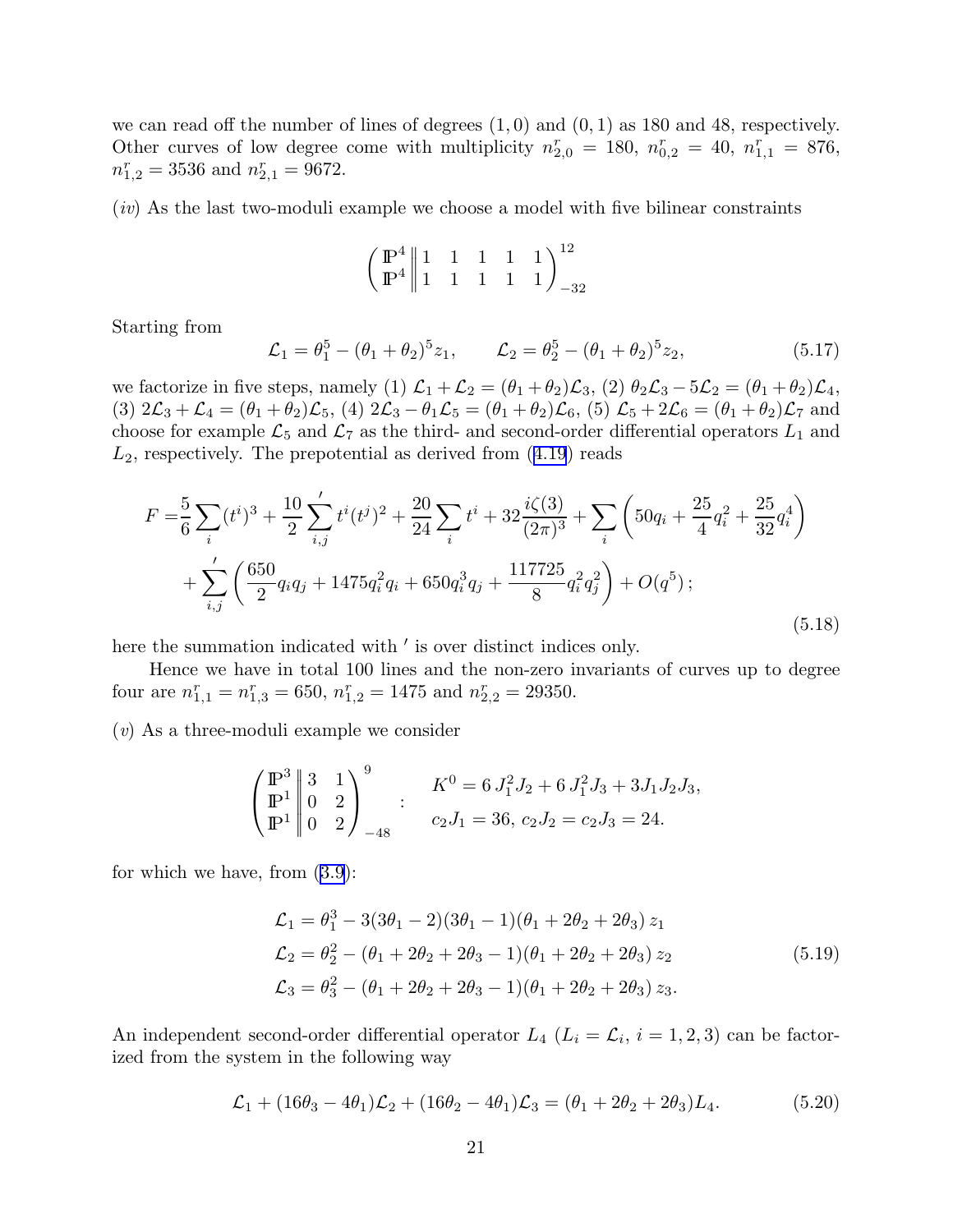Due to their symmetry, we have  $n_{d_1,d_2,d_3}^r = n_{d_1,d_3,d_2}^r$  and will thus list the non-zero invariants only for  $d_2 \leq d_3$  in the range  $d_1 + d_2 + d_3 \leq 6$ .

|         |    |                    |            | (1,1,1) | 1512   | (2,1,2) | 85212   |
|---------|----|--------------------|------------|---------|--------|---------|---------|
|         |    | (1,0,0)            | 216        | (2,2,2) | 621000 | (2,1,3) | 28232   |
| (0,0,1) | 18 | (2,0,0)            | 216        | (1,1,2) | 1512   | (3,0,1) | 17856   |
| (0,1,1) | 60 | (3,0,0)            | 48         | (1,1,3) | 216    | (3,0,2) | 17856   |
| (0,2,2) | 48 | (4,0,0)<br>(5,0,0) | 216<br>216 | (1,2,2) | 7128   | (3,1,1) | 656952  |
| (0,3,3) | 60 | (6,0,0)            | 48         | (1,2,3) | 7128   | (3,1,2) | 2984904 |
| (0,1,2) | 18 | (1,0,1)            | 216        | (2,0,1) | 2106   | (4,0,1) | 95094   |
| (0,2,3) | 18 | (2,0,2)            | 216        | (4,0,2) | 414720 | (4,1,1) | 8757828 |
| (0,3,4) | 18 | (3,0,3)            | 48         | (2,1,1) | 28232  | (5,0,1) | 414720  |

In section 7 we discuss also the invariants associated to the elliptic curves of this threemoduli example.

The closed formulas([4.18\)](#page-14-0) and [\(4.19\)](#page-14-0) can be easily evaluated for general toric varities with higher-dimensional moduli space provided the generators of the Mori cone  $l^{(i)}$  (cf. [\[16](#page-48-0)]) and the intersection numbers in the corresponding basis are known. By [\(4.22](#page-16-0)) they become a very useful tool for enumerative geometry.

We will demonstrate this in the following for a complete intersection with a sixdimensional Kähler moduli space.

(vi) For the six-moduli complete intersection

$$
\left(\begin{array}{c|cc} \mathbb{P}^1 & 0 & 1 & 1 \\ \mathbb{P}^1 & 0 & 1 & 1 \\ \mathbb{P}^1 & 1 & 1 & 0 \\ \mathbb{P}^1 & 1 & 1 & 0 \\ \mathbb{P}^1 & 1 & 0 & 1 \\ \mathbb{P}^1 & 1 & 0 & 1 \end{array}\right)_{-48}
$$

straightforward evaluation of([4.19](#page-14-0)) gives immediately the prepotential, which reads up to order four in the  $q_i$ 

$$
F = \frac{1}{3} \sum_{i,j,k}^{\prime} t^i t^j t^k + \sum_i t^i + 48 \frac{i \zeta(3)}{(2\pi)^3} + \sum_i \left( 16 q_i + 2 q_i^2 + \frac{16}{27} q_i^3 + \frac{1}{4} q_i^4 \right) + \sum_{i,j}^{\prime} \frac{1}{2} \left( 8 q_i q_j + q_i^2 q_j^2 \right) + \frac{8}{3} \sum_{i,j,k}^{\prime} q_i q_j q_k + \frac{10}{3} \sum_{i,j,k,l}^{\prime} q_i q_j q_k q_l + O(q^5);
$$
(5.21)

here again the primed sums are to be taken over distinct indices only. From this expression we can readily predict the number of lines  $n_{1,0,0,0,0,0}^r = 8$ , curves of multidegree  $n_{1,1,0,0,0,0}^r =$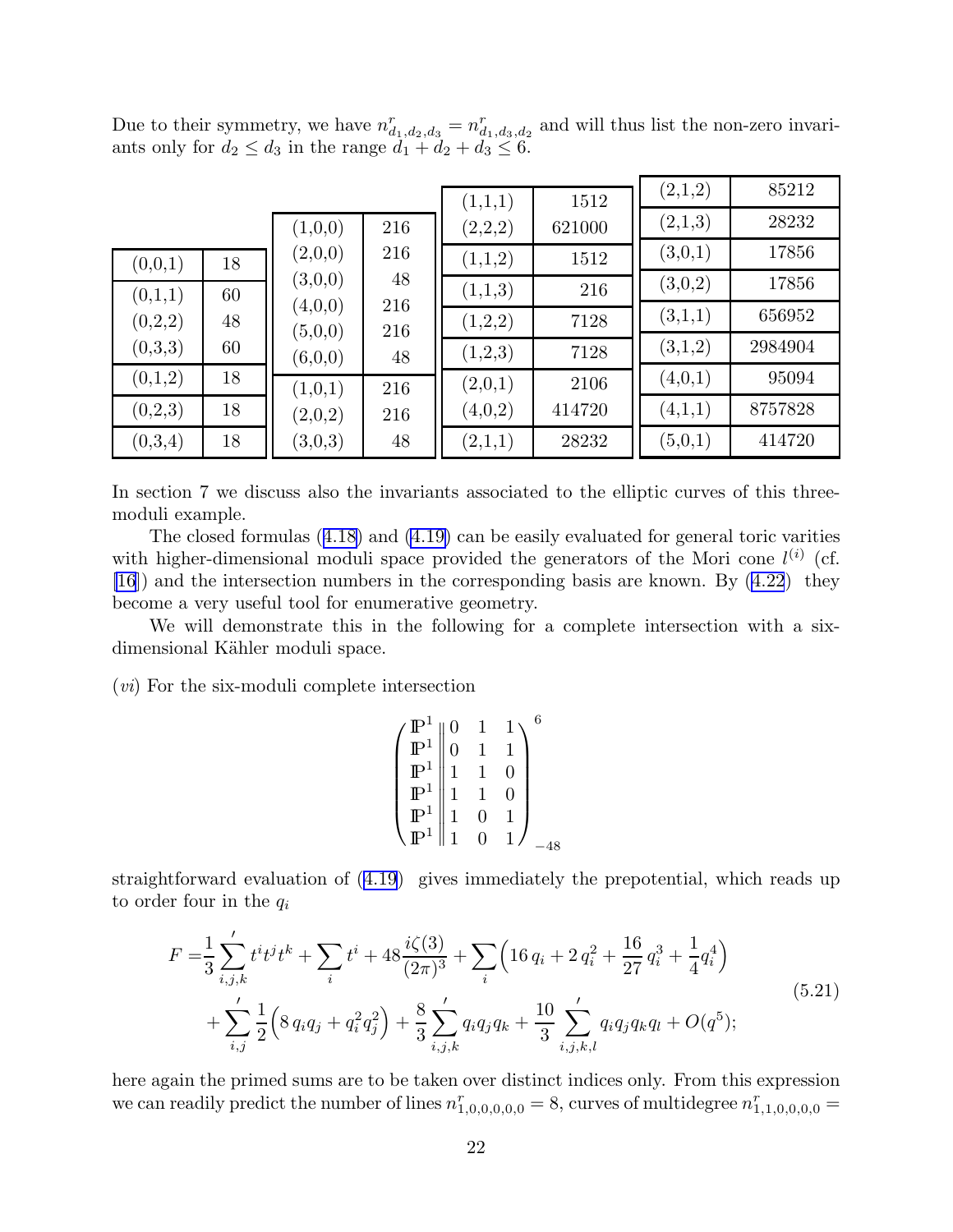<span id="page-23-0"></span>8,  $n_{1,1,1,0,0,0}^r = 16$  and  $n_{1,1,1,1,0,0}^r = 80$ . Other invariants follow by permutation. There are no curves of degree  $(2, 0, 0, 0, 0, 0, 0, 0, 0, 0, 0, 0, 0)$  and  $(4, 0, 0, 0, 0, 0, 0)$ . The expressions for the Yukawa couplings and the Weil-Peterson metric in the large radius expansions follow from([4.11](#page-12-0)) and([4.12](#page-12-0)).

We use our next examples to demonstrate that the analysis of the large complex respectivelyKähler structure limit in the previous section and formulas  $(4.18)$  $(4.18)$  $(4.18)$ , $(4.19)$  $(4.19)$  $(4.19)$  have an application also to embbedings in toric varieties with Gorenstein singularities.

(vii) We consider first the hypersurface of degree 18 in the weighted projective space  $\mathbb{P}^4[6,6,3,2,1]$ ; in the short-hand notation  $(2.1)$  this reads  $(\mathbb{P}^4[6,6,3,2,1] \| 18)$ <sub>-144</sub>. This model was discussed qualitatively in the context of topology changes by flops in [\[32](#page-49-0)], but it was not solved.

Generally, for quasi-smooth hypersurfaces and complete intersections in weighted  $\mathbb{P}^n$ , the singularities of the ambient space intersect the Calabi-Yau hypersurface  $X$  in sets of codimension two and three, see e.g.[[33\]\[25](#page-49-0)].

In our example we have a singular curve  $C_1$  in X with a  $\mathbb{Z}_2$ -action on its normal bundle, which lies inside the singular stratum where the third and the fifth homogeneous coordinates of the weighted projective space are set to zero. The resolution introduces a  $\mathbb{P}^{1}$  fibration over that curve, which gives rise to one exceptional divisor  $D_{1}$ . Similarly, the singular stratum of the weighted projective space where  $z_4 = z_5 = 0$  intersects X in a curve  $C_2$  with a  $\mathbb{Z}_3$ -action on the normal bundle, whose resolution leads to a fibration with a  $\mathbb{P}^1 \wedge \mathbb{P}^1$  sphere-tree over that curve, hence two irreducible divisors  $D_2, D_3$  on the resolved space. The singular curves meet in three  $\mathbb{Z}_6$  singular points inside the stratum  $z_3 = z_4 = z_5 = 0$ , whose resolutions support one exceptional divisor for each point,  $\tilde{D}_4, \tilde{D}_5, \tilde{D}_6$ . Hence we have, including the divisor  $D_0$  from the Picard group of the singular space, a seven-moduli case.

The toric description of the mirror pair in terms of reflexive polyhedra was given in [\[26](#page-49-0)],and reviewed in [[16\]](#page-48-0)[\[32](#page-49-0)]. Associated to the manifold X and its mirror  $X^*$  are the simplicial polyhedra  $\Delta$  and  $\Delta^*$ , which are defined as the convex hull of the following points:

$$
\Delta = \text{conv}\begin{pmatrix} \nu_1 & = (2, -1, -1, -1) \\ \nu_2 & = (-1, 2, -1, -1) \\ \nu_3 & = (-1, -1, 5, -1) \\ \nu_4 & = (-1, -1, -1, 8) \\ \nu_5 & = (-1, -1, -1, -1) \end{pmatrix}, \quad \Delta^* = \text{conv}\begin{pmatrix} \nu_1^* & = (1, 0, 0, 0) \\ \nu_2^* & = (0, 1, 0, 0) \\ \nu_3^* & = (0, 0, 1, 0) \\ \nu_4^* & = (0, 0, 0, 1) \\ \nu_5^* & = (-6, -6, -3, -2) \end{pmatrix}.
$$
\n(5.22)

Five points in the dual polyhedron  $\Delta^*$ , namely the point in its interior;  $\nu_0^* = (0, 0, 0, 0)$  and the points on edges of codimension three:  $\nu_6^* = (-3, -3, -1, -1), \nu_7^* = (-2, -2, -1, 0),$  $\nu_8^* = (-4, -4, -2, -1)$  and on the face of codimension two:  $\nu_9^* = (-1, -1, 0, 0)$  can be identified with the (exceptional) divisors of the Calabi-Yau hypersurface X. Only for these divisors can the toric describtion of the Kähler cone and its dual, the Mori cone, be applied<sup>9</sup>. We prefer to work with the Mori cone as its generators are directly related to the

 $9$  This technical complication could have been avoided if we had instead considered the model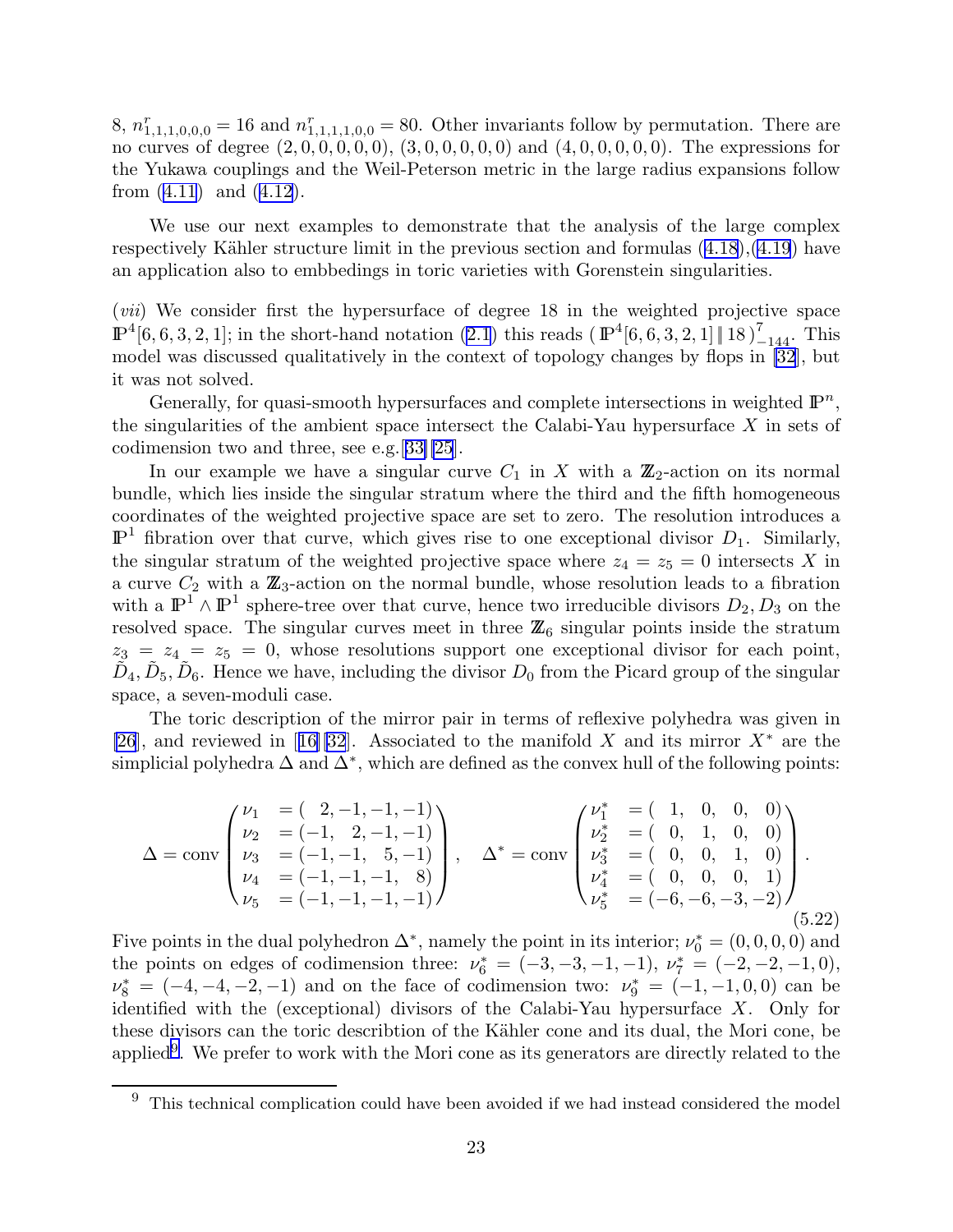expressions for the PF equations and the definition of the local coordinates for the large complex structure limit.

The  $\mathbb{Z}_6$  singularity of type  $\mathbb{C}^3/G$  with  $G = \text{diag}(\alpha, \alpha^2, \alpha^3)$   $(\alpha = \exp(\frac{2\pi i}{6})$  is described in this construction by the three-dimensional cone  $\Sigma$ , spanned from the origin  $\nu_0^*$  by  ${\{\vec{\nu}_3^*, \vec{\nu}_4^*, \vec{\nu}_5^*\}}$ . The cone  $\Sigma$  is not basic, i.e. the three vectors  ${\{\vec{\nu}_3^*, \vec{\nu}_4^*, \vec{\nu}_5^*\}}$  do not generate the lattice  $\Sigma \cap M$ , with  $M = N = \{(n_1, n_2, n_3, n_4) | n_i \in \mathbb{Z}\}\.$  The volume of  $\sigma \cap \Delta^* = \text{conv}(\nu_0^*, \nu_3^*, \nu_4^*, \nu_5^*)$  is six, which is the order of the defining group for this singularity;  $\Sigma \cap \Delta^*$  contains the point  $\nu_6^*$  on the edge  $\{\nu_3^*, \nu_5^*\}$ , which can be identified with the exceptional divisor  $D_1$  in the resolution over the curve  $C_1$ , as well as the points  $\nu_7^*, \nu_8^*$ on the edge  $\{\nu_4^*, \nu_5^*\}$ , which correspond to  $D_2, D_3$ . On the other hand, the point  $\nu_9^*$  inside the triangle with corners  $\{\nu_3^*, \nu_4^*, \nu_5^*\}$  corresponds to only one divisor  $D_4$  in the resolution ofthree  $\mathbb{Z}_6$  singular points. In the formula for the dimension of  $H^{1,1}(X)$  [[26\]](#page-49-0) the multiplicity three is taken into account by an additional term, which multiplies the interior points in the threedimensional cone  $\Sigma$  with the number of points on the interior of its two-dimensional dual, which in this case is spanned by the origin in  $\Delta$  and  $\{\vec{\nu}_1,\vec{\nu}_2\}$ . So it contains two points  $\delta_1 = (1, 0, -1, -1)$  and  $\delta_2 = (0, 1, 1, -1)$ .

There are five different canonical resolutions of the  $\mathbb{C}^3/\mathbb{Z}_6$  singularity, corresponding to the five possible subdivisions of the cone  $\Sigma$  into six basic cones of volume one, which are spanned from  $\nu_0^*$  by:

A: 
$$
\{\vec{v}_3^*, \vec{v}_6^*, \vec{v}_9^*\}, \{\vec{v}_6^*, \vec{v}_5^*, \vec{v}_8^*\}, \{\vec{v}_8^*, \vec{v}_9^*, \vec{v}_6^*\}, \{\vec{v}_8^*, \vec{v}_7^*, \vec{v}_9^*\}, \{\vec{v}_7^*, \vec{v}_4^*, \vec{v}_9^*\}, \{\vec{v}_4^*, \vec{v}_3^*, \vec{v}_9^*\}
$$
  
\nB:  $\{\vec{v}_3^*, \vec{v}_6^*, \vec{v}_8^*\}, \{\vec{v}_6^*, \vec{v}_5^*, \vec{v}_8^*\}, \{\vec{v}_8^*, \vec{v}_9^*, \vec{v}_3^*\}, \{\vec{v}_8^*, \vec{v}_7^*, \vec{v}_9^*\}, \{\vec{v}_7^*, \vec{v}_4^*, \vec{v}_3^*\}, \{\vec{v}_4^*, \vec{v}_3^*, \vec{v}_9^*\}$   
\nC:  $\{\vec{v}_3^*, \vec{v}_6^*, \vec{v}_9^*\}, \{\vec{v}_6^*, \vec{v}_5^*, \vec{v}_9^*\}, \{\vec{v}_5^*, \vec{v}_8^*, \vec{v}_9^*\}, \{\vec{v}_8^*, \vec{v}_7^*, \vec{v}_9^*\}, \{\vec{v}_7^*, \vec{v}_4^*, \vec{v}_3^*\}, \{\vec{v}_4^*, \vec{v}_3^*, \vec{v}_9^*\}$   
\nD:  $\{\vec{v}_3^*, \vec{v}_6^*, \vec{v}_9^*\}, \{\vec{v}_6^*, \vec{v}_5^*, \vec{v}_8^*\}, \{\vec{v}_8^*, \vec{v}_7^*, \vec{v}_6^*\}, \{\vec{v}_7^*, \vec{v}_9^*, \vec{v}_6^*\}, \{\vec{v}_7^*, \vec{v}_4^*, \vec{v}_3^*\}, \{\vec{v}_4^*, \vec{v}_3^*, \vec{v}_9^*\}$   
\nE:  $\{\vec{v}_3^*, \vec{v}_6^*, \vec{v}_9^*\}, \{\vec{v}_6^*, \vec{v}_5^*, \vec{v}_8^*\}, \{\vec{v}_8^*, \vec{v}_7^*, \vec{v}_6^*\}, \{\vec{v}_7^*, \vec{v}_4^*, \vec{v}_6$ 

for the different resolutions. The generators of the Mori cone  $l^{(i)}$  and the Picard-Fuchs system in the corresponding large complex structure coordinates  $z_i$  can be obtained for each subdivision by the methods described in [\[16](#page-48-0)]. They will of course depend on the subdivision.

The subdivions are connected by flops, e.g. subdivision  $B$  is obtained from subdivision A by the flop, which blows down the  $\mathbb{P}^1$  represented by the subcone spanned from  $\nu_0^*$  by  $\{\vec{\nu}_6^*, \vec{\nu}_9^*\}$  in subdivision A and subsequently blows up the  $\mathbb{P}^1$  associated with the new subcone spanned from  $\nu_0^*$  by  $\{\vec{\nu}_3^*, \vec{\nu}_8^*\}$  in subdivision B. We therefore expect simple relations of the generators of the Mori cones and large complex structure coordinates for all subdivisions to those of subdivision A. After extending the vectors  $\nu_i^*$  to  $\bar{\nu}_i^* = (1, \nu_i^*)$ 

 $(\mathbb{P}^4[1, 2, 3, 12, 18] \| 36)_{-360}^5$ , which has same type of singularities, but in which case all divisors can be described by toric geometry in this case.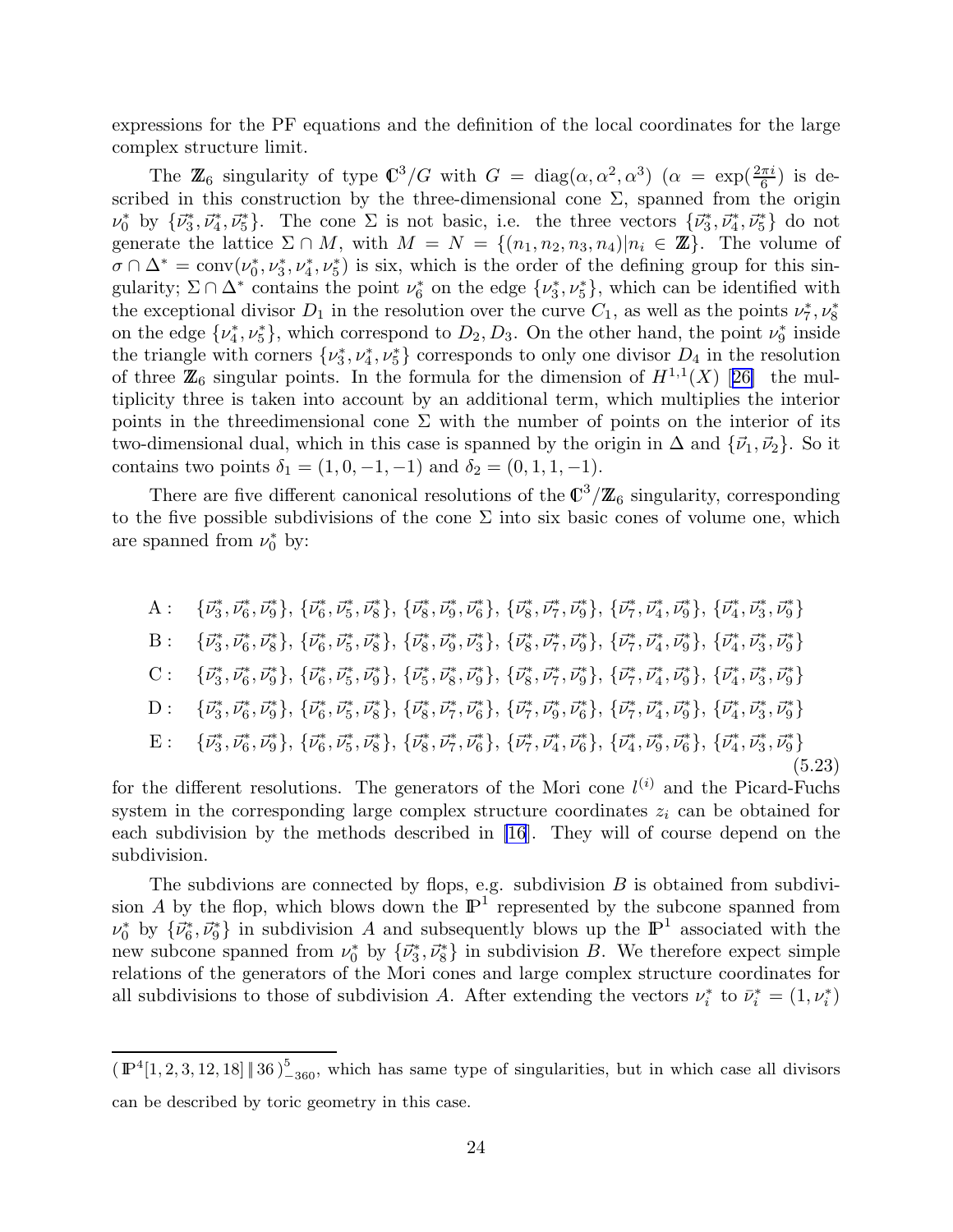<span id="page-25-0"></span>the generators of the Mori cone can be constructed as described in[[31\]](#page-49-0),[[16\]](#page-48-0) to yield

$$
l_A^{(1)} = (-3; 1, 1, 0, 0, -1, 1, 0, 1, 0), l_A^{(2)} = (0; 0, 0, 1, 0, 0, -1, 0, 1, -1)
$$
  
\n
$$
l_A^{(3)} = (0; 0, 0, 0, 0, 1, -1, 0, -1, 1), l_A^{(4)} = (0; 0, 0, 0, 0, 1, 1, -1, -1) (5.24)
$$
  
\n
$$
l_A^{(5)} = (0; 0, 0, 0, 1, 0, -2, 1, 0).
$$

They define the large complex structure variables as  $z_1^{(A)} = -a^{l_A^{(1)}}$  and  $z_i^{(A)} = a^{l_A^{(i)}}$  for  $i = 2, 3, 4, 5$  $i = 2, 3, 4, 5$  $i = 2, 3, 4, 5$ . As the next step we set up the  $\bar{\Delta}^*$ -hypergeometric system (see e.g. [[26\]](#page-49-0)[\[16](#page-48-0)] for details). Every linear relation among the  $\bar{\nu}_i^*$ , not just the ones encoded in the  $l_A^{(i)}$  $\mathop{A}\limits^{\left( i\right) }$  (cf. ([3.2](#page-5-0))), defines a linear differential operator of this system, which is satisfied by all periods. It should be mentioned again that this system is not equivalent to the Picard-Fuchs system, the non-trivial task will be to find, possibly after factorization, a minimal system of differential operators which uniquely determine the  $(2k + 2)$ -dimensional period vector in the domain containing the points  $z^{(A,...,E)} = 0$ . These systems are equivalent to the first-order Gauss-Manin system in these domains and all other differential operators are elements of the local left ideal associated to it (cf. section 4). As we will see, the minimal numbers of differential operators generating this ideal can vary from domain to domain. The consideration of the rings  $R^{(\tilde{A},...,E)}$  will be essential in order to find these generators.

From the fact that the free polynomial ring  $\mathbb{C}[\theta_z^{(A)}]$  has to be truncated at degree 2 from fifteen to five elements by the principal part of the linear differential operators, we know that there must be ten second-order differential operators. Indeed we find that the linear relations between the sites of the points in  $\bar{\Delta}^*$ , which are expressed by the following vectors  $l_A^{(2)}$ ,  $l_A^{(3)}$ ,  $l_A^{(4)}$ ,  $l_A^{(5)}$ ,  $l_A^{(2)} + l_A^{(3)}$ ,  $l_A^{(2)} + l_A^{(4)}$ ,  $l_A^{(3)} + l_A^{(4)}$ ,  $l_A^{(4)} + l_A^{(5)}$ ,  $l_A^{(3)} + l_A^{(4)} + l_A^{(5)}$ , define directly nine second-order differential operators of the  $\bar{\Delta}^*$ -hypergeometric system  $(cf. |26||16|)$  $(cf. |26||16|)$  $(cf. |26||16|)$ 

$$
L_{1}^{(A)} = \theta_{a_{3}} \theta_{a_{8}} - a_{4}^{(2)} \theta_{a_{6}} \theta_{a_{9}},
$$
\n
$$
L_{2}^{(A)} = \theta_{a_{5}} \theta_{a_{9}} - a_{4}^{(3)} \theta_{a_{6}} \theta_{a_{8}},
$$
\n
$$
L_{3}^{(A)} = \theta_{a_{6}} \theta_{a_{7}} - a_{4}^{(4)} \theta_{a_{8}} \theta_{a_{9}},
$$
\n
$$
L_{4}^{(A)} = \theta_{a_{4}} \theta_{a_{8}} - a_{4}^{(5)} (\theta_{a_{7}} - 1) \theta_{a_{7}},
$$
\n
$$
L_{5}^{(A)} = \theta_{a_{3}} \theta_{a_{5}} - a_{4}^{(2)} + l_{A}^{(3)} (\theta_{a_{6}} - 1) \theta_{a_{6}},
$$
\n
$$
L_{6}^{(A)} = \theta_{a_{3}} \theta_{a_{7}} - a_{4}^{(2)} + l_{A}^{(4)} (\theta_{a_{9}} - 1) \theta_{a_{9}},
$$
\n
$$
L_{7}^{(A)} = \theta_{a_{5}} \theta_{a_{7}} - a_{4}^{(3)} + l_{A}^{(4)} (\theta_{a_{8}} - 1) \theta_{a_{8}},
$$
\n
$$
L_{8}^{(A)} = \theta_{a_{4}} \theta_{a_{6}} - a_{4}^{(4)} + l_{A}^{(5)} \theta_{a_{7}} \theta_{a_{9}},
$$
\n
$$
L_{9}^{(A)} = \theta_{a_{4}} \theta_{a_{5}} - a_{4}^{(3)} + l_{A}^{(4)} + l_{A}^{(5)} \theta_{a_{7}} \theta_{a_{8}}.
$$
\n
$$
(5.25)
$$

The logarithmic derivatives  $\theta_{a_i} := a_i \frac{\partial}{\partial a_i}$  $\frac{\partial}{\partial a_i}$  can be readily translated to logarithmic derivatives in the  $z_i$  by the identity  $\theta_{a_i} = \sum_{k=1}^{h} l_i^{(k)}$  $\lambda_i^{(k)}\theta_k$ . Via this relation we also see that we can factor a  $\theta_1$  operator from the differential operator for  $l_A^{(1)} + l_A^{(3)}$  to yield the tenth second-order differential operator  $L_{10}^{(A)}$ 10

$$
\theta_1 L_{10}^{(A)} = \theta_{a_1} \theta_{a_2} \theta_{a_9} - a^{l_A^{(1)} + l_A^{(3)}} (\theta_{a_0} - 3)(\theta_{a_0} - 2)(\theta_{a_0} - 1)
$$
  
=  $\theta_1 (\theta_1 (\theta_2 - \theta_3 + \theta_4) + 3z_1 z_2 (3\theta_1 + 2)(3\theta_1 + 1)).$  (5.26)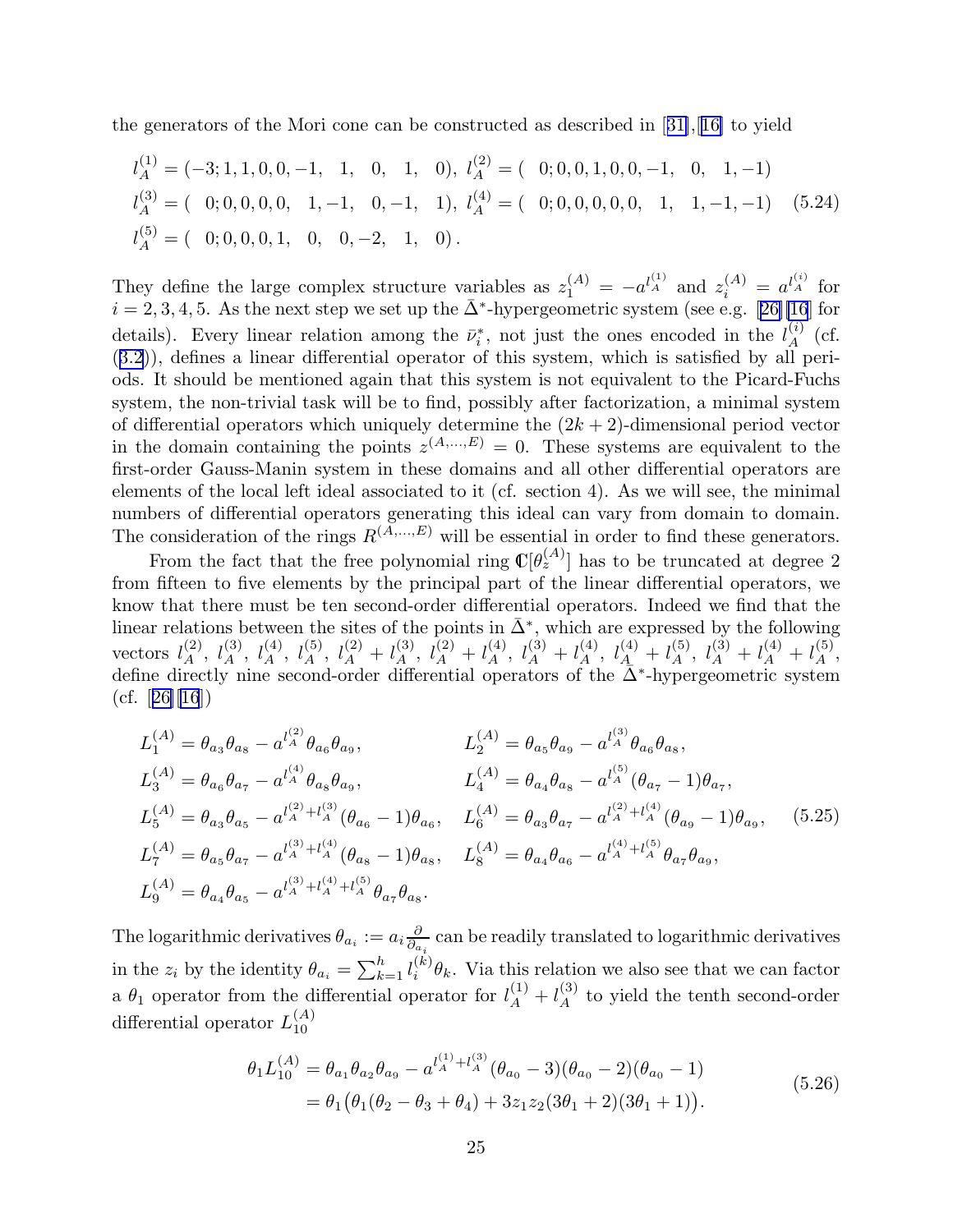<span id="page-26-0"></span>While  $\mathbb{C}[\theta_z]$  is truncated by the ideal  $I_s(\theta_z)$ ,  $s = 1, \ldots, 10$  obtained from  $(5.25),(5.26)$  $(5.25),(5.26)$  to five elements at degree 2, one can easily check that we still have two elements at degree three. So we need one further independent third-order differential operator. We find e.g. that  $l_A^{(1)}$  leads, after factorization of  $\theta_1$ , to the operator

$$
L_{11}^{(A)} = \theta_1(\theta_1 - \theta_2 - \theta_3 + \theta_4)(\theta_1 + \theta_2 - \theta_3 - \theta_4 + \theta_5) + 3z_1(3\theta_1 + 2)(3\theta_1 + 1)(\theta_1 - \theta_3),
$$
\n(5.27)

which truncates  $\mathbb{C}[\theta_z]$  it to one element at degree 3 and no element at any higher order. Now we can construct, as in section 4, via the ring  $R^{(A)}$  the period vector and calculate the prepotential explicitly. The classical intersection part and the corresponding expression for the deformed prepotential can be found most simply from([4.18](#page-14-0)) to be, up to terms of order  $q^4$ ,

$$
F^{(A)} = \frac{18}{3!} (t^1)^3 + \frac{9}{2} (t^1)^2 t^2 + \frac{3}{2} t^1 (t^2)^2 + \frac{21}{2} (t^1)^2 t^3 + 9 t^1 t^2 t^3 + \frac{3}{2} (t^2)^2 t^3 + \frac{21}{2} t^1 (t^3)^2 + \frac{9}{2} t^2 (t^3)^2 + \frac{21}{3!} (t^3)^3 + \frac{12}{2} (t^1)^2 t^4 + 6 t^1 t^2 t^4 + 12 t^1 t^3 t^4 + 6 t^2 t^3 t^4 + \frac{12}{2} (t^3)^2 t^4 + \frac{6}{2} t^1 (t^4)^2 + \frac{6}{2} t^3 (t^4)^2 + \frac{6}{2} (t^1)^2 t_5 + 3 t^1 t^2 t^5 + 6 t^1 t^3 t^5 + 3 t^2 t^3 t^5 + \frac{6}{2} (t^3)^2 t^5 + 3 t^1 t^4 t^5 + 3 t^3 t^4 t^5 + \frac{1}{24} (72 t^1 + 36 t^2 + 78 t^3 + 48 t^4 + 24 t^5) + 144 \frac{i\zeta(3)}{(2\pi)^3} + (27 q_1 + 3 q_2 + 3 q_3 + 3 q_4) + \left( \frac{3 q_2^2}{8} - \frac{405 q_1^2}{8} + 108 q_1 q_3 + \frac{3 q_3^2}{8} - 6 q_2 q_4 + \frac{3 q_4^2}{8} + 3 q_4 q_5 \right) + \left( 244 q_1^3 + \frac{q_2^3}{9} + 81 q_1^2 q_3 + 27 q_1 q_2 q_3 + \frac{q_3^3}{9} + 27 q_1 q_3 q_4 + 3 q_2 q_3 q_4 + \frac{q_4^3}{9} - 6 q_2 q_4 q_5 \right).
$$
\n(5.28)

We can next use the mirror hypothesis to interpret the coefficients of the cubic terms in  $t^i$  of (5.28) as triple intersection numbers of  $H_2(X, \mathbb{Z})$ . Note that all triple intersection numbers are positive, as expected in the base  $J_i$  which generates the Kähler cone. The linearand the quadratic terms in the  $t^i$  obtained by  $(4.20)$  $(4.20)$  $(4.20)$ ,  $(4.21)$  can be compared with the classical calculation of these topological numbers performed for instance in [\[25](#page-49-0)]. These formulas relate all topological data to the  $l^{(i)}$  and provide an excellent check of our calculation. As it stands, the classical part of  $F^{(A)}$  does not refer to the basis of divisors  $D_i$  for which these intersection numbers can be directly obtained by the formulas for resolved complete intersections in toric varieties summarized, for instance in[[16\]](#page-48-0)[\[25](#page-49-0)]. To make the comparison we can easily transform to that basis by passing to the variables  $t_{D_i}^{10}$  via  $t^i = \delta^{i,1} t_{D_0} + \sum_{j=1}^{k-1} l_{A,j+5}^{(i)} t_{D_j}$ , i.e. from the  $z_i^{(A)}$  $i^{(A)}$  variables to the complex structure deformation variables which occur explicitly in the Laurent polynomial, namely

 $10$  Note that this reparametrization is quite different from the transformations into different domains, discussed below, because we still keep  $z_i = 0$  as the point around, which we expand our solutions of the PF-equation.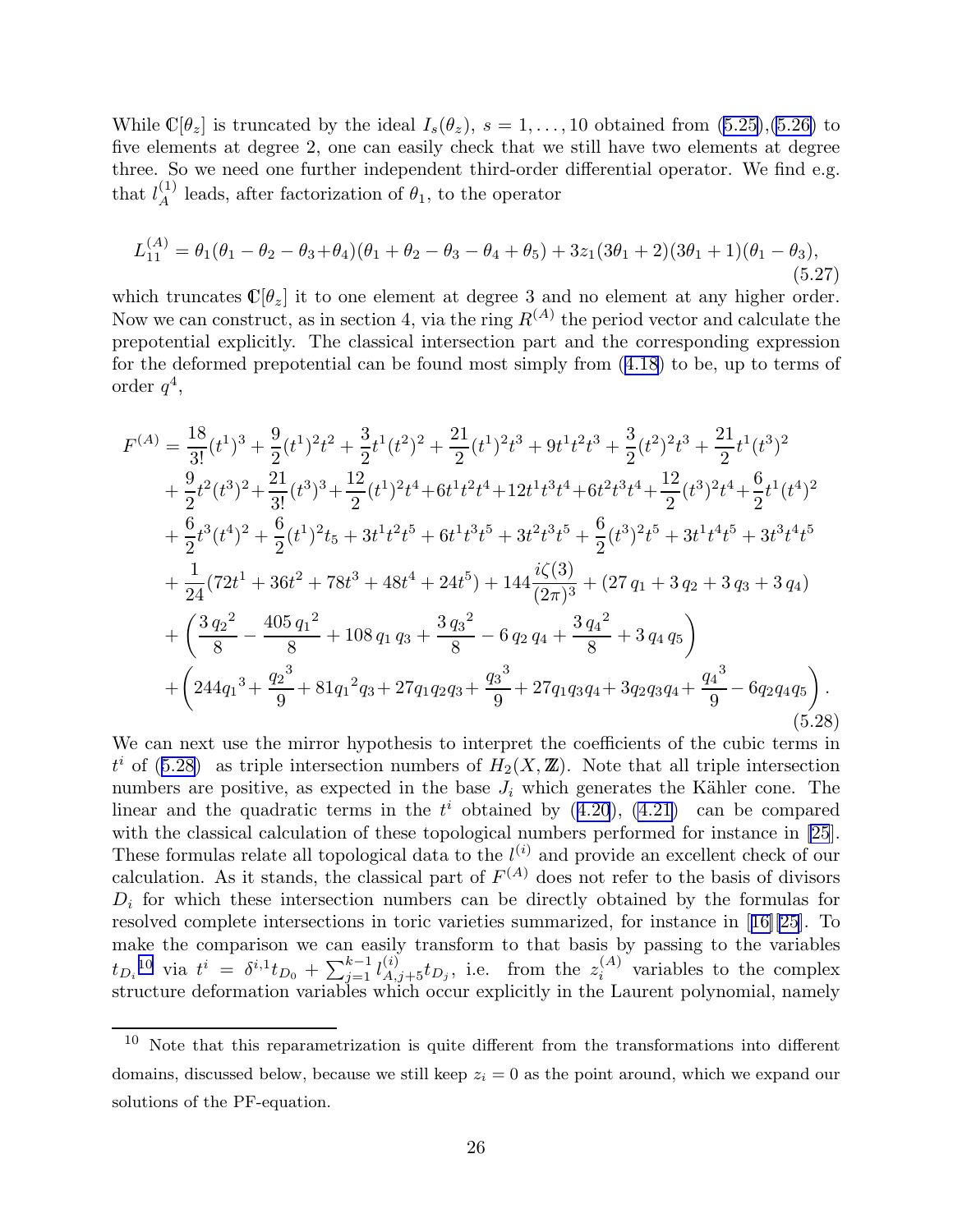1  $\frac{1}{a_0^3}$ ,  $a_6$ ,  $a_7$ ,  $a_8$ ,  $a_9$ . This leads to the prediction

$$
F_{\text{cl}}^{(A)} = \frac{18}{3!}t_{D_0}^3 - \frac{6}{2}t_{D_0}t_{D_1}^2 - \frac{3}{2}t_{D_1}^3 - \frac{6}{2}t_{D_0}t_{D_2}^2 - \frac{3}{2}t_{D_1}^2t_{D_3} + 3t_{D_0}t_{D_2}t_{D_3} - \frac{6}{3}t_{D_0}t_{D_3}^2 - \frac{3}{2}t_{D_1}t_{D_3}^2 - \frac{3}{3!}t_{D_3}^3 - \frac{3}{2}t_{D_1}^2t_{D_4} - \frac{6}{2}t_{D_2}^2t_{D_4} + 3t_{D_1}t_{D_3}t_{D_4} + 3t_{D_2}t_{D_3}t_{D_4} - \frac{3}{2}t_{D_3}^2t_{D_4} - \frac{3}{2}t_{D_1}t_{D_4}^2 - \frac{3}{2}t_{D_3}t_{D_4}^2 + \frac{21}{3!}t_{D_4}^3 + \frac{1}{24}(72t_{D_0} + 6t_{D_1} + 6t_{D_3} + 6t_{D_4}) + 144\frac{i\zeta(3)}{(2\pi)^3},
$$
\n(5.29)

which is in agreement with the formulas of the classical intersections in the basis of the  $D_i$ . Note however that all intersection numbers among the divisors on the triangle with corners  $\{\nu_3^*, \nu_4^*, \nu_5^*\}$  are multiplied by 3 in  $F_{\text{cl}}^{(A)}$ . This is due to the fact that the  $\mathbb{Z}_6$  fixed point has multiplicity 3 and the toric description of this singularity by  $\Sigma$  refers to the symmetric combination  $D_4 = \tilde{D}_4 + \tilde{D}_5 + \tilde{D}_6$  of the exceptional divisors over the three singular points on  $X$ , with

$$
K^0_{\tilde{D}_i \tilde{D}_j \tilde{D}_k} = \begin{cases} 6 & \text{if } i = j = k \\ 0 & \text{otherwise} \end{cases}
$$

.

To investigate the theory in different domains of the moduli space we note the simple transformation property of the  $\theta_i$  operators in the Picard-Fuchs system, i.e. for  $z^{(B)}_i \, = \, \prod_j (z^{(A)}_j$  $j^{(A)}j^{m_{i,j}} \leftrightarrow l_B^{(i)} = \sum_j m_{i,j} l_A^{(i)}$  the  $\theta_i$  transform as  $\theta_i^{(A)} = \sum_j m_{j,i} \theta_j^{(B)}$  $j^{(D)}$ . We are interested in transformations that lead outside the Mori cone, i.e. in which not all entries of the matrix m are positive. A quick look at  $(5.25)$  and  $(5.26)$  reveals that the possibilities for such transformations are rather restricted if we insist on a completely degenerate large complex structure limit in the new domain  $B$ , i.e. a ring structure  $R^{(B)}$  with the properties discussed in section 4. For instance, we cannot just invert  $z_5$  (which would correspond to the replacement  $l_A^{(5)} \to -l_A^{(5)}$  without generating inhomogeneous terms in  $I(\theta_z)$ , which is incompatible with the required ring structure of R. It is easy to see that the only possibilities are to invert  $z_2$ ,  $z_3$ ,  $z_4$  and  $z_4z_5$ , accompanied by transformations of the other variables. These transformations correspond to the flops leading to the coordinate patches described by the Mori cone of subdivisions  $B, C, D$  and  $E$ . They form part of the secondary fan as described in[[31\]](#page-49-0).

We start with the inversion of  $z_2$ , which leads to subdivision  $B$  for which the generators of the Mori cone read  $l_B^{(1)} = l_A^{(1)}$ ,  $l_B^{(2)} = -l_A^{(2)}$ ,  $l_B^{(3)} = l_A^{(2)} + l_A^{(3)}$ ,  $l_B^{(4)} = l_A^{(2)} + l_A^{(4)}$  and  $l_B^{(5)} = l_A^{(5)}$ . Note that the matrix  $\overline{m}$  for a single flop squares to unity and the principal parts of the transformed system truncate  $\mathbb{C}[\theta_z]$  at degree 2 to five elements, but two elements remain at degree 3. We can remedy the situation by adding the operator associated to  $l_A^{(1)} + l_A^{(2)} + l_A^{(3)}$ A to our system [\(5.25\)](#page-25-0)-([5.27](#page-26-0)):

$$
\theta_1 L_{12}^{(A)} = \theta_{a_1} \theta_{a_2} \theta_{a_3} \theta_{a_8} - a^{l_A^{(1)} + l_A^{(2)} + l_A^{(3)}} (\theta_{a_0} - 3)(\theta_{a_0} - 2)(\theta_{a_0} - 1)\theta_{a_6},
$$
\n(5.30)

which factorizes to a third-order operator  $L_{12}^{(A)}$ . For subdivision C:  $l_C^{(1)} = l_A^{(1)} + l_A^{(3)}$ ,  $l_C^{(2)} = l_A^{(2)} + l_A^{(3)}$ ,  $l_C^{(3)} = -l_A^{(3)}$ ,  $l_C^{(4)} = l_A^{(3)} + l_A^{(4)}$  and  $l_C^{(5)} = l_A^{(5)}$ , no further operator has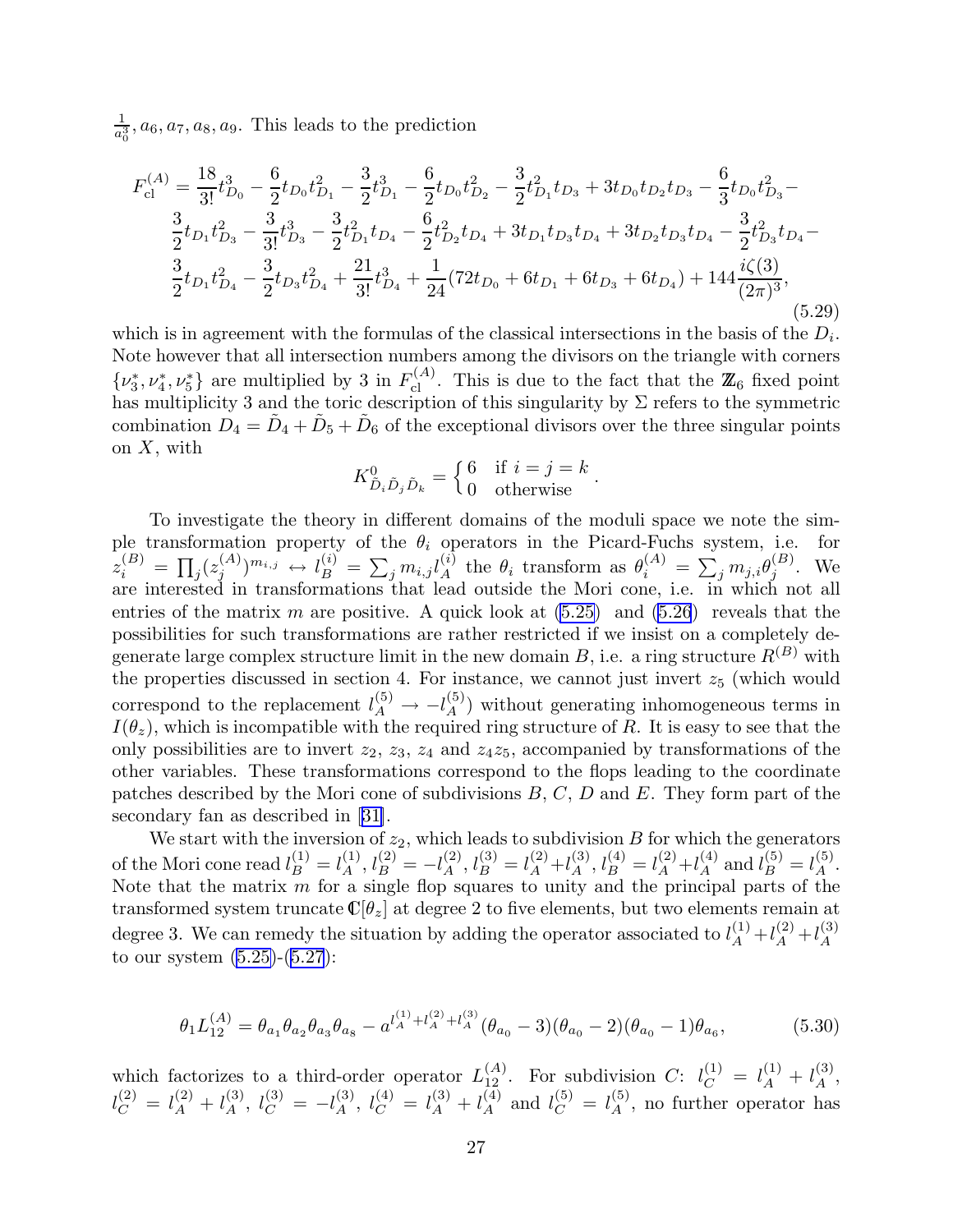to be added. To complete our system w.r.t. subdivision  $D: l_D^{(1)} = l_A^{(1)}, l_D^{(2)} = l_A^{(2)} + l_A^{(4)},$  $l_{D}^{(3)}=l_{A}^{(3)}+l_{A}^{(4)}$  $l_A^{(4)}, l_D^{(4)} = -l_A^{(4)}$  $\ell_A^{(4)} l_D^{(5)} = l_A^{(4)} + l_A^{(5)}$  $\mathcal{L}_{A}^{(5)}$  and w.r.t.  $E: l_{E}^{(1)} = l_{A}^{(1)}$  $\lambda_A^{(1)}, l_E^{(2)} = 2l_4^{(1)} + l_A^{(2)} + l_A^{(5)}$  $\mathop{A}\limits^{(5)},$  $l_E^{(3)} = l_A^{(3)} + l_{A}^{(4)}, l_E^{(4)} = l_A^{(5)} l_E^{(5)} = -l_A^{(4)} - l_A^{(5)}$  we have to add three third order operators  $L^{(A)}_{13},\, L^{(A)}_{14},\, L^{(A)}_{15}:$ 

$$
\theta_1 L_{13}^{(A)} = \theta_{a_1} \theta_{a_2} \theta_{a_6} \theta_{a_7} - a^{l_A^{(1)} + l_A^{(2)} + l_A^{(4)}} (\theta_{a_0} - 3)(\theta_{a_0} - 2)(\theta_{a_0} - 1)\theta_{a_8}
$$
  
\n
$$
\theta_1 L_{14}^{(A)} = \theta_{a_1} \theta_{a_2} \theta_{a_4} \theta_{a_6} - a^{l_A^{(1)} + l_A^{(3)} + l_A^{(4)} + l_A^{(5)}} (\theta_{a_0} - 3)(\theta_{a_0} - 2)(\theta_{a_0} - 1)\theta_{a_7}
$$
  
\n
$$
L_{15}^{(A)} = \theta_{a_3} \theta_{a_4} \theta_{a_5} - a^{l_A^{(2)} + l_A^{(3)} + 2l_A^{(4)} + l_A^{(5)}} \theta_{a_8} (\theta_{a_9} - 1)\theta_{a_9}.
$$
\n(5.31)

The system  $L_1^{(A)}$  $L_1^{(A)}, \ldots, L_{15}^{(A)}$  contains the information that is necessary to extract the prepotential in all large complex structure regions. The basis of solutions given in([4.10\)](#page-12-0) can now be obtained explicitly in all regions. As they are all solutions to the same system of Picard-Fuchs equations, expressed in different patches of the moduli space, they are analytic continuations of each other with trivial monodromy. Especially the prepotential  $F^{(A,B,C,D,E)}$ encoded in the  $2k+2$  component of  $(4.10)$  $(4.10)$  is the same analytic function whose expansion in the domains corresponding to the different resolutions can be evaluated with the attached program. Also, for  $F^{(B,C,D,E)}$  we obtain, after transformation via  $t^i = \delta^{i,1} t_{D_0} + \sum_{j=1}^{k-1} l_{j+5}^{(i)} t_{D_j}$  to the  $D_i$  basis, the classical intersection numbers as calculated e.g. by the formulas of[[16\]](#page-48-0), with an enhancement factor 3 for intersections among divisors on the triangle.

We also checked, up to order 8, that the expansions of  $F^{(A,B,C,D,E)}$  are compatible with an integer expansion for  $n^r$  in [\(4.22\)](#page-16-0). For example, from  $F^{(A)}$  we obtain, up to degree eight, instanton contributions  $n_{i,0,0,0,0}^r$  with alternating sign

|  |  |  |  | $i$ 1 2 3 4 5 6 7 8                                    |
|--|--|--|--|--------------------------------------------------------|
|  |  |  |  | $n^r$ 27 -54 243 -1728 15255 -153576 1696086 -20053440 |

We can read from the prepotential that

$$
n_{0,1,0,0,0}^r = n_{0,0,1,0,0}^r = n_{0,0,0,1,0}^r = n_{0,0,0,1,1}^r = 3.
$$

There are no curves of degree  $(0, i, 0, 0, 0), (0, 0, i, 0, 0), (0, 0, 0, i, 0)$  and  $(0, 0, 0, i, i)$  for  $i > 1$ and no curve  $(0, 0, 0, 0, i)$  for all i. By comparing the expansions in the different regions we find that the three rational curves with degrees  $(0, 1, 0, 0, 0)$ ,  $(0, 0, 1, 0, 0)$ ,  $(0, 0, 0, 1, 0)$ and  $(0, 0, 0, 1, 1)$ , respectively, are those that are shrunk to zero volume and whose corresponding invariant changes sign under the process of the four possible flop operations interrelating them, starting from resolution  $A$  (cf. the discussion in [\[32](#page-49-0)]).

For certain directions in the Kähler cone e.g.  $(i, 0, i, 0, 0)$  one has a periodicity in the invariants  $n_r = 108, 108, 144, \ldots$  as in the cases (5 i,ii,iii,v) before. It is remarkable that in all cases, where we obtain periodicity, one of the numbers, the third in the scheme  $a, a, b \ldots$ , is always the negative of the Euler number of the manifold X.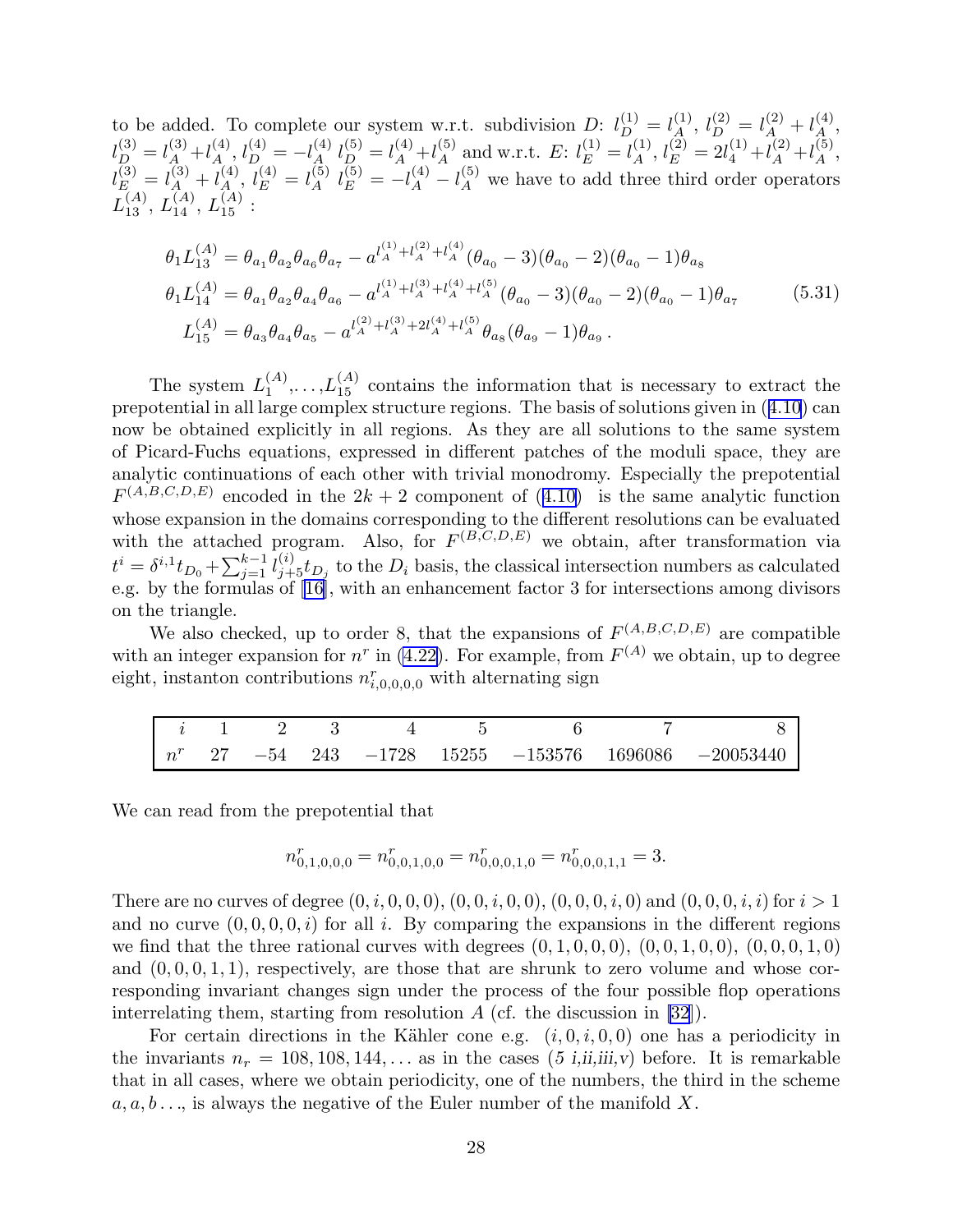<span id="page-29-0"></span>(viii) So far we have considered complete intersections in non-singular ambient spaces and, in the last example as well as in[[16\]](#page-48-0), hypersurfaces in ambient spaces with Gorenstein singularities. Let us investigate in the following the more general situation of complete intersections of codimension  $n-3$  in an n-dimensional singular ambient space and take the following hypersurface as well as the following complete intersections with two moduli as examples:

$$
A: (\mathbb{P}^{4}[2, 2, 2, 1, 1] \| 8)_{-168}^{2}
$$
  
\n
$$
B: (\mathbb{P}^{5}[2, 2, 2, 2, 1, 1] \| 4, 6)_{-132}^{2}
$$
  
\n
$$
C: (\mathbb{P}^{6}[2, 2, 2, 2, 2, 1, 1] \| 4, 4, 4)_{-112}^{2}.
$$
\n
$$
(5.32)
$$

They all have polynomial constraints of the Fermat type and exhibit the simplest singular locus, namely a singular curve with a  $\mathbb{Z}_2$ -action on the normal bundle induced from the ambient space, whose resolution gives as exceptional divisor a  $\mathbb{P}^1$  bundle over that curve. For all complete intersections of the Fermat type in a weighted space  $\mathbb{P}^n[\vec{w}]$  with  $w_{n+1} = 1$ we can define, in generalization of  $(5.22)$ , an *n*-dimensional pair of simplicial reflexive polyhedra  $\Delta, \Delta^*$  as the convex hulls

$$
\Delta = \text{conv}\left(\begin{array}{c}\nu_1 = \left(\frac{\sum_i d_i}{w_1} - 1, -1, \dots, -1\right) \\ \vdots \\ \nu_n = \left(-1, \dots, -1, \frac{\sum_i d_i}{w_n} - 1\right) \\ \nu_{n+1} = \left(-1, \dots, \dots, -1\right)\end{array}\right), \quad \Delta^* = \text{conv}\left(\begin{array}{c}\nu_1^* = (1, 0 \dots, 0) \\ \vdots \\ \nu_n^* = (0, \dots, 0, 1) \\ \nu_{n+1}^* = \left(-w_1, \dots, -w_n\right)\end{array}\right),\tag{5.33}
$$

in an *n*-dimensional lattice. For all three examples we have, beside the origin  $\nu_0^*$  =  $(0, \ldots, 0)$ , exactly one additional point in  $\Delta^*$ , namely  $\nu_{n+2}^* = (-1, \ldots, -1, 0)$ . Extending the lattice by  $n-3$  dimensions, as described in section 3, we find the linear relations among the extended lattice sites  $\bar{\nu}_i^*$ , which are summarized in the *l*-vectors:

$$
A: l^{(1)} = (-4; 1, 1, 1, 0, 0, 1), l^{(2)} = (0; 0, 0, 0, 1, 1, -2)
$$
  
\n
$$
B: l^{(1)} = (-2, -3; 1, 1, 1, 1, 0, 0, 1), l^{(2)} = (0, 0; 0, 0, 0, 0, 1, 1, -2)
$$
  
\n
$$
C: l^{(1)} = (-2, -2, -2; 1, 1, 1, 1, 1, 0, 0, 1), l^{(2)} = (0, 0, 0; 0, 0, 0, 0, 1, 1, -2)
$$
  
\n(5.34)

(The above choices for the generators  $l_{B,C}$  do not uniquely define the numerical effective partition of the lattice points of  $\Delta^*$ .) The associated GKZ system factorize in all cases to a third- and second-order Picard-Fuchs equation, where the latter has the form

$$
L_2 = \theta_2^2 - z_2(2\theta_2 - \theta_1)(2\theta_2 - \theta_1 + 1). \tag{5.35}
$$

Also the principal part of the third-order operator is universal. We find

$$
A: L_1 = \theta_1^2 (2\theta_2 - \theta_1) - 4z_1 (4\theta_1 + 3)(4\theta_1 + 2)(4\theta_1 + 1)
$$
  
\n
$$
B: L_1 = \theta_1^2 (2\theta_2 - \theta_1) - 6z_1 (2\theta_1 + 1)(3\theta_1 + 2)(3\theta_1 + 1)
$$
  
\n
$$
C: L_1 = \theta_1^2 (2\theta_2 - \theta_1) - 8z_1 (2\theta_1 + 1)^3,
$$
\n(5.36)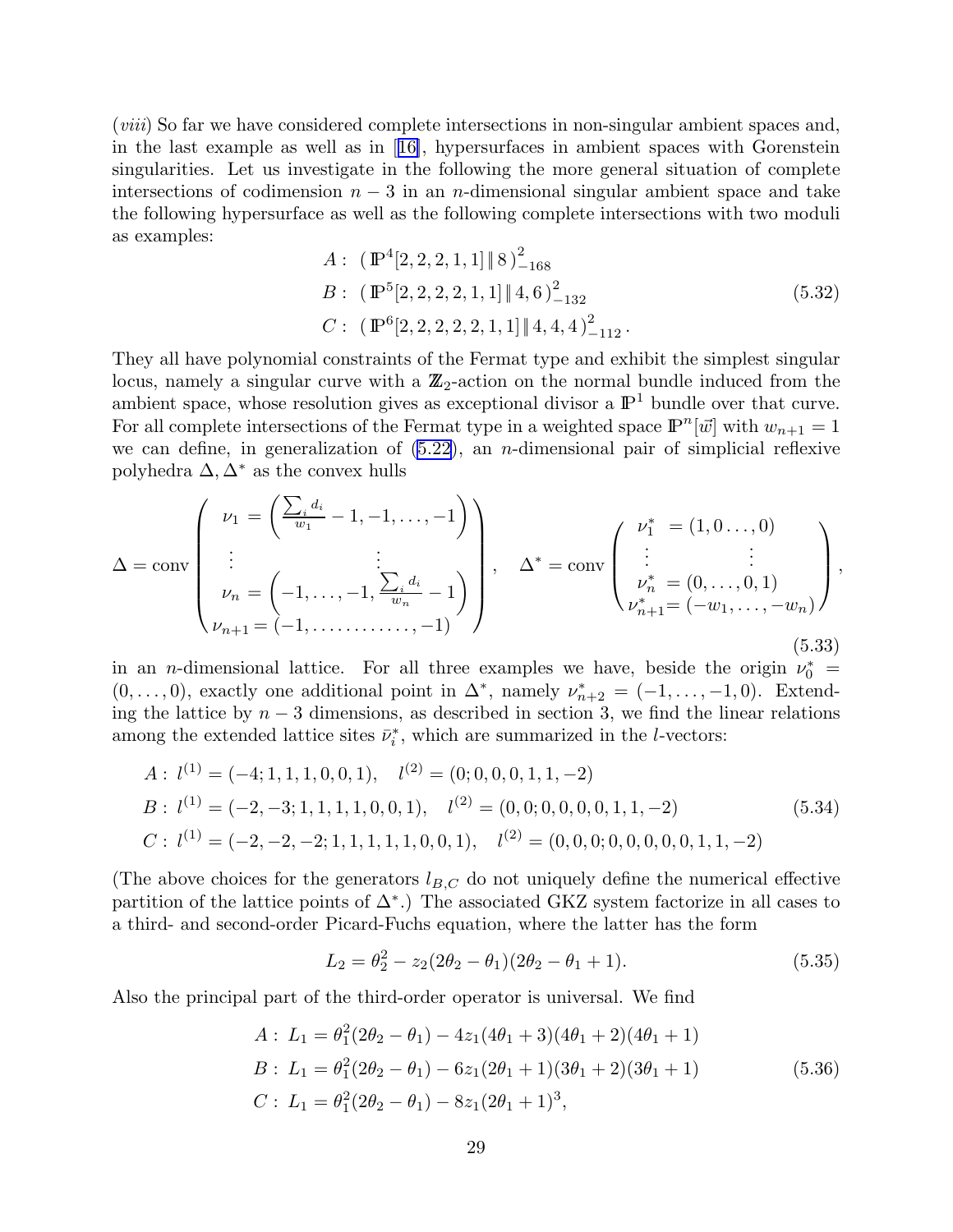<span id="page-30-0"></span>while the terms proportional to  $z_1$  signal a different structure for the expansions of the solutions around the singularity at  $\frac{1}{z_1}, \frac{1}{z_2} \to 0$ , namely six pure power series solutions for A and B and solutions involving logarithms for  $C$ . The Yukawa couplings

$$
K_{111} = \frac{1}{z_1^3 \Delta_0}, \ K_{112} = \frac{1 - \kappa z_1}{z_1^2 z_2 \Delta_0}, \ K_{122} = -\frac{1 - 2\kappa z_1}{z_1 z_2 \Delta_0 \Delta_1}, \ K_{222} = \frac{1 - \kappa z_1 + 4z_2 - 12\kappa z_1 z_2}{2z_2^2 \Delta_0 \Delta_1^2}
$$
(5.37)

and the components of the discriminant  $\Delta_0 = (1 - \kappa z_1)^2 - 4\kappa^2 z_1^2 z_2$ ,  $\Delta_1 = (1 - 4z_2)$  can be parametrized by  $\kappa = 256, 108, 64$  for the three cases in turn.

Using the model specific data [\(5.34\)](#page-29-0)-([5.36](#page-29-0)) in our general formulas, we get the following predictions of the topological data and the invariants of the rational curves listed here up to 3 three

| Model     | $c_2J_1$ |              | $\int c_2 J_2$ $K_{111}^0$ | $K_{112}^0 \begin{bmatrix} n_{1,0}^r & n_{2,0}^r & n_{2,1}^r \end{bmatrix}$ |  | $n_{3.0}^r$ |                                    | $n_{31}^r n_{01}^r$ |
|-----------|----------|--------------|----------------------------|-----------------------------------------------------------------------------|--|-------------|------------------------------------|---------------------|
| $A: -168$ | bb       |              |                            |                                                                             |  |             | 4 640 10032 72224 288384 7539200 4 |                     |
| $B: -132$ | 60       | 24           | 12                         |                                                                             |  |             | 6 360 2682 17064 35472 770280 6    |                     |
| $C: -112$ | 64       | $24^{\circ}$ |                            |                                                                             |  |             | 8   256 1248 7232 10496 197632 8   |                     |

In all cases we observe that  $n_{0,1}^r$  is the only nonvanishing invariant for  $n_{0,i}^r$ , generally  $n_{i,j} = 0$  for  $j > i$  and similar to [\[15](#page-48-0)]  $n_{i,j}^r = n_{i,i-j}^r \forall i > 0, j \leq [i/2]$ . Furthermore we obtain that  $n_i^r = \sum_j n_{i,j}^r$ , where  $n_i^r$  are the invariants for the rational curves of the models  $(\mathbb{P}^{5} | 4, 2)_{-176}^{1}$ ,  $(\mathbb{P}^{6} | 3, 2, 2)_{-144}^{1}$  and  $(\mathbb{P}^{7} | 2, 2, 2, 2)_{-120}^{1}$ , and  $n_{i,j}^{r}$  are the ones for A, B and C respectively. The invariants of the elliptic curves will be evaluated in section 7. As before, we have checked that the topological numbers coincide after the change of basis with the ones calculated in [\[25](#page-49-0)].

In the general case the Picard-Fuchs equation will not follow as easily as above by factorization of the GKZ system. Rather the analysis of additional symmetries of the period will be necessarily similar, as it is described for hypersurfaces in [\[16](#page-48-0)]. On the other hand the examples indicate that our description of the instanton-corrected Yukawa couplings also apply to the rich class of complete intersections with Gorenstein singularities.

The higher-degree invariants for all non-singular complete intersection in products of weighted projective spaces and for all other examples discussed in this section can be evaluated by the program INSTANTON.

## 6. Connection with rational superconformal theories.

In this section we would like to comment on different realizations of equivalent manifolds and their relation to exactly solvable superconformal theories. The sigma model on a Calabi-Yau manifold can be identified with a (2, 2) superconformal two-dimensional field theory, whose partition function and correlation functions are sometimes known exactly, at least at a special point in moduli space. Although more general identifications should exist, in the known examples the SCFT is a GSO projected tensor product of minimal  $(2, 2)$  superconformal field theories [\[52](#page-50-0)]. The classification of the latter follows an ADE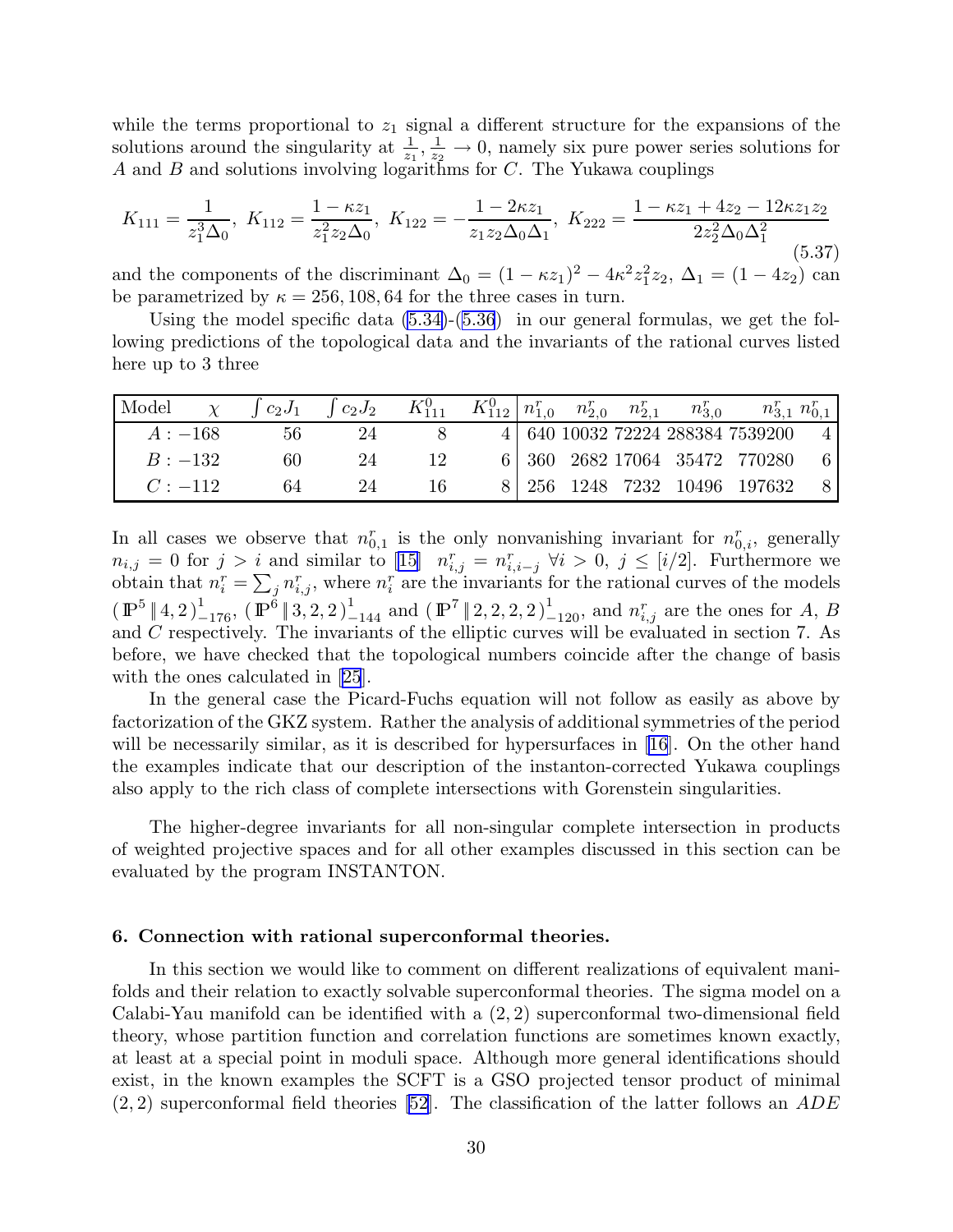pattern and there is a one-to-one correspondence with the classification of modality-zero ADE singularities. The defining equation of the latter can be viewed as Landau-Ginzburg potentials for two-dimensional  $(2, 2)$  supersymmetric field theory having the SCFT as its infrared limit. The partition functions[[53\]](#page-50-0) of the ADE superconformal models at level k, as well as their coupings, are explicitly known  $[54]$ . The identification of their LG potentials is as follows:

$$
A_k \sim z^{k+2}, \qquad k \in \mathbb{Z},
$$
  
\n
$$
D_k \sim z^{\frac{k+2}{2}} + zy^2, \qquad k \in 2\mathbb{Z}
$$
  
\n
$$
E_6 \sim y^3 + z^4, \qquad k = 10,
$$
  
\n
$$
E_7 \sim z^3 + zy^3, \qquad k = 16,
$$
  
\n
$$
E_8 \sim y^3 + z^5, \qquad k = 28
$$
  
\n(6.1)

and for tensor product models the LG potential is simply the sum of the corresponding LG potential terms. The central charge  $c = \sum_{i=1}^{n}$  $\frac{3k_i}{k_i+2}$  is the sum of the central charges of the factor theories and has to be 9 to cancel the conformal anomaly.

In[[55\]](#page-50-0) a large number of identifications between GSO projected partition functions was found, among them  $G_1 \equiv (A_2, A_2, A_3, A_6, A_6) \simeq G_2 \equiv (A_2, A_2, A_2, D_6, D_6)$ . We will argue that this implies an identification of the full string theory at a special point in the moduli space of the hypersurface  $X_1 = (\mathbb{P}^4[2, 2, 2, 1, 1] \| 8)_{-168}^2$  and of the complete intersection

$$
X_2 = \left(\begin{array}{c|cc} \mathbb{P}^4 & 4 & 1 \\ \mathbb{P}^1 & 0 & 2 \end{array}\right)_{-168}^2.
$$

To see this one has to perform a geometrical analog of the GSO projection in the tensor product theory on the LG model. One can either apply an heuristic path integral argument due to ref.[[56\]](#page-50-0)[[55\]](#page-50-0), or gauge the LG model as proposed in[[57\]](#page-50-0). Both operations involve, similar to the GSO projection in the tensor product model, an orbifoldisation and one has to be careful to end up with the same symmetry group as in the SCFT. Before GSO projection one has in the SCFT a  $\mathbb{Z}_{k+2}$  symmetry in each factor model for the  $A_k$ theories and for the  $D_k$  theories if  $k \in 4\mathbb{Z}+2$ . These symmetries are readily identified with the symmetries generated by  $z \mapsto \exp\frac{2\pi i}{k+2}z$  and  $z \mapsto \exp\frac{4\pi i}{k+2}z$ ,  $y \mapsto \exp\frac{-2\pi i}{k+2}y$  on the LG fields of the  $A_k$  and  $D_k$  models, respectively. The GSO projection on the tensor product theory is implemented by orbifoldisation with respect to the diagonal subgroup which in the above case is a  $\mathbb{Z}_{lcm{k_i+2}}$ . The symmetry group of the GSO projected theory will therefore be  $S \times \prod_{i=1}^5 \mathbb{Z}_{k_i+2}/\mathbb{Z}_{\text{lcm}\{k_i+2\}}$ , where S is permutation of identical factors. In thefirst argument [[56\]](#page-50-0) the orbifoldisation is replaced by a map of the variables  $z_i \rightarrow \xi_i$ with constant Jacobian such that the LG potential becomes linear in one or more of the  $\xi_i$ . They can be viewed as Lagrange multipliers and integrating them out restricts the field configuration to an affine patch of a product of weighted projective spaces. For the SCFT of type  $G_1$  we have  $z_1 = \xi_1^{\frac{1}{k_1+2}}$ ,  $z_i = \xi_i \xi_{\frac{1}{k_i+2}}$ ,  $i = 2, ..., 5$  with  $|\frac{\partial \xi}{\partial x}|$  = const. precisely because  $c = 9$  implies  $\sum_{i=1}^{5}$  $\frac{1}{k_i+2} = 1$ . Integrating out  $\xi_1$  and going back to homogenous variables yields manifolds of type  $X_1$ , i.e. hypersurfaces in  $\mathbb{P}^4[\vec{w}]$ . The diagonal subgroup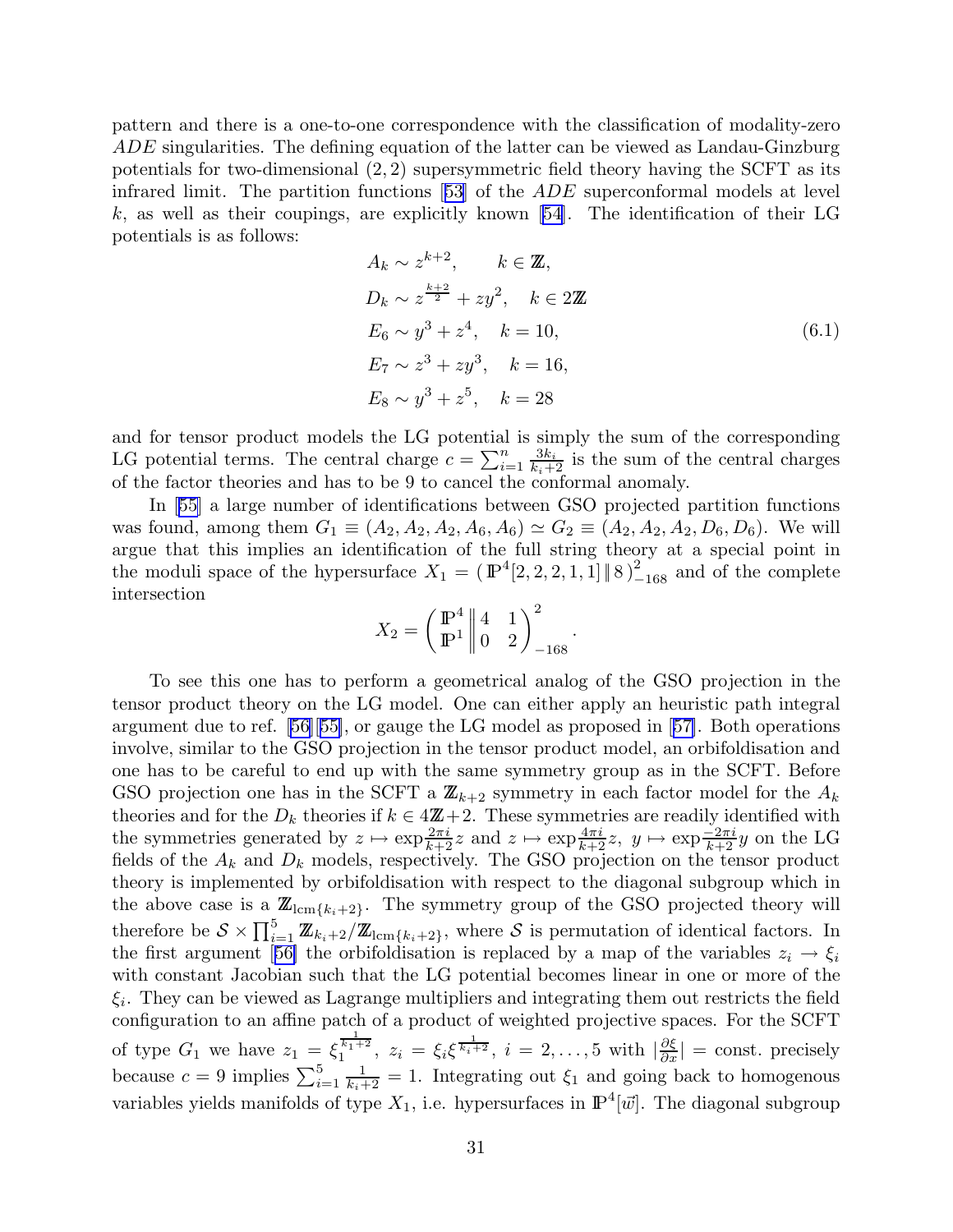<span id="page-32-0"></span>of the phase symmetries on the  $z_i$  is now trivial in  $\mathbb{P}^4[\vec{w}]$ , so that we end up with the same symmetry group as in the SCFT. Similarly, for the second type  $(G_2)$  we have  $z_1 = \xi_1^{\frac{1}{k_1+2}}$ ,  $z_i = \xi_i \xi_1^{\frac{1}{k_i+2}}, i = 2, 3, 4, 6, z_5 = \xi_5^{\frac{1}{2}}/\xi_1^{\frac{1}{2(k_1+2)}}, z_7 = \xi_7 \xi_5^{\frac{1}{2}}/\xi^{\frac{1}{2(k_1+2)}}$  and integrating out  $\xi_1, \xi_5$ yields manifolds<sup>11</sup> of type  $X_2$ . The identification in  $\mathbb{P}^4$  and  $\mathbb{P}^1$  trivialize a  $\mathbb{Z}_8$ , s.t. the remaining symmetry is again as in the GSO projected SCFT. By the same combinatorics it is possible to introduce one or two gauge group operations respectively, which leave the superpotential invariant and lead, by the argument of[[57\]](#page-50-0), to the same geometrical interpretation.

Usingthe basis of divisors  $J, D$  for the singular hypersurface described in [[16\]](#page-48-0) and the explicit formulas given there we can calculate the intersection numbers in this basis. The evaluation of the second Chern form on  $J$  is given in formula  $(2.6)$ . These data and their analogs for the complete intersection, calculated by [\(2.5\)](#page-3-0), are displayed below.

|                | $X_1$    |                    | $X_2$ |
|----------------|----------|--------------------|-------|
| $K_{JJJ}$      | 8        | $K_{J_1J_1J_1}$    | 8     |
| $K_{JJD}$      | $\theta$ | $K_{J_1J_1J_2}$    | 4     |
| $K_{JDD}$      | -8       | $K_{J_1J_2J_2}$    | 0     |
| $K_{DDD}$      | $-16$    | $K_{J_2J_2J_2}$    | 0     |
| $\int c_2 h_J$ | 56       | $\int c_2 h_{J_1}$ | 56    |
| $\int c_2 h_D$ | 8        | $\int c_2 h_{J_2}$ | 24    |

The theorem of Wall, applicable for manifolds without torsion, states that  $X_1$  and  $X_2$  are homotopy equivalent if these topological numbers coincide, up to a linear transformation of the basis. Identifying  $J_1 = J$  and  $J_2 = \frac{1}{2}$  $\frac{1}{2}(J-D)$  we see that this is in fact the case. Model  $X_1$  has been treated in great detail in refs. [[16\]](#page-48-0) and [\[15](#page-48-0)]. In fact, one can prove that  $X_1$ and  $X_2$  are diffeomorphically equivalent, by realising both as singular fiber spaces where the generic fiber is a  $K_3$  over  $\mathbb{P}^1$  with pairs of points identified on the latter. Similary we can find for the complete intersections  $B$  and  $C$  in one singular projective space, which were discussed in  $(5 \text{ viii})$ , diffeomorphic realisations in products of nonsigular projective spaces. We have the following equivalences

$$
A: (\mathbb{P}^{4}[2, 2, 2, 1, 1] \|8)^{2}_{-168} \simeq \left(\frac{\mathbb{P}^{4}}{\mathbb{P}^{1}} \|0\|^{4}_{0} 1\right)^{2}_{-168}
$$
  
\n
$$
B: (\mathbb{P}^{5}[2, 2, 2, 2, 1, 1] \|4, 6)^{2}_{-132} \simeq \left(\frac{\mathbb{P}^{5}}{\mathbb{P}^{1}} \|0\|^{2}_{0} 0 1\right)^{2}_{-132}
$$
  
\n
$$
C: (\mathbb{P}^{6}[2, 2, 2, 2, 2, 1, 1] \|4, 4, 4)^{2}_{-112} \simeq \left(\frac{\mathbb{P}^{6}}{\mathbb{P}^{1}} \|0\|^{2}_{0} 0 0 2\right)^{2}_{-112}.
$$
  
\n(6.2)

<sup>&</sup>lt;sup>11</sup> We can interprete the LG potential  $W = \sum_{i=1}^{5} x_i^4 + x_4 x_6^2 + x_5 x_7^2 = 0$  also as four dimensional hypersurface in the five dimensional ambient space  $\mathbb{P}^{5}(2, 2, 2, 2, 3, 3)$  with  $c_1 = 8$  and consider as in[[58\]](#page-50-0) a restricted cohomology of this space to define the six periods, which leads to the same prepotential and hence the same physical theory.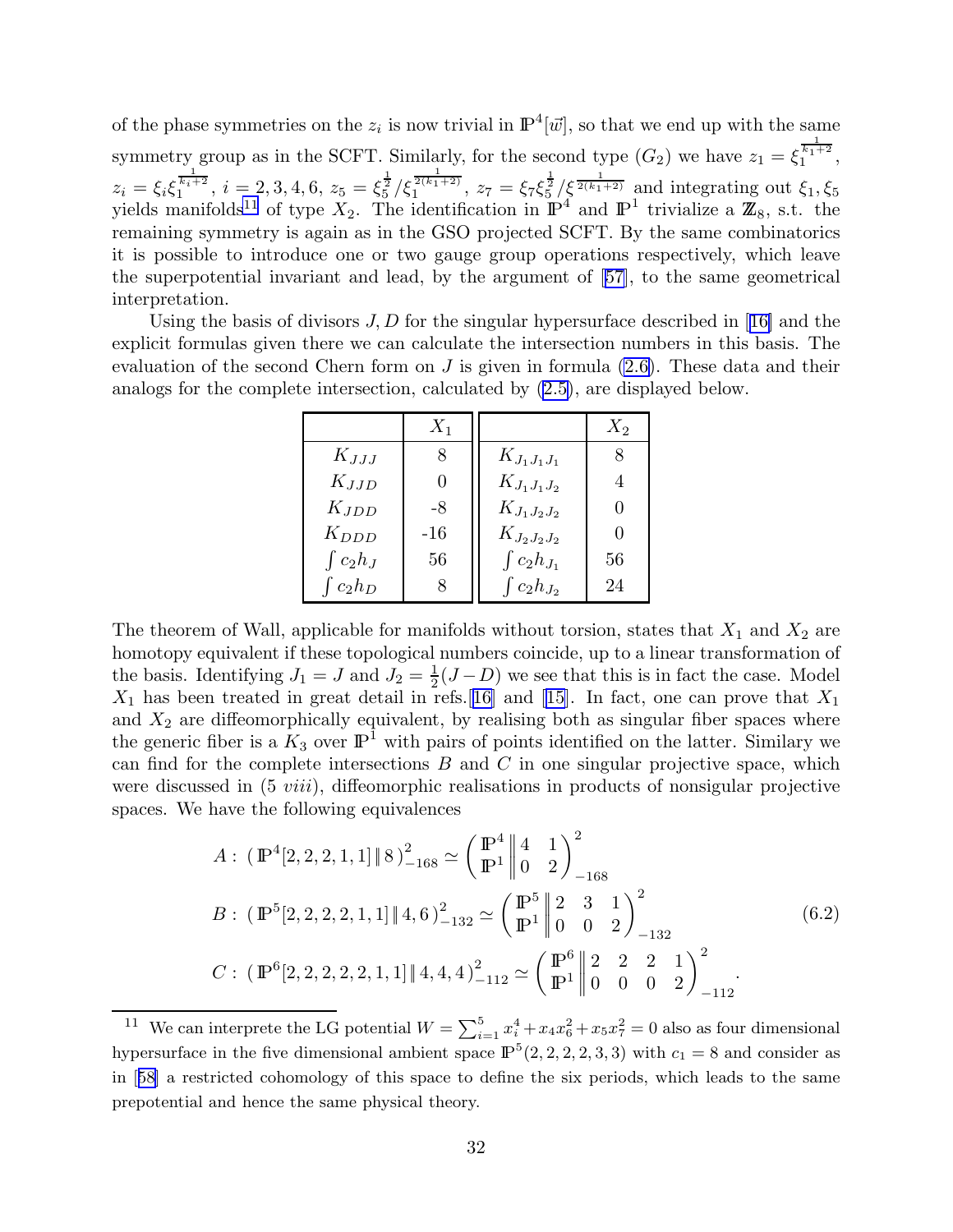Let us discuss the solution for the model  $X_2$ . Here we have the vertices of the dual polyhedra  $\nu_{1,1}^* = (1, 0, 0, 0, 0), \nu_{1,2}^* = (0, 1, 0, 0, 0), \nu_{1,3}^* = (0, 0, 1, 0, 0), \nu_{1,4}^* =$  $(0, 0, 0, 1; 0), \nu_{1,5}^* = (-1, -1, -1, -1; 0)$  and  $\nu_{2,1}^* = (0, 0, 0, 0; 1), \nu_{2,2}^* = (0, 0, 0, 0; -1)$ . We group them into two sets:  $E_1 = \{v_{1,1}^*, v_{1,2}^*, v_{1,3}^*, v_{1,4}^*\}$  and  $E_2 = \{v_{1,5}^*, v_{2,1}^*, v_{2,2}^*\}$  and proceed as described in section three. This leads to

$$
l^{(1)} = (-4, -1; 1, 1, 1, 1, 1, 0, 0) , \qquad l^{(2)} = (0, -2; 0, 0, 0, 0, 0, 1, 1) \tag{6.3}
$$

We can also write down the Laurent polynomials. They are

$$
P_1 = a_0 - a_1 X_1 - a_2 X_2 - a_3 X_3 - a_4 X_4
$$
  

$$
P_2 = b_0 - \frac{b_1}{X_1 X_2 X_3 X_4} - b_2 Y_1 - \frac{b_3}{Y_1}
$$
 (6.4)

Note that due to the freedom to rescale all variables and each polynomial, there are only two relevant parameters in  $P_1$  and  $P_2$ , corresponding to the two complex structure moduli on $X_2^*$ . The period ([3.7\)](#page-6-0) follows straightforwardly by performing the integral ([3.5](#page-5-0)). One also finds  $z_1 = \frac{a_1 a_2 a_2 a_4 b_1}{a_2^4 b_0}$  $\frac{a_2a_2a_4b_1}{a_0^4b_0}$  and  $z_2 = \frac{b_2b_3}{b_0^2}$  $\frac{2b_3}{b_0^2}$ .  $l^{(1)}$  and  $l^{(2)}$  lead, after trivial factorization, to differential operators of orders four  $(\tilde{\mathcal{L}_1})$  and two  $(\mathcal{L}_2 = L_2)$ , respectively. A third order operator  $L_1$  can be obtained via  $\mathcal{L}_1 - 4\theta_1^2 \mathcal{L}_2 = (2\theta_2 + \theta_1) L_1$ . The Yukawa couplings for the model  $X_2$  are found to be

$$
K^{(3,0)} = \frac{1}{z_1^3 \Delta_0}, \qquad K^{(2,1)} = \frac{1 - 256 z_1 - 4 z_2}{2 z_1^2 z_2 \Delta_0 \Delta_1},
$$
  
\n
$$
K^{(1,2)} = \frac{3 - 512 z_1 + 4 z_2 z_1 z_2}{\Delta_0 \Delta_1^2}, \qquad K^{(0,3)} = \frac{1 - 256 z_1 + 24 z_2 - 3072 z_1 z_2 + 16 z_2^2}{2 z_2^2 \Delta_0 \Delta_1^3}
$$
\n
$$
(6.5)
$$

with

$$
\Delta_0 = (1 - 256 z_1)^2 - 4 z_2, \quad \Delta_1 = (1 - 4z_2)
$$

The resulting topological invariants for the rational and elliptic curves for the case  $A, B$ and C in  $(6.2)$  are of course the same for both realisations. Model  $X_1$  was solved in [\[16](#page-48-0)],[\[15](#page-48-0)]. In fact, in[[15\]](#page-48-0) the degrees of the curves are given with respect to the basis appropriatefor  $X_2$ . We can find a map analogous to the one in  $(5.5)$  $(5.5)$  $(5.5)$  and hence a configuration  $\begin{pmatrix} \mathbb{P}^4 \\ \mathbb{P}^1 \end{pmatrix}$  $\mathbb{P}^1$  $\begin{array}{c} \hline \end{array}$  $\mathbf{L}$  $\begin{pmatrix} 4 & 1 \\ 0 & 2 \end{pmatrix}_{-168}^2$ , which reproduces, via the integral([5.6](#page-18-0)), the expression for  $w_0$ . However, this configuration cannot be chosen to be transverse for generic points in the two dimensional subspace of the moduli space under consideration. It is also interesting tonote that the coordinates used here and the one used in  $[16], [15]$  $[16], [15]$  $[16], [15]$  $[16], [15]$  are connected by a transcendental function.

A similar comparison can be made between the two models  $(\mathbb{P}^4[6, 2, 2, 1, 1] \| 12)_{-252}^2$ . and  $\left( \frac{\mathbb{P}^4[3,1,1,1,1]}{\mathbb{P}^1} \right)$  $\mathbb{P}^1$  $\begin{array}{c} \hline \end{array}$   $\begin{pmatrix} 6 & 1 \ 0 & 2 \end{pmatrix}_{-252}^2$ . At special points in moduli space they correspond to the Gepner models  $(A_4, A_4, A_{10}, A_{10})$  and  $(A_4, A_4, D_{10}, D_{10})$ , respectively. One finds again the relations  $J_1 = J$  and  $J_2 = \frac{1}{2}$  $\frac{1}{2}(J - D)$  between the divisors and identical topological invariants.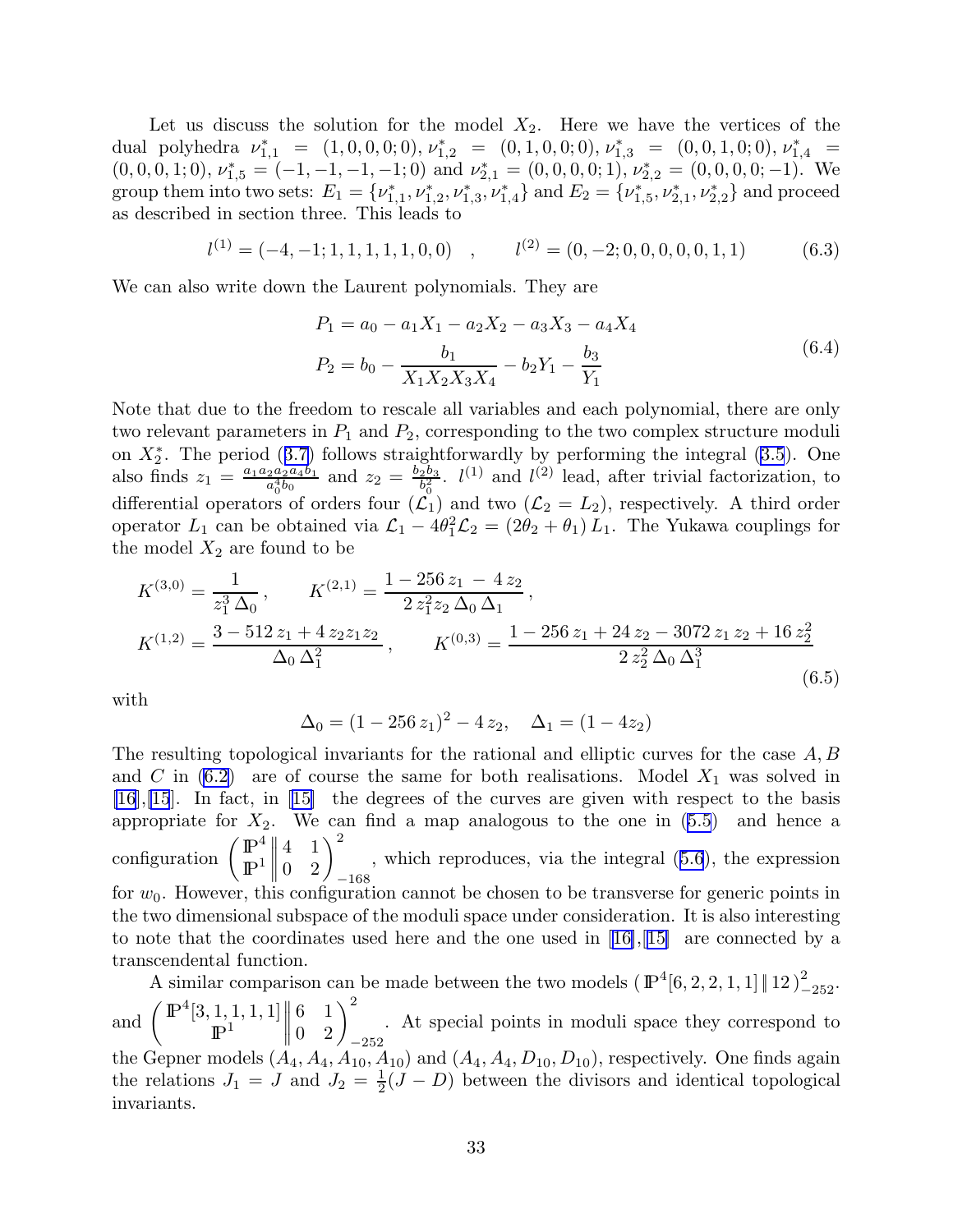#### <span id="page-34-0"></span>7. Topological one-loop partition function and the number of elliptic curves

Knowledge of the periods and the canonical coordinates allows, up to the difficulty of fixing an holomorphic ambiguity at each step, to recursively calculate higher loop topological partition funcions as was shown in [\[23](#page-49-0)]. To fix the ambiguity we need as gobal properties of the moduli space  $\mathcal M$  the singularities discussed in sec. 4.

We will focus on the one loop case and calculate the expression defined in the  $N = 2$ SCFT on the torus as

$$
F_1 = \frac{1}{2} \int \frac{d\tau}{\tau_2} \text{Tr} \, (-1)^F F_L F_R q^{L_0} \bar{q}^{\bar{L}_0},\tag{7.1}
$$

where the trace is to be taken over the left- and right moving Ramond sectors. As shown in [\[23](#page-49-0)] and[[24\]](#page-49-0) this quantity is, for the heterotic string with canonical embedding of the spin connection into the gauge group, related to the difference of the threshold corrections to the gauge couplings of the  $E_6$  and  $E_8$ , namely  $12F_1 = \Delta(E_6) - \Delta(E_8)$ . Using the holomorphicanomaly equation it was shown in [[22\]](#page-49-0) that it can be written as

$$
F_1 = \log \left[ M(z, \bar{z}) |f(z)|^2 \right],\tag{7.2}
$$

where the holomorphic-antiholomorphic mixing  $M(z, \bar{z})$  is given by

$$
\log M = \sum_{p,q} (-1)^{p+q} \frac{p+q}{2} \text{Tr}_{p,q} \log \det(g) - \frac{1}{12} \text{Tr}(-1)^F; \tag{7.3}
$$

hereg is the t,t $\bar{t}$  metric introduced in [[59\]](#page-50-0). It is related to the Weil-Peterson metric  $G_{i\bar{j}}$ by  $g_{i\bar{j}}/g_{0\bar{0}} = g_{i\bar{j}} \exp(K) = G_{i\bar{j}}$  with  $G_{i\bar{j}} = \partial_i \partial_{\bar{j}}K$ . For  $\sigma$ -models on Calabi-Yau spaces (7.2) can be rewritten as

$$
F_1 = \log \left[ \exp \left( (3 + k - \frac{\chi}{12}) K \right) \det[G_{i\bar{j}}]^{-1} |f(z)|^2 \right].
$$
 (7.4)

In our application we will finally understand  $F_1$  as a function of the Kähler moduli  $t, \bar{t}$ which are related to a,  $\bar{a}$  or  $z, \bar{z}$  by the mirror map. To fix the holomorphic ambiguity  $f(z)$ one considers the large volume limit  $t, \bar{t} \to \infty$  for which one has the asymptotic behaviour

$$
\lim_{t,\bar{t}\to\infty}F_1 = -\frac{2\pi i}{12}\sum_{i=1}^k (t_i + \bar{t}_i) \int c_2 J_i.
$$
 (7.5)

It was conjectured in [\[22](#page-49-0)] that  $F_1^{top} \equiv \lim_{\bar{t} \to \infty} F_1$  has the following expansion

$$
F_1^{top} = \text{const.} - \frac{2\pi i}{12} \sum_{i=1}^k t_i \int c_2 J_i - \sum_{n_l} \left[ 2n_{d_1,\dots,d_k}^e \log(\eta(\prod_{i=1}^k q_i^{d_i})) + \frac{1}{6} n_{d_1\dots d_k}^r \log(1 - \prod_{i=1}^k q_i^{d_i}) \right] \tag{7.6}
$$

in terms of the Euler numbers  $n_{d_1,...,d_h}^r$  and  $n_{d_1,...,d_k}^e$  of the tangentbundle over the appropriate compactified moduli space of the mappings from  $\mathbb{P}^1$  and  $T^2$ , respectively, to the Calabi-Yau space. In the case of isolated curves they count the number of rational curves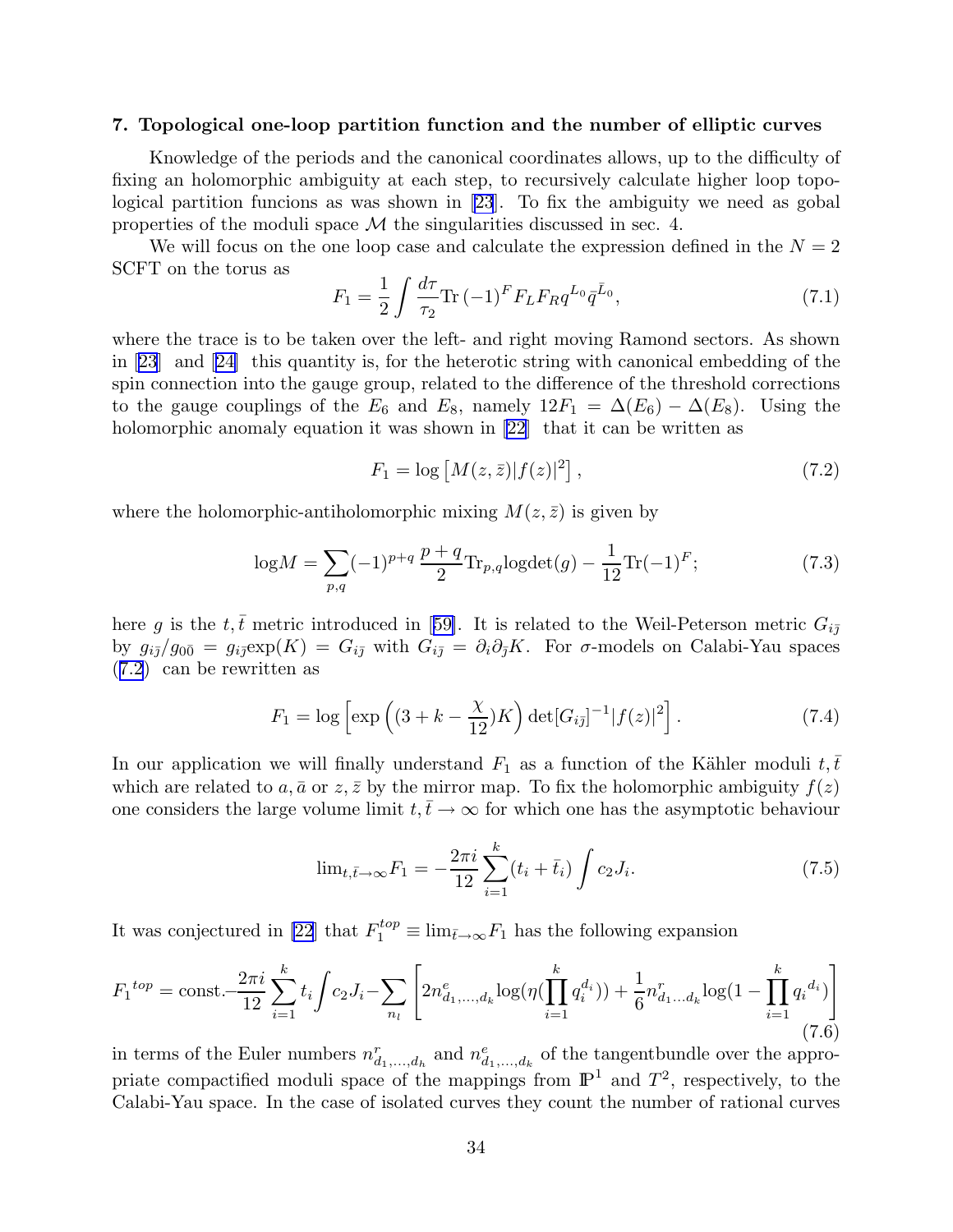<span id="page-35-0"></span>and elliptic curves respectively. Using([4.15](#page-13-0)),([4.12](#page-12-0)) one gets in the general case as the  $\bar{t} \to \infty$  $\bar{t} \to \infty$  $\bar{t} \to \infty$  limit of ([7.4](#page-34-0))

$$
F_1^{top} = \log \left[ \left( \frac{a_1 \cdots a_l}{\omega_0} \right)^{3+k-\chi/12} \frac{\partial (a_1 \cdots a_k)}{\partial (t_1 \cdots t_k)} f(z) \right] + \text{const.}
$$
 (7.7)

The factor  $(a_1 \cdots a_l)/\omega_0$  corresponds to the gauge choice with the fundamental period normalizedas in  $(3.5)^{12}$  $(3.5)^{12}$  $(3.5)^{12}$  The holomorphic anomaly is determined by the requirement that  $F_1^{top}$ 1 has to be a regular function everywhere in moduli space except possibly at the components of the discriminante surface determined by  $\Delta_i = 0$ , which can be directly determined from the Laurent polynomial (cf.  $(5i)$ ). Besides the components  $\Delta_i = 0$  there appear also other singular loci  $\delta_i = 0$  in systems of Picard-Fuchs equations, which can be understood as identification singularities of the parameters space of the Laurent polynomial as it was discussed at the end of section three. In the cases we discuss we have  $\delta_i = a_i$ . While it is evident from [\(3.5\)](#page-5-0) that  $\left(\frac{a_1...a_k}{a_1} \right)$  $\omega_0$ ) is regular at  $\delta_i = 0$  the Jacobian of the mirror map  $(5.5)$  $(5.5)$  $(5.5)$  might have singularities at  $\delta_i$ . We therefore make the following general ansatz for  $f(z)$ 

$$
f(z) = \Delta_0^{r_0} \dots \Delta_m^{r_m} \delta_1^{s_1} \dots \delta_k^{s_k}.
$$
 (7.8)

Of course the  $\Delta_i = z_i$  singularities are included in this ansatz. Inserting this ansatz in  $(7.7)$  and comparing the leading term with  $(7.5)$  yields equations for the  $r_i$  and  $s_i$ . If the manifold happens to be transverse at  $a = 0$  the powers of the  $\delta_i$ , which in this case only have to compensate possible singularities of the Jacobian, can in principle be determined by analytic continuation of the periods and hence the mirror map to the point  $a = 0$ . In the general case we use the values the numbers  $n_{d_1,...,d_h}^e$  of a few elliptic curves of low polydegree w.r.t. an integral basis of divisors, typically the fact they have to vanish, to fix all parameters and predict the other numbers.

Let us first discuss as examples various one moduli cases realized as Fermat hypersurfaces  $X_{k_1}$  of degree  $k_1$  or complete intersections  $X_{k_1,\ldots,k_n}$  of multidegree  $k_1,\ldots,k_n$  in a singleweighted projective space. From [[13\]](#page-48-0)[[18\]\[19](#page-48-0)]we have one component of the singular locus for all cases at  $\Delta_0 = (1 - a^{\sum k_i})$ . We start with a short review of the one moduli hypersurfaces in a weighted  $\mathbb{P}^4$ , denoted by  $X_k = (\mathbb{P}^4[\vec{w}] \mid, k)$ . In this case  $\Delta_0$  is the only component of the singular locus and it was observed in [\[23](#page-49-0)] that  $r_0 = -1/6$  for all cases yielding the following invariants for the elliptic curves:

| Model          | $\mathcal V$ | $c_2$ | S <sub>1</sub> | $n_1^e$ | $n_2^e$   | $n_{\rm \bar{3}}$ |                       |
|----------------|--------------|-------|----------------|---------|-----------|-------------------|-----------------------|
|                | $X_5 - 200$  | 50    |                |         |           | 609250            | 37214316625           |
|                | $X_6 - 204$  | 42    |                |         | 7884      | 145114704         | 1773044315001         |
|                | $X_8 - 296$  | 44    |                |         | 41312     | 21464350592       | 1805292092664544      |
| $X_{10} - 288$ |              | 34    |                |         | 207680680 | 161279120326560   | 103038403740690105440 |

<sup>12</sup>  $F_1^{top}$  depends of course on k parameter  $a_i$  i = 1, ..., k. By the  $\mathbb{C}^*$  symmetries, acting on the parameters of the Laurent polynomials, we can set  $l - k$  of the  $a_i$  appearing in ([3.5\)](#page-5-0) to one, if the number of polynomial constraints  $l$  exceeds  $k$ .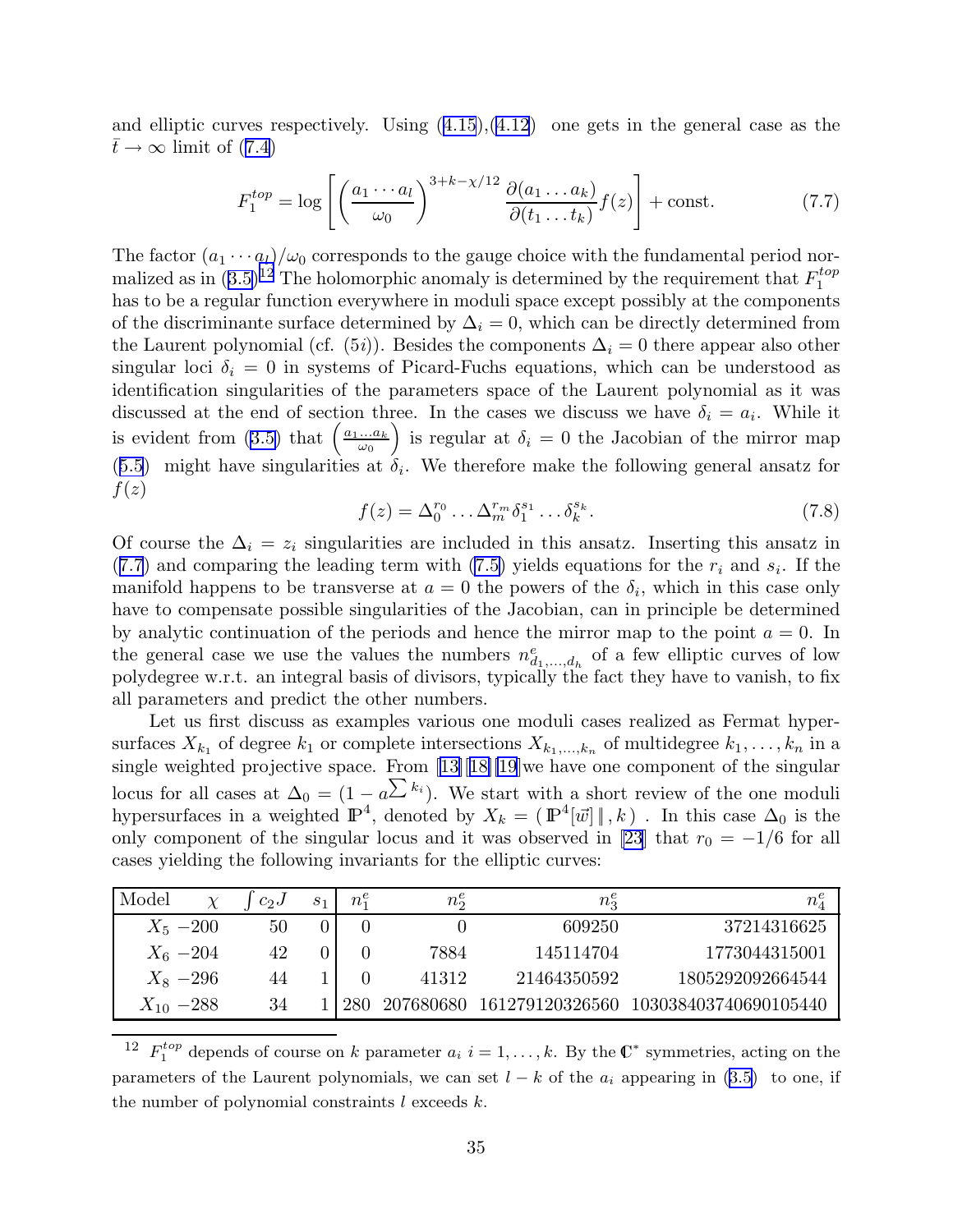Similarly for the one moduli complete intersections in ordinary projective spaces (cf. [\[18](#page-48-0)]) we found  $r_0 = -1/6$  and the  $s_1$  value indicated in the following table. This result was obtained by requiring  $n_1^e = 0$ , which holds for intersections in ordinary projective spaces, and imposing [\(7.5](#page-34-0)). Note that these manifolds are not transverse at  $\delta_1 = a = 0$ . In order to compare with the results of section  $(5 \text{ viii})$  we list also the rational curves for these models

| Model         | $\chi$ | $c_2$ J | $s_1$           |         |                | $j = 1$ $j = 2$ $j = 3$ |          | $j=4$    | $j=5$                |
|---------------|--------|---------|-----------------|---------|----------------|-------------------------|----------|----------|----------------------|
| $X_{3,3}$     | $-144$ | 54      | 11              | $n_i^r$ | 9              | 1053                    | 52812    | 6424326  | 11394483834          |
|               |        |         |                 | $n_i^e$ | $\theta$       | $\overline{0}$          | 3402     | 5520393  | 482074484            |
| $X_{4,2}$     | $-176$ | 56      | $\frac{28}{3}$  | $n_i^r$ | 8              | 1280                    | 92288    | 15655168 | 3883902528           |
|               |        |         |                 | $n_i^e$ | $\overline{0}$ | $\Omega$                | 2560     |          | 17407072 24834612736 |
| $X_{3,2,2}$   | $-144$ | 60      | $\frac{115}{6}$ | $n_i^r$ | 12             | 720                     | 22428    | 1611504  | 168199200            |
|               |        |         |                 | $n_i^e$ | $\theta$       | $\Omega$                | 64       | 265113   | 198087264            |
| $X_{2,2,2,2}$ | $-128$ | 64      | $\frac{85}{3}$  | $n_i^r$ | 16             | 512                     | 9728     | 416256   | 25703936             |
|               |        |         |                 | $n_i^e$ | $\overline{0}$ | $\theta$                | $\theta$ | 14752    | 8782848              |

For the complete intesections in weighted projective spaces (cf. [\[19](#page-48-0)]) we found that  $r_0 = -1/6$  $r_0 = -1/6$  $r_0 = -1/6$  likewise and  $s_1$  from ([7.5](#page-34-0)) gives the following integral expansion for the  $n_d^e$ 

| Model     |                | $c_2$ | $s_1$          | $n_1^e$        | $n_2^e$  | $n_3^e$       | $n_4^e$            |
|-----------|----------------|-------|----------------|----------------|----------|---------------|--------------------|
| $X_{4,3}$ | $-156$         | 48    | $\frac{67}{6}$ | $\overline{0}$ | 27       | 16124238      | 38170438           |
|           | $X_{6,2}$ -256 | 52    | $\frac{29}{3}$ | $\overline{0}$ | $-504$   | 1228032       | 79275665304        |
|           | $X_{4,4}$ -144 | 40    |                | 0              | 1408     | 6953728       | 2684185380         |
|           | $X_{6,4}$ -156 | 32    | $\frac{31}{3}$ | 8              | 258336   | 5966034464    | 1267294361302800   |
| $X_{6,6}$ | $-120$         | 22    | 9              | 360            | 40691736 | 4956204918240 | 616199133057629184 |

All invariants of the  $X_{6,2} = (\mathbb{P}^5[3,1,1,1,1,1] \| 6, 2)_{-256}^1$  model are consistent with the indentification of this model with the one parameter subspace of  $(\mathbb{P}^4[6, 2, 2, 1, 1] \| 12)_{-252}^2[15]$  $(\mathbb{P}^4[6, 2, 2, 1, 1] \| 12)_{-252}^2[15]$  $(\mathbb{P}^4[6, 2, 2, 1, 1] \| 12)_{-252}^2[15]$ , which implies  $n_i^e = \sum_j n_{i,j}^e$ . Especially  $n_2^e = -504$ , which is the only negative invariant for a one parameter family, is in agreement with  $n_{2,0}^e = n_{2,2}^e = -492$ ,  $n_{2,1}^e = 480$ for the two parameter hypersurface (comp.[[15\]](#page-48-0)). We also checked that the identification of  $X_{6,4} = (\mathbb{P}^{5}[3,2,2,1,1,1] \| 6,4)_{-156}^{1}$  with the one parameter subspace of  $(\mathbb{P}^4[4,3,2,2,1] \| 12)_{-144}^2$  [[16\]](#page-48-0) holds at the one loop level. E.g. the lowest invariants of elliptic curves for the latter model are  $n_{1,0}^e = -2$ ,  $n_{1,1}^e = 6$  and  $n_{2,0}^e = 762$ ,  $n_{2,1}^e = -3060$ ,  $n_{2,2}^e = 18918, n_{2,3}^e = 225096$  with the general symmetry  $n_{i,j} = n_{i,3i-j}$  and  $n_{i,j} = 0$  for  $j > 3i$ ; they reproduce the first two entries for the  $X_{6,4}$  model above.

In summary the topological one loop partition function for the one parameter models is given by

$$
F_1^{top} = \log \left[ \frac{a^{\frac{\sum_i k_i}{12}} \int c_2 J}{w_0^{4 - \frac{\chi + 4}{12}}} \left( \frac{1}{a} \frac{\partial a}{\partial t} \right)^{1/2} K_{ttt}^{\frac{1}{6}} \right].
$$
 (7.9)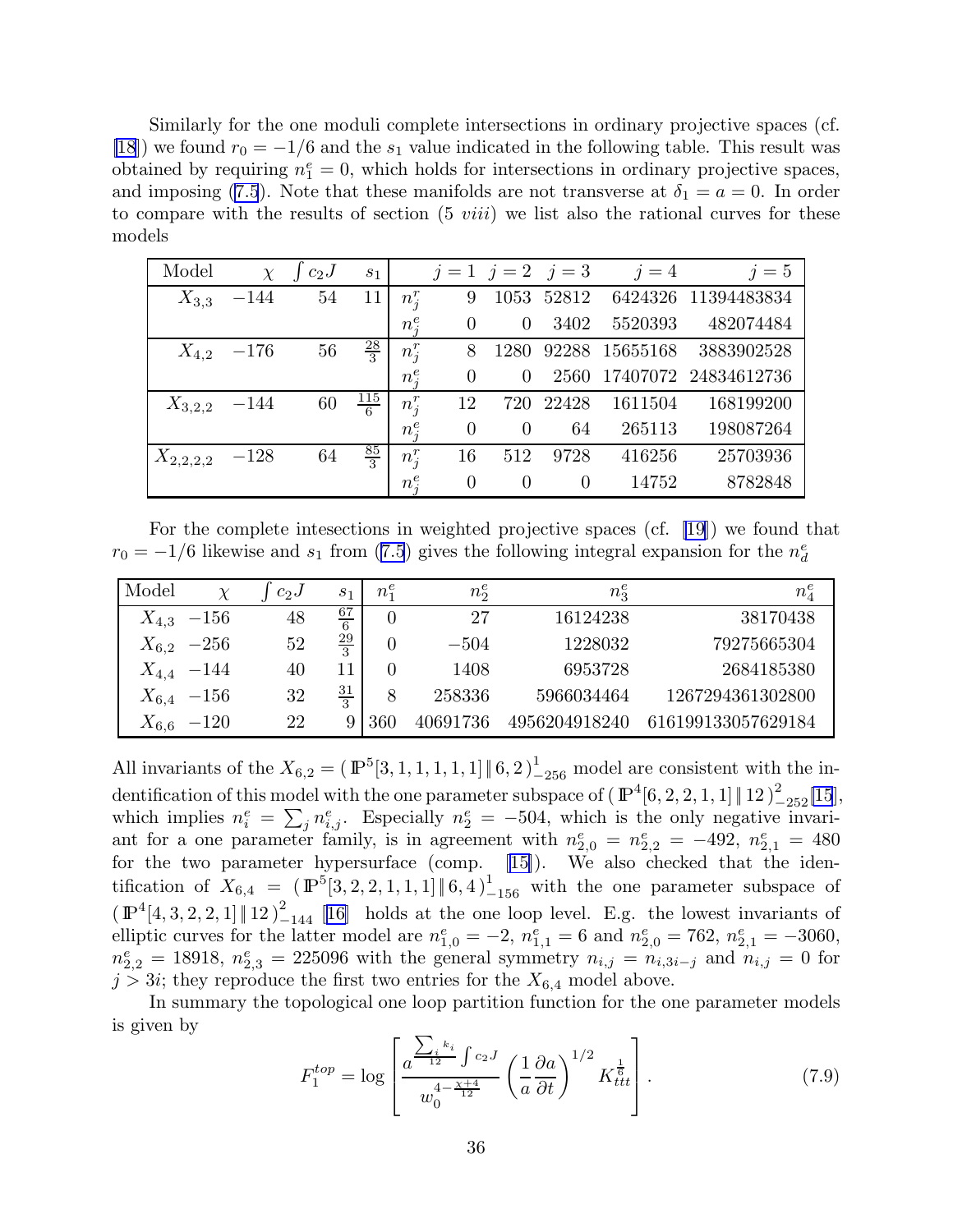Next we treat a hypersurface  $(\mathbb{P}^4[7, 2, 2, 2, 1] \| 14)_{-240}^2$  with two moduli. The singular locus is, in addition to the lines  $z_1 = 0$ ,  $z_2 = 0$ , given by

$$
\Delta_0 = 1 + 27z_1 - 63z_1z_2 + 56z_1z_2^2 - 112z_1z_2^3 - (7 - 4z_2)^4z_1^2z_2^3
$$
  
\n
$$
\Delta_1 = 4z_2 - 7
$$
\n(7.10)

Equation([3.6](#page-5-0)) and the analog of ([3.3](#page-5-0)) from [\[16](#page-48-0)]  $l^{(1)} = (-7, 0, 1, 1, 1, -3, -7)$  and  $l^{(2)} =$  $(0; 1, 0, 0, 0, 1, -2)$  define<sup>13</sup> the relation  $z_1 = a_2^7/a_1^7$  and  $z_2 = 7/a_2^2$  by which we transform the expressions of singular components  $(7.10)$  to the  $a_i$  variables. Beside this components we have to care about the sets  $\delta_1 = a_1 = 0$  and  $\delta_2 = a_2 = 0$ . For the further calculation it turns out to be advantegous to get rid of the denominators in the transformed expressions (7.10) by rescaling  $\Delta_1 \rightarrow a^{14} \Delta_1$  and  $\Delta_2 \rightarrow b^2 \Delta_2$ .

The Euler number is  $\chi = -240$  the Hodge numbers are  $h^{1,1} = 2, h^{2,1} = 122$ . We calculate  $\int c_2 \wedge J_1 = 44$  and  $\int c_2 \wedge J_2 = 126$ , where  $J_1, J_2$  are the basis which generates  $H<sup>2</sup>(X, \mathbb{Z})$ . It is connected with the  $(1, 1)$  forms dual to natural basis of the divisors in the polyhederconstruction  $J, D$  used in [[16\]](#page-48-0), by  $J_1 = J$  and  $J_2 = \frac{1}{2}$  $\frac{1}{2}(7J - D)$ . From  $(7.5)$  we get two equations

$$
r_0 = -\frac{s_1}{14} - \frac{1}{42}, \quad r_1 = -\frac{s_2}{2} - \frac{17}{6}.\tag{7.11}
$$

The vanishing of the numbers of curves  $n_{0,1}^e = s_2$  and  $n_{1,0}^e = \frac{27}{28}(2 - s_1)$  enforces  $s_1 = 2$ and  $s_2 = 0$ . Other numbers of elliptic curves  $n_{i,j}^e$  with  $i < 3$  are then given in the following table, where we list for convenience also the number of rational curves  $n_{i,j}^r$ 

| $n_{i,j}$   |          |             |              |                     | $j = 0$ $j = 1$ $j = 2$ $j = 3$ $j = 4$ $j = 5$ |     | $i = 6$                              | $i=7$ |
|-------------|----------|-------------|--------------|---------------------|-------------------------------------------------|-----|--------------------------------------|-------|
| $n_{0,j}^r$ | $\theta$ | 28          |              | $0 \ \forall j > 1$ |                                                 |     |                                      |       |
| $n_{0,j}^e$ |          | $\forall i$ |              |                     |                                                 |     |                                      |       |
| $n_{1,j}^r$ | 3        | $-56$       | 378          | 14427               | 14427                                           | 378 | $-56$                                | 3     |
| $n_{1,j}^e$ | $\theta$ | $\forall i$ |              |                     |                                                 |     |                                      |       |
| $n_{2,j}^r$ | $-6$     |             | $140 - 1512$ |                     |                                                 |     | 9828 -69804 500724 29683962 68588248 |       |
| $n_{2,j}^e$ | $\theta$ |             |              |                     |                                                 | 378 | 6496                                 | 27564 |

Here we have a symmetry  $n_{i,j} = n_{i,7i-j}$  and  $n_{i,j} = 0$  for  $j > 7i$ . The identification of the one parameter subspace of this model via  $n_i = \sum_j n_{i,j}$  with the hypersurface  $X_8 = (\mathbb{P}^4[4, 1, 1, 1, 1] \| 8)_{-256}^{1}$  observed in [\[16](#page-48-0)] can also be checked at one-loop level.

Next we treat a hypersurface in a product of two projective spaces

$$
\left(\frac{{\rm I \! P}^2}{{\rm I \! P}^2}\right\vert \stackrel{3}{3} \biggr)_{-162}^2
$$

.

The number  $n_{d_1,d_2}^r$  of rational curves of bidegree  $(d_1, d_2)$  was obtained in [\[16](#page-48-0)]. The evaluationof the second Chern class on  $J_1, J_2$  can be read off from  $(2.5)$  $(2.5)$  $(2.5)$ ;  $\int c_2 \wedge J_1 = \int c_2 \wedge J_2 = 36$ .

<sup>&</sup>lt;sup>13</sup> Note the scale factor 7 introduced in [\[16](#page-48-0)] in order to simplify  $(7.10)$ .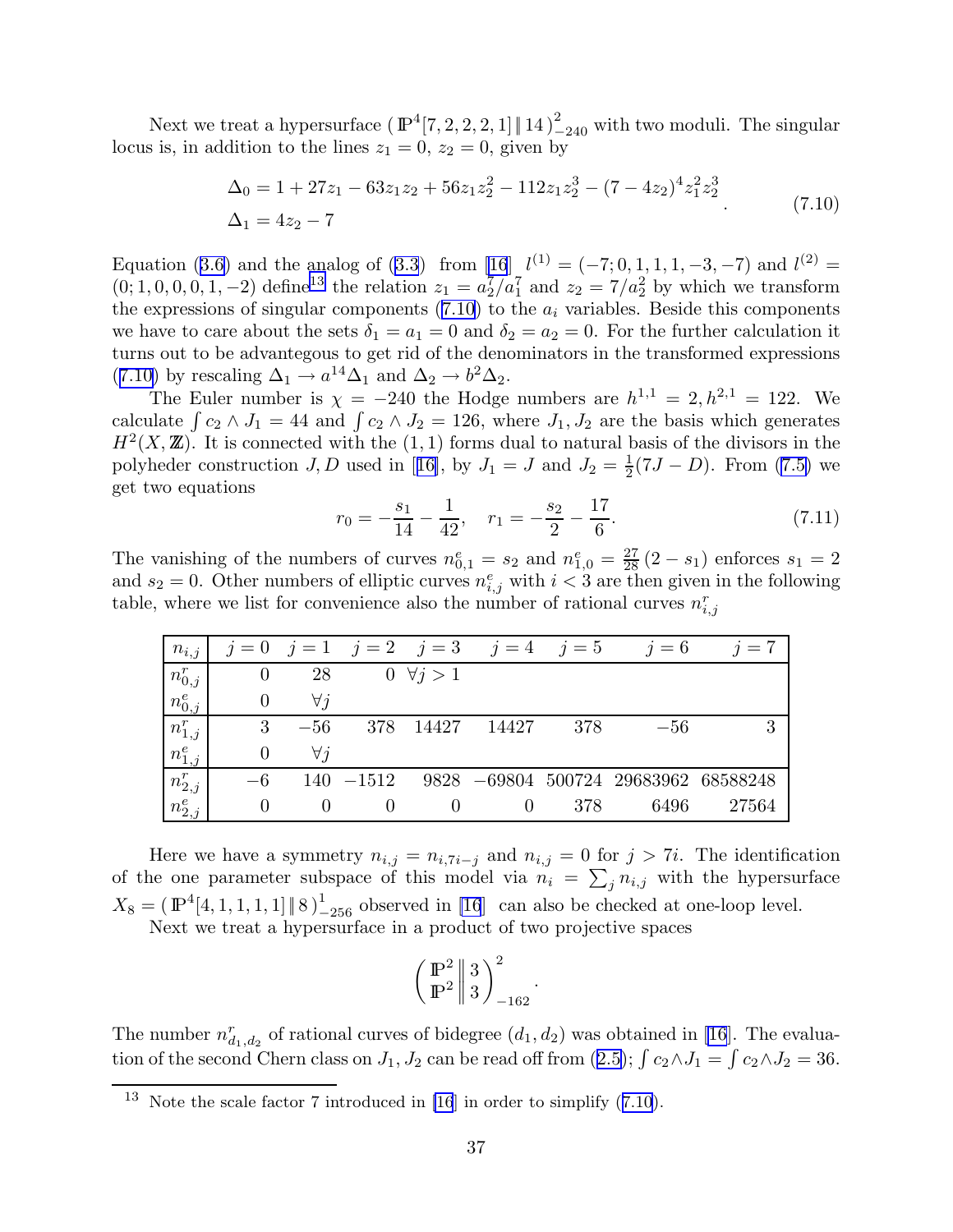Because of the symmetry we have  $s_1 = s_2$ . In this case we have to consider only one component

$$
\Delta_0 = 1 - (1 - z_1)^3 + (1 - z_2)^3 + 3z_1 z_2 (z_1 + z_2 + 7)
$$
\n(7.12)

of the discriminant of the complete intersection, where the connection with the parameters  $a_1, a_2$  $a_1, a_2$  $a_1, a_2$  is encoded in the  $l^{(i)}$  given by  $(3.3), z_1 = 3^3/a_1^3$  $(3.3), z_1 = 3^3/a_1^3$  $(3.3), z_1 = 3^3/a_1^3$  and  $z_2 = 3^3/a_2^3$ . Again after clearing the denominator, the comparison with the large radius limit gives us the relation  $r_0 = -\frac{7}{6} - \frac{s_1}{9}$  $\frac{s_1}{9}$ , leaving us with one unknown constant  $s_1$ , which is determined by requiring  $n_{0,1}^e=\frac{9}{2}$  $\frac{9}{2}(9 + s_1) = 0$ . The following table contains the numbers of rational and elliptic curves up to bidegree  $d_1 + d_2 \leq 6$ . Because of the exchange symmetry we list only  $n^{i}(d_1, d_2)$ with  $d_1 \leq d_2$ .

| (0,1)  | $n^r$ | 189              |                 |                |                              |             |
|--------|-------|------------------|-----------------|----------------|------------------------------|-------------|
|        | $n^e$ | $\theta$         |                 |                |                              |             |
| (0, 2) | $n^r$ | 189              | $n^r$<br>(1,1)  | 8262           |                              |             |
|        | $n^e$ | 0                | $n^e$           | $\overline{0}$ | $\boldsymbol{n}^r$<br>(2, 2) | 1310892     |
| (0, 3) | $n^r$ | 162              | $n^r$<br>(1,2)  | 142884         | $n^e$                        | 8262        |
|        | $n^e$ | 3                | $n^e$           | $\overline{0}$ | $n^r$<br>(2,3)               | 516953097   |
| (0, 4) | $n^r$ | 189              | $n^r$<br>(1, 3) | 1492290        | $n^e$                        | 1519434     |
|        | $n^e$ | $\boldsymbol{0}$ | $n^e$           | $-378$         | $n^r$<br>(2,4)               | 12289326723 |
| (0, 5) | $n^r$ | 189              | $n^r$<br>(1, 4) | 11375073       | $n^e$                        | 71809416    |
|        | $n^e$ | $\overline{0}$   | $n^e$           | $-16524$       |                              |             |
| (0,6)  | $n^r$ | 162              | $n^r$<br>(1,5)  | 69962130       | $n^r$<br>(3, 3)              | 55962304650 |
|        | $n^e$ | 0                | $n^e$           | $-285768$      | $n^e$                        | 818388234   |

Here we observe  $n_{1,3}^e = -2 n_{0,1}^r$ ,  $n_{2,2}^e = n_{1,1}^r$  and  $n_{1,d}^e = -2 n_{1,d_2-3}^r$  for  $d_2 \ge 4$ .

For the three-generation complete intersection case  $(5\ i)$  the relevant components of the discriminant surface were obtained by different methods in section 4 and 5:  $\Delta_0 =$  $(1-27z_1)^3-27z_2, \Delta_1=(1-27z_2).$  Proceeding as before we get  $r_0=-\frac{1}{6} - \frac{s_2}{9}$  $\frac{s_2}{9}, r_1 = 3 - s_1 + s_2$ and the vanishing of  $n_{1,0}^e = \frac{9}{2}$  $\frac{9}{2}s_2$  requires  $s_2=0$  and then from  $n_{1,1}^e=\frac{3}{2}$  $\frac{3}{2}(9s_1-27)=0$  we get  $s_1 = 3$ . The corresponding predictions for  $n_{d_1, d_2}^e$  are

| (1,0)  | $\overline{0}$   | (0,1)  |          |
|--------|------------------|--------|----------|
| (2,0)  | $\theta$         | (0, 2) | $-27\,$  |
| (3,0)  | 3                | (0, 3) | 81       |
| (4,0)  | 0                | (0, 4) | $-324\,$ |
| (5,0)  | 0                | (0, 5) | 1728     |
| (6, 0) | $\left( \right)$ | (0,6)  | 8955     |

| (1,1)            |                       |        |           |
|------------------|-----------------------|--------|-----------|
|                  |                       | (1, 2) | 972       |
| (2, 2)<br>(3, 3) | $-16028$<br>$-124719$ | (2,4)  | $-426222$ |
| (2,1)            |                       | (3,2)  | 159678    |
| (4, 2)           | $-924372$             | (1, 3) | $-486$    |
| (3,1)            | $-126$                | (2,3)  | 27945     |
| (4,1)            | $-1944$               | (1,4)  | 22356     |
| (5,1)            | $-30618$              | (1, 5) | $-72900$  |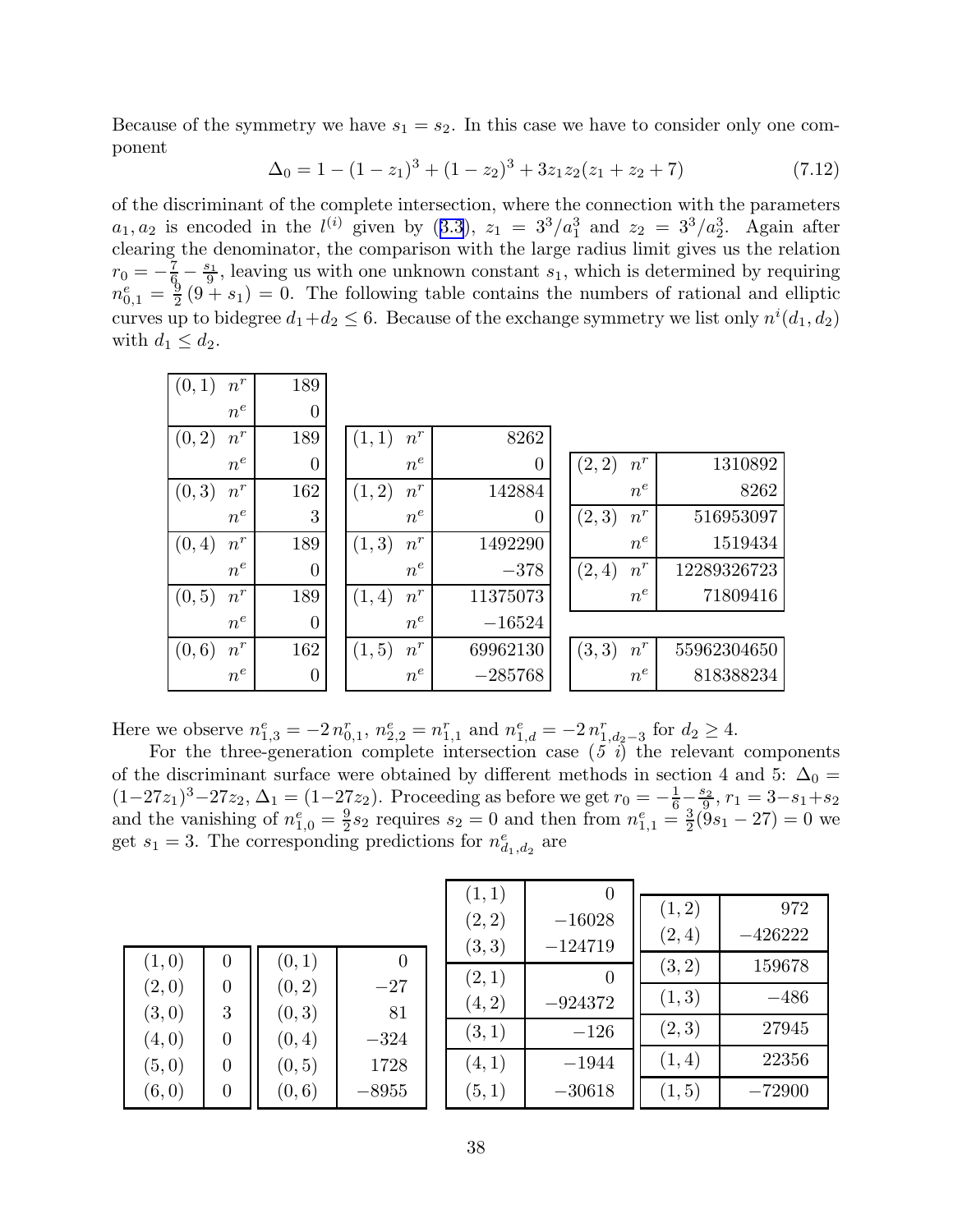For the Tian-Yau manifold example  $(5\,\mathrm{i}i)$  the discriminant can be read off from the Yukawa couplings  $\Delta_0 = 1 - 27 z_1 - 27 z_2$ ,  $\Delta_1 = (1 - 27 z_1)$ ,  $\Delta_2 = (1 - 27 z_2)$ . Obviously  $r_1 = r_2$  $r_1 = r_2$  $r_1 = r_2$  and  $s_1 = s_2$  and  $(7.5)$  $(7.5)$  $(7.5)$  yields  $r_0 = \frac{1}{2} + \frac{s_1}{3} - r_1$ . The following predictions are obtained by imposing  $n_{0,1}^e = \frac{9}{2}$  $\frac{9}{2}(s_1-2)=0$  and  $n_{1,1}^3=\frac{243}{2}$  $\frac{43}{2}(3r_1-4)=0$ :

| (0,1)            | O            |                  |                   |        |          |
|------------------|--------------|------------------|-------------------|--------|----------|
| (0, 2)           | $-27$        | (1,1)            |                   | (1, 3) | 1458     |
| (0, 3)<br>(0, 4) | 81<br>$-324$ | (2, 2)<br>(3, 3) | $-2916$<br>108180 | (1,4)  | 4374     |
| (0, 5)           | 1728         | (1, 2)           | 324               | (1, 5) | 15066    |
| (0,6)            | $-8955$      | (2,4)            | $-31104$          | (2,3)  | $-13176$ |

Note that invariants  $n_{0,i}^e$  of example (5 i) coincide with  $n_{i,0}^e = n_{0,i}^e$  of the present one.

The three moduli example in section  $(5 \text{ v})$  has the general discriminant

$$
\Delta_0 = 1 - 108z_1 + 4374z_1^2 - 78732z_1^3 + 531441z_1^4 - 8z_2 + 432z_1z_2
$$
  
- 5832z\_1^2z\_2 + 16z\_2^2 - 8z\_3 + 432z\_1z\_3 - 5832z\_1^2z\_3 - 23z\_2z\_3 + 16z\_3^2 (7.13)

and a second component of the discriminant locus

$$
\Delta_1 = 1 - 8z_2 + 16z_2^2 - 8z_3 - 32z_2z_3 + 16z_3^2. \tag{7.14}
$$

As a slight technical simplification we replace  $\left(\frac{a_1...a_k}{w_0}\right)$  $w_0$ by $\frac{1}{w_0}$  in ([7.7](#page-35-0)), set  $\delta_i = z_i$  in ([7.8](#page-35-0)) and work in the following throughoutly with the large complex structure parameters  $z_i$ , which is possible as the  $z_i$  are the good coordinates on M (cf. section 3).

By [\(7.5\)](#page-34-0) we can fix in this case  $s_1 = -4$ ,  $s_2 = s_3 = -3$  and from  $n_{0,0,1}^e = -9(1+6r_0) =$ 0 we have again  $r_0 = -1/6$ . Enforcing also  $n_{1,0,0}^e = -4(r_0 + r_1) = 0$  we get the following predictions for the non-zero invariants of the elliptic curves up to bidegree 7

| (0,1,1)   | $-12$    | (2,1,3)   | $-3024$        |           |           |
|-----------|----------|-----------|----------------|-----------|-----------|
| (0, 2, 2) | 15       | (2, 2, 3) | $-2052$        | (4,0,1)   | $-432$    |
| (1, 1, 1) | 288      | (3,0,0)   | $\overline{4}$ | (4,0,2)   | $-4212$   |
| (2, 2, 2) | $-13284$ | (3,0,1)   | $-36$          | (4,0,3)   | $-432$    |
| (1, 1, 2) | 2888     | (3,0,2)   | $-36$          | (4, 1, 1) | $-464296$ |
| (1, 2, 2) | 2160     | (3,0,3)   | 85212          | (4, 1, 2) | $-330300$ |
| (1, 2, 3) | 2160     | (3, 1, 1) | 17580          | (5,0,1)   | $-4212$   |
| (1,3,3)   | 11664    | (3, 1, 2) | 48024          | (5,0,2)   | $-191484$ |
| (2,1,1)   | $-3024$  | (3, 1, 3) | 48024          | (5,1,1)   | $-46008$  |
| (2,1,2)   | $-4320$  | (3, 2, 2) | 991536         | (6, 0, 1) | $-35820$  |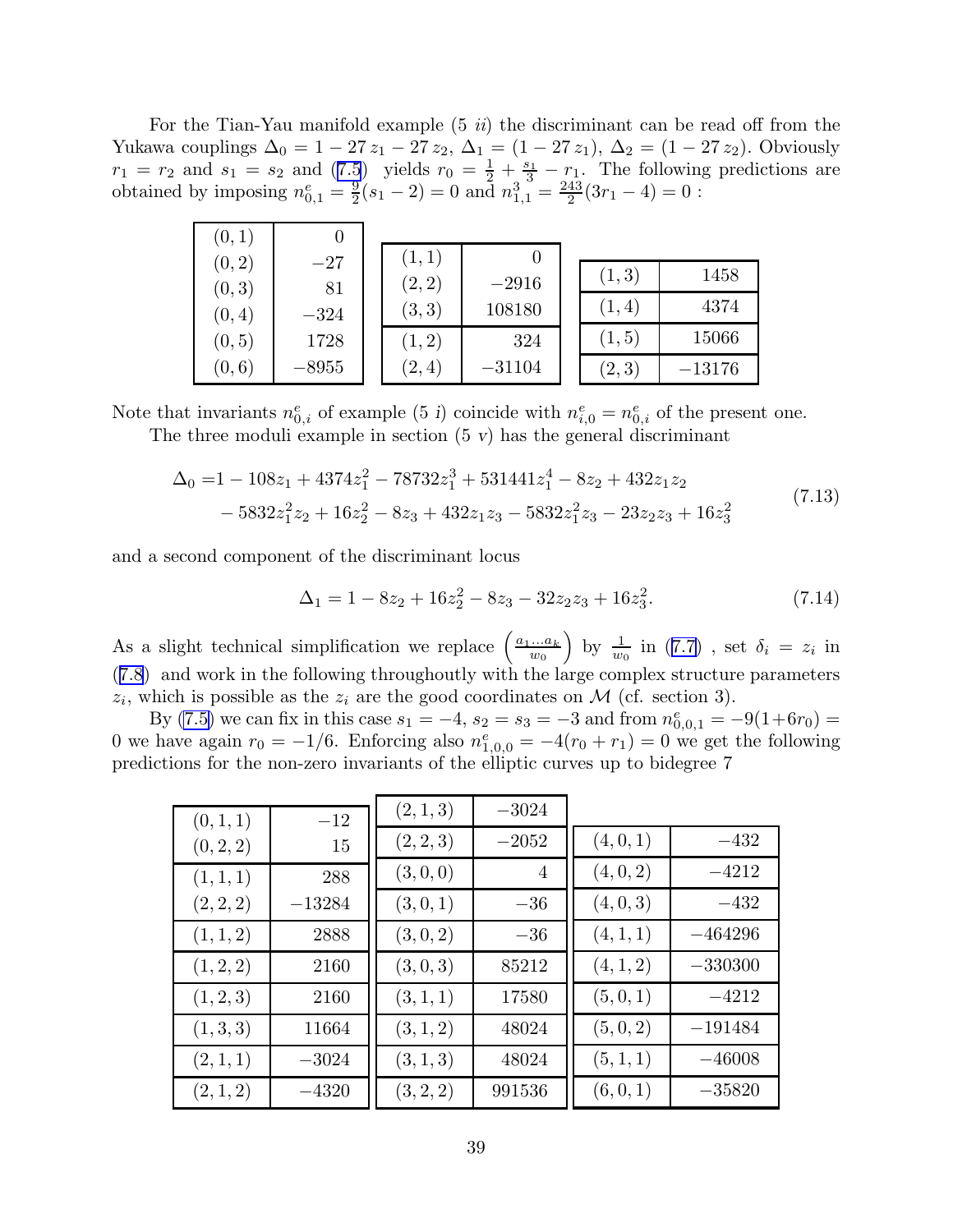We finally evaluate the invariants of the elliptic curves for the hypersurface and the complete intersections in one singular projective space discussed in  $(5 viii)$ . The topological data can be found in the table of section (5 viii) and the discriminant may be read of from  $(5.37):$  $(5.37):$  $(5.37):$ 

| Model | $r_i$ | $s_i$                                                                             | $n_{i,j}^e$            | $j=0$                                                         | $j=1$                  | $j=2$    |
|-------|-------|-----------------------------------------------------------------------------------|------------------------|---------------------------------------------------------------|------------------------|----------|
| $A$ : |       | $r_0 = -\frac{1}{6}$ $s_1 = -\frac{17}{6}$                                        |                        |                                                               | $n_{i,j}^e = 0, i < 3$ |          |
|       |       | $r_1 = -\frac{5}{6}$ $s_2 = -3$                                                   | $i=3$                  | $\begin{array}{ccc} i=3 & -1280 \\ i=4 & -317864 \end{array}$ | 2560                   | 2560     |
|       |       |                                                                                   |                        |                                                               | 1047280                | 15948240 |
|       |       | $\overline{B}$ : $r_0 = -\frac{1}{6}$ $s_1 = -6$<br>$r_1 = -1$ $s_2 = -3$ $i = 2$ |                        |                                                               | $n_{i,j}^e = 0, i < 2$ |          |
|       |       |                                                                                   |                        | $-16$<br>$-5364$                                              | 48                     | $-16$    |
|       |       |                                                                                   | $i=3$                  |                                                               | 18972                  | 237897   |
|       |       | $C: r_0 = -\frac{1}{6}$ $s_1 = -\frac{19}{6}$                                     | $n_{i,j}^e = 0, i < 4$ |                                                               |                        |          |
|       |       | $r_1 = -\frac{5}{6}$ $s_2 = -3$ $i = 4$ $-280$<br>$i = 5$ $-20992$                |                        |                                                               | 1120                   | 13072    |
|       |       |                                                                                   |                        |                                                               | 119808                 | 429608   |

The invariants for case  $A$  are in accordance with [\[15](#page-48-0)]. Also for the complete intersections we obtain for the invariants  $n_{i,j}^e = 0$  for  $j > i$  as well as the symmetry  $n_{i,j}^e = n_{i,j-i}^e$ . Comparison with the models  $(\mathbb{P}^5 \| 4, 2)_{-176}^1$ ,  $(\mathbb{P}^6 \| 3, 2, 2)_{-144}^1$  and  $(\mathbb{P}^7 \| 2, 2, 2, 2)_{-120}^1$ reveals the expected relation  $n_i^e = \sum_j n_{i,j}^e$ , which is an affirmative consistency check of the calculations at the one-loop level.

In all our examples we observed that the holomorphic anomaly is of index  $r_0 = -1/6$  at the general component of the discriminant. This also holds true for examples with higherdimensional moduli spaces and for models with a somewhat different type of singularity such as  $(\mathbb{P}^4[9, 6, 1, 1, 1] \| 18)_{-540}^2$  or  $(\mathbb{P}^4[12, 8, 2, 1, 1] \| 24)_{-480}^3$ . This is related to the fact that the manifolds approach always a nodal configuration along this component of the discriminant. The exponent of the holomorphic ambiguity seems to be universal for this type of singularity.

## 8. Discussion

To extend the discussion of mirror symmetry to CICY manifolds with higherdimensional moduli spaces, we have described how to set up the Picard-Fuchs equations and specified the point of maximal unipotent monodromy. We have developed a convenient way to construct all its solutions around this point by showing the equivalence of the solutions with the elements of special representatives of the ring  $R$ . In fact, the top element of  $\mathcal R$  corresponds to the cubic monomials of intersection numbers for the generating elements of  $H^2(\hat{X}, \mathbb{Z})$ . We have found very simple formulas for the instanton-corrected intersection numbers from which the number of rational curves can be obtained, always assuming that the mirror symmetry is correct. In this paper we have focused on the region of the moduli space of large Kähler and complex structure. The extension to the whole moduli space requires an analytical continuation of the periods. This is in principle straightforward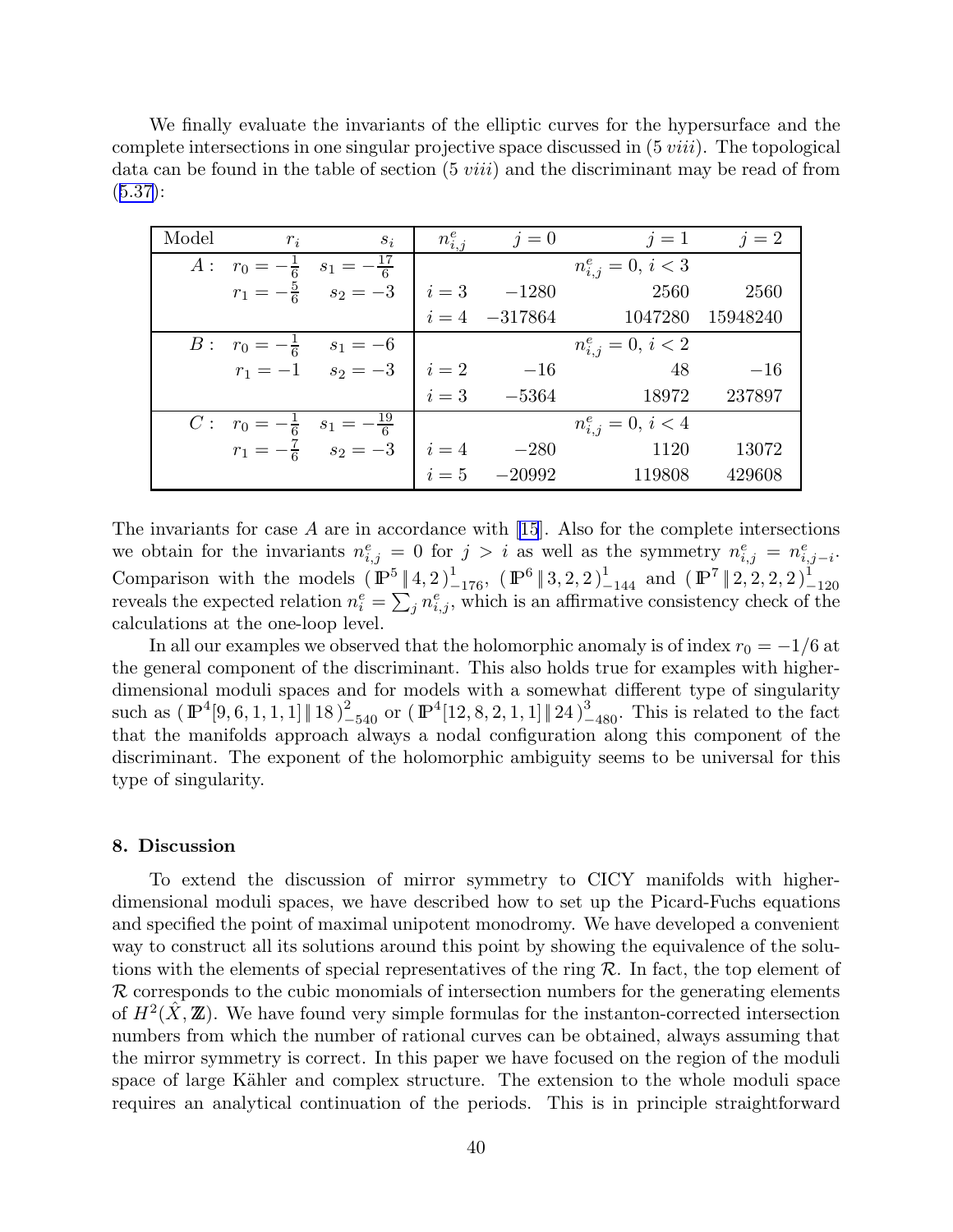using an integral representation of the solutions of the Picard-Fuchs equations. Technically this is however rather involved and was performed so far only for one modulus cases  $[11][13][14]$  $[11][13][14]$  $[11][13][14]$  $[11][13][14]$  $[11][13][14]$  and for two types of two moduli models  $[15]$ .

The form of the topological partition function is fixed by the holomorphic anomaly equation up to a holomorphic function. To specify the latter we had to analyse their asymptotic behaviour at the singular locus of the Picard-Fuchs system. In general we had to use the vanishing of the elliptic curves of low degree to provide this information.

From a more technical point of view the method described here requires, for the prediction of the instanton expansion in the large Kähler structure limit, only the generators of the Mori cone  $l^{(i)}$  and the associated intersection numbers. Given these data the expansion for the corrected Yukawa couplings and the prepotential can be simply obtained via([4.18](#page-14-0))([4.19](#page-14-0)). As it bypasses the evaluation of the Yukawa couplings on the complex structure side it is applicable to higher-dimensional moduli spaces, where the evaluation of these complicated algebraic expressions is extremely tedious. It should be clear by example (5 vii) and (5 viii) that the data mentioned above can be provided more generally for the moduli associated to algebraic deformations in the general class of Calabi-Yau manifolds representable as hypersurfaces or complete intersections in toric varieties<sup>14</sup>. It would be interesting to see if these data can also be obtained for the twisted sectors of the models in the above class and for those of the 3345 Landau-Ginzburg models with more then five fields constructed in[[62\]](#page-50-0), which can not be reduced to CY-threefolds as the examples in section 6 and others in [\[55](#page-50-0)], but have only an interpretation as higher dimensional manifolds with  $c_1 > 0$ .

The calculation of the prepotential was discussed. This problem can also be considered from the point of view of topological field theory. In fact, in many cases the prepotential can be obtained from the axioms of topological field theory contained in the Witten-Dijkgraaf-Verlinde-Verlinde equations[[63](#page-50-0)]. However for this approach the Calabi-Yau manifolds are a critical case because here the operator algebra of topological field theory is nilpotent, at least if we restrict ourselves to the massless perturbations. For the threefolds the information from the WDVV equations just defines special geometry, but do not give further information on the prepotential.

From the identification of the two hypersurfaces  $(\mathbb{P}^4[2,2,2,1,1]\|\, 8\,)_{-168}^2$  and  $(\mathbb{P}^4[6, 2, 2, 1, 1] \| 12)_{-252}^2$  with complete intersections, which was also confirmed by comparison with the Gepner models, we are taught to view the system  $L_1, \ldots, L_k$ , which contains (at the point  $z = 0$ ) the information about the ring R, as the object of primary interest.

Going one step further back, one may see as the basic input the data of a Riemann-Hilbert problem with sympletic integral representations of the monodromy and singular points, where the solutions are characterised by a graded ring whose homogeneous subspaces are of a suitable type. In fact these data seem to encode all topological data required for the classification of the homotopy type of families of Calabi-Yau manifolds by the the-

<sup>14</sup> In fact, the methods can be easily extended to evaluate three-point functions on higherdimensional Calabi-Yau spaces with higher dimensional moduli spaces [\[60](#page-50-0)]. Some results for one parameter families were obtained in [\[61](#page-50-0)]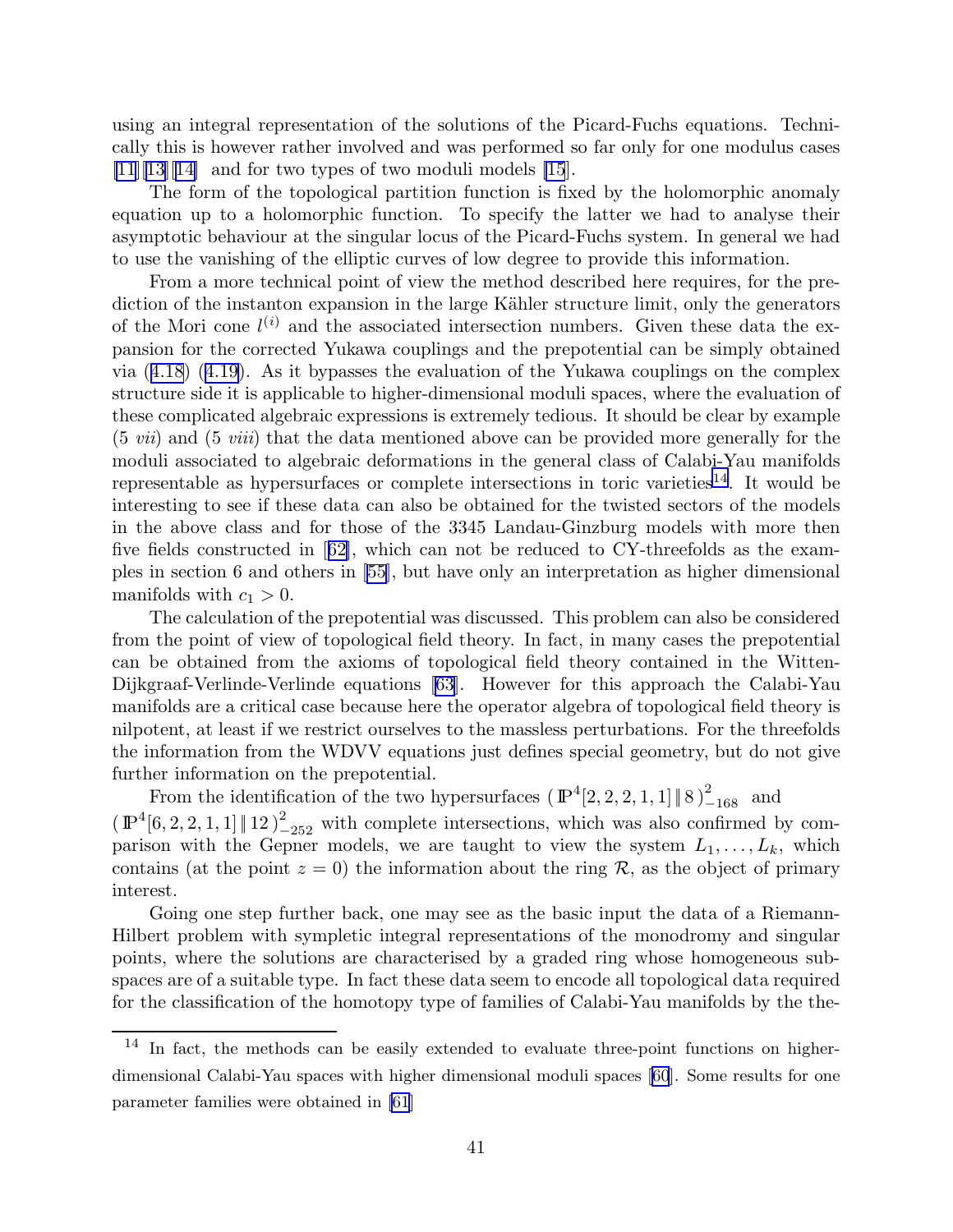orem of Wall and might lead to a refined classification of  $N = 2$  vacua of string theory and Calabi-Yau threefolds.

Acknowledgements : We would like to thank V. Batyrev, M. Berschadsky, B. Lian, J. Louis, S.S. Roan and A. Todorov for discussions.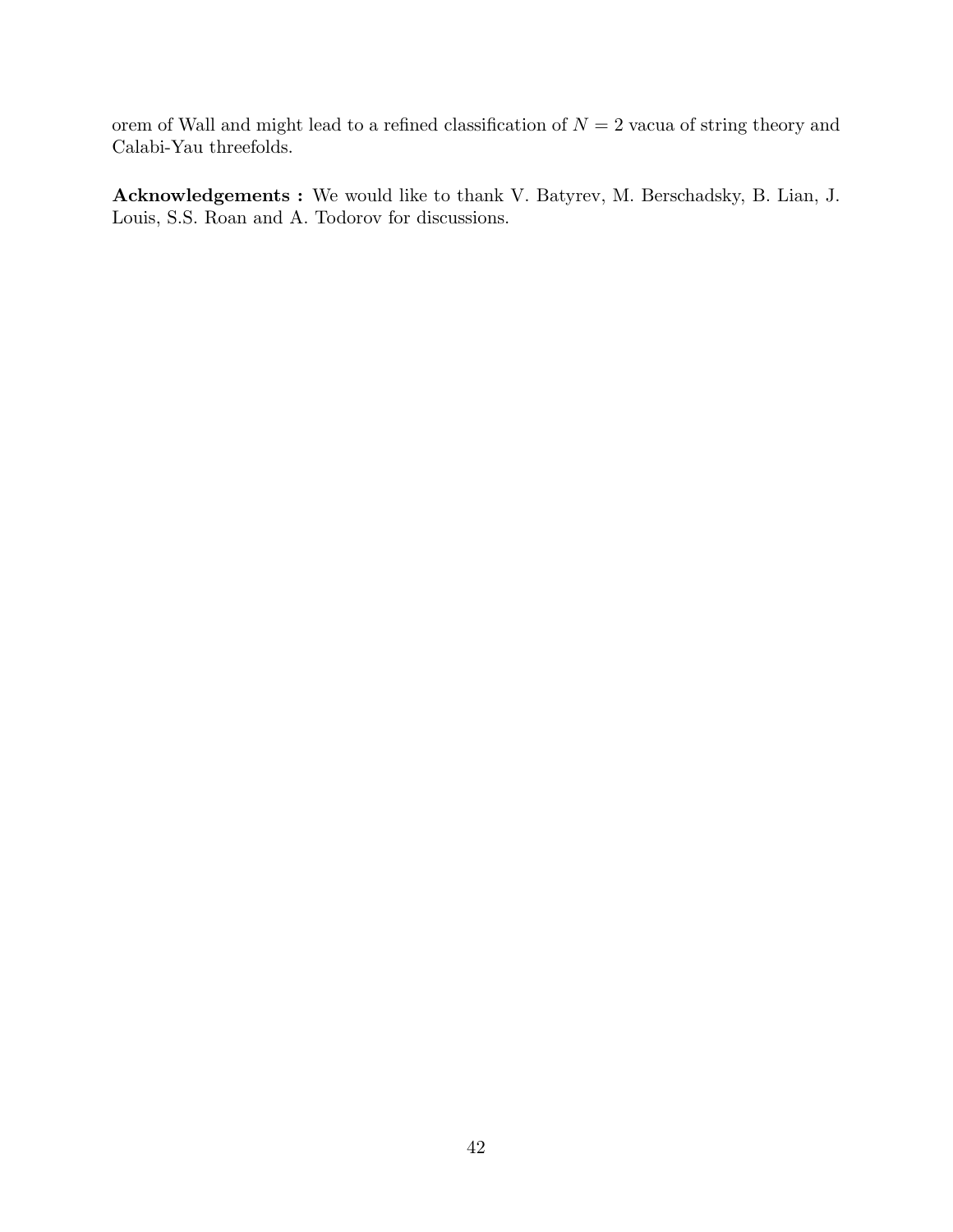## Appendix A. The pole structure in the coefficients of the logarithmic solutions to the Picard-Fuchs equation

In this appendix we exhibit the pole structures of the logarithmic solutions of the Picard-Fuchs equations.

The starting point are the generators of the Mori cone  $\vec{l}^{(\alpha)}$ , which are all of the form<sup>15</sup>

$$
\vec{l}^{(\alpha)} = (-\{l_{0j}^{(\alpha)}\}, \{l_i^{(\alpha)}\}) \quad j = 1, \dots, \text{number of polynomials}
$$

$$
\alpha = 1, \dots, h^{1,1}
$$

where

$$
-\sum_{j} l_{0j}^{(\alpha)} + \sum_{i} l_{i}^{(\alpha)} = 0
$$

$$
l_{i}^{(\alpha)} \in \mathbf{Z}
$$

$$
l_{0j}^{(\alpha)} \in \mathbf{Z}_{\geq}.
$$

The fundamental period is

$$
w_0(z) = \sum_n c(n)z^n,
$$

where the sum is over all non-negative integers  $n_{\alpha}$  and the expansion coefficients are

$$
c(n) = \frac{\prod_{j} (\sum_{\alpha} l_{0j}^{(\alpha)} n_{\alpha})!}{\prod_{i} (\sum_{\alpha} l_{i}^{(\alpha)} n_{\alpha})!}
$$

We then define

$$
w_0(z,\rho) = \sum_n c(n,\rho) z^{n+\rho}
$$

with

$$
c(n,\rho) = \frac{\prod_j \Gamma(\sum_\alpha l_{0j}^{(\alpha)}(n_\alpha + \rho_\alpha) + 1)}{\prod_i \Gamma(\sum_\alpha l_i^{(\alpha)}(n_\alpha + \rho_\alpha) + 1)}
$$

The logarithmic solutions contain the coefficients

(I) 
$$
\partial_{\beta}c(n) \equiv \frac{\partial}{\partial_{\beta}}c(n+\rho)\Big|_{\rho=0}
$$
  
(II)  $\partial_{\beta}\partial_{\gamma}c(n)$  and (III)  $\partial_{\beta}\partial_{\gamma}\partial_{\delta}c(n)$ 

<sup>&</sup>lt;sup>15</sup> We have changed the sign of the components  $l_{0i}^{(\alpha)}$  $\begin{pmatrix} \alpha \\ 0 \\ \end{pmatrix}$  as compared to [\(3.3](#page-5-0)) for notational convenience.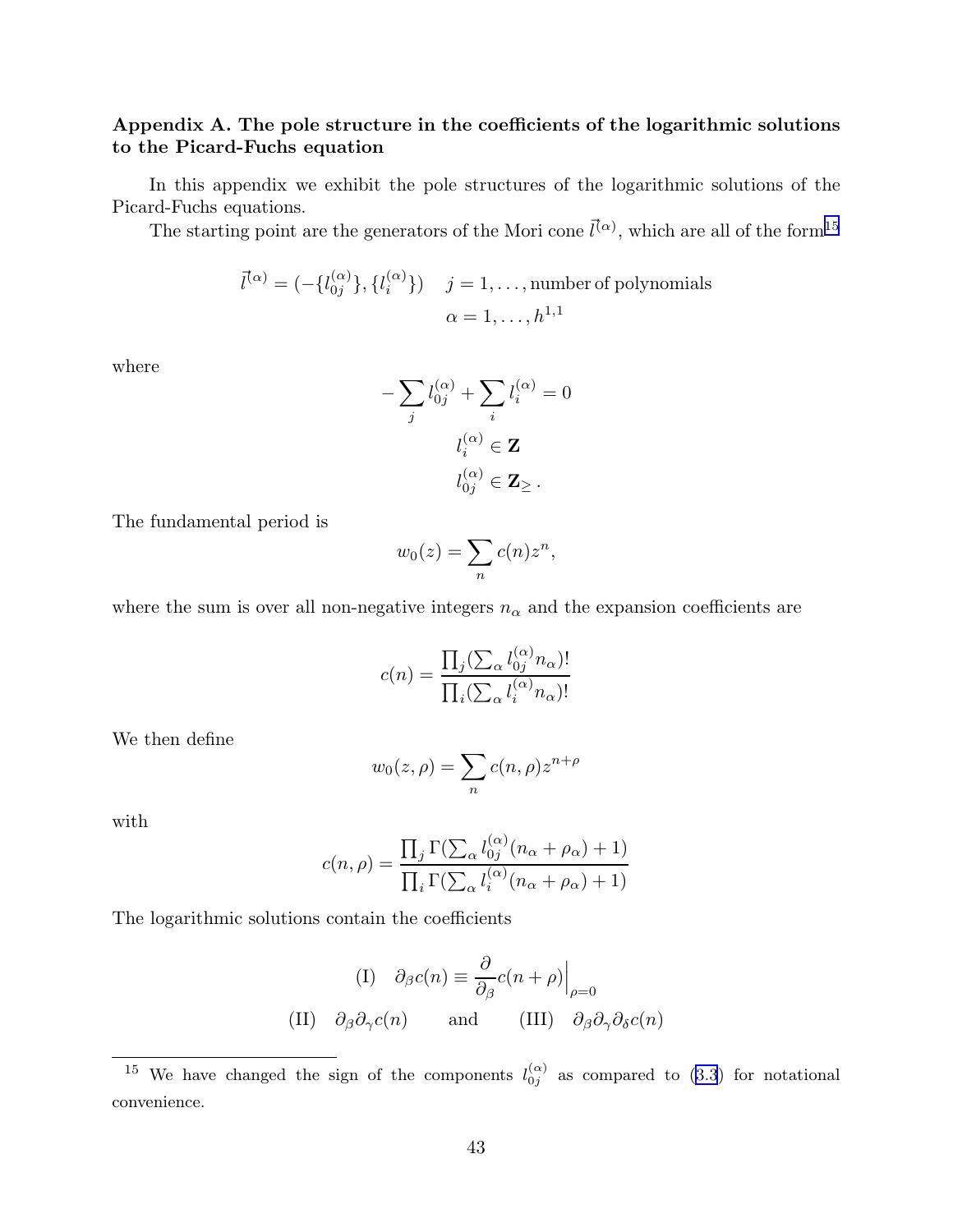The following definitions will become useful:

$$
A^{(\beta)}(n) = \sum_{j} l_{0j}^{(\beta)} \psi(\sum_{\alpha} l_{0j}^{(\alpha)} n_{\alpha} + 1) - \sum_{i} l_{i}^{(\beta)} \psi(\sum_{\alpha} l_{i}^{(\alpha)} n_{\alpha} + 1)
$$
  
\n
$$
B^{(\beta\gamma)}(n) = \sum_{j} l_{0j}^{(\beta)} l_{0j}^{(\gamma)} \psi'(\sum_{\alpha} l_{0j}^{(\alpha)} n_{\alpha} + 1) - \sum_{i} l_{i}^{(\beta)} l_{i}^{(\gamma)} \psi'(\sum_{\alpha} l_{i}^{(\alpha)} n_{\alpha} + 1)
$$
  
\n
$$
C^{(\beta\gamma\delta)}(n) = \sum_{j} l_{0j}^{(\beta)} l_{0j}^{(\gamma)} l_{0j}^{(\delta)} \psi''(\sum_{\alpha} l_{0j}^{(\alpha)} n_{\alpha} + 1) - \sum_{i} l_{i}^{(\beta)} l_{i}^{(\gamma)} l_{i}^{(\gamma)} \psi''(\sum_{\alpha} l_{i}^{(\alpha)} n_{\alpha} + 1),
$$

where  $\psi$  is the logarithmic derivative of the gamma function. We then get the expressions

$$
\partial_{\beta}c(n) = c(n)A^{(\beta)}(n) \tag{1}
$$

$$
\partial_{\beta}\partial_{\gamma}c(n) = c(n)\Big\{A^{(\beta)}(n)A^{(\gamma)}(n) + B^{(\beta\gamma)}(n)\Big\}
$$
\n(2)

$$
\partial_{\beta}\partial_{\gamma}\partial_{\delta}c(n) = c(n)\Big\{A^{(\beta)}(n)A^{(\gamma)}(n)A^{(\delta)}(n) + A^{(\beta)}(n)B^{(\gamma\delta)}(n) + A^{(\gamma)}(n)B^{(\delta\beta)}(n) + A^{(\delta)}(n)B^{(\beta\gamma)}(n) + C^{(\beta\gamma\delta)}(n)\Big\}
$$
(3)

whose pole structures we have to examine. Before doing this we define

$$
A_{k_1,\ldots,k_p}^{(\beta)}(n) = \sum_j l_{0j}^{(\beta)} \psi\left(\sum_{\alpha} l_{0j}^{(\alpha)} n_{\alpha} + 1\right) - \sum_{i \neq k_1,\ldots,k_p} l_i^{(\beta)} \psi\left(\sum_{\alpha} l_i^{(\alpha)} n_{\alpha} + 1\right)
$$

and l  $C_{k_1}^{(\beta \gamma \delta)}$  $\chi_{k_1,...,k_p}^{(\beta \gamma \delta)}(n)$ . For  $\sum_{\alpha} l_k^{(\alpha)}$  $\int_{k}^{\alpha} n_{\alpha} < 0$  we set

$$
\sum_{\alpha} l_k^{(\alpha)} n_{\alpha} \equiv -m_k
$$

and

$$
\tilde{A}_{k_1,...,k_p}^{(\beta)} = A_{k_1,...,k_p}^{(\beta)} - \sum_{i=1}^p l_{k_i}^{(\beta)} \psi(m_{k_i})
$$
  

$$
\tilde{B}_{k_1,...,k_p}^{(\beta \gamma)} = B_{k_1,...,k_p}^{(\beta \gamma)} - \sum_{i=1}^p l_{k_i}^{(\beta)} l_{k_i}^{(\gamma)} (\pi^2 - \psi'(m_{k_i})).
$$

The last ingredients we need are the pole structures of  $\Gamma$  and  $\psi$  for  $m \in \mathbf{Z}_{>}$ :

$$
\Gamma(1 - m) = \frac{1}{\Gamma(m)} \frac{\pi}{\sin(\pi m)}
$$
  
\n
$$
\psi(1 - m) = \psi(m) + \pi \cot(\pi m)
$$
  
\n
$$
\psi'(1 - m) = -\psi'(m) + \pi^2 (1 + \cot^2(\pi m))
$$
  
\n
$$
\psi''(1 - m) = \psi''(m) + 2\pi^3 \cot(\pi m) + 2\pi^3 \cot^3(\pi m)
$$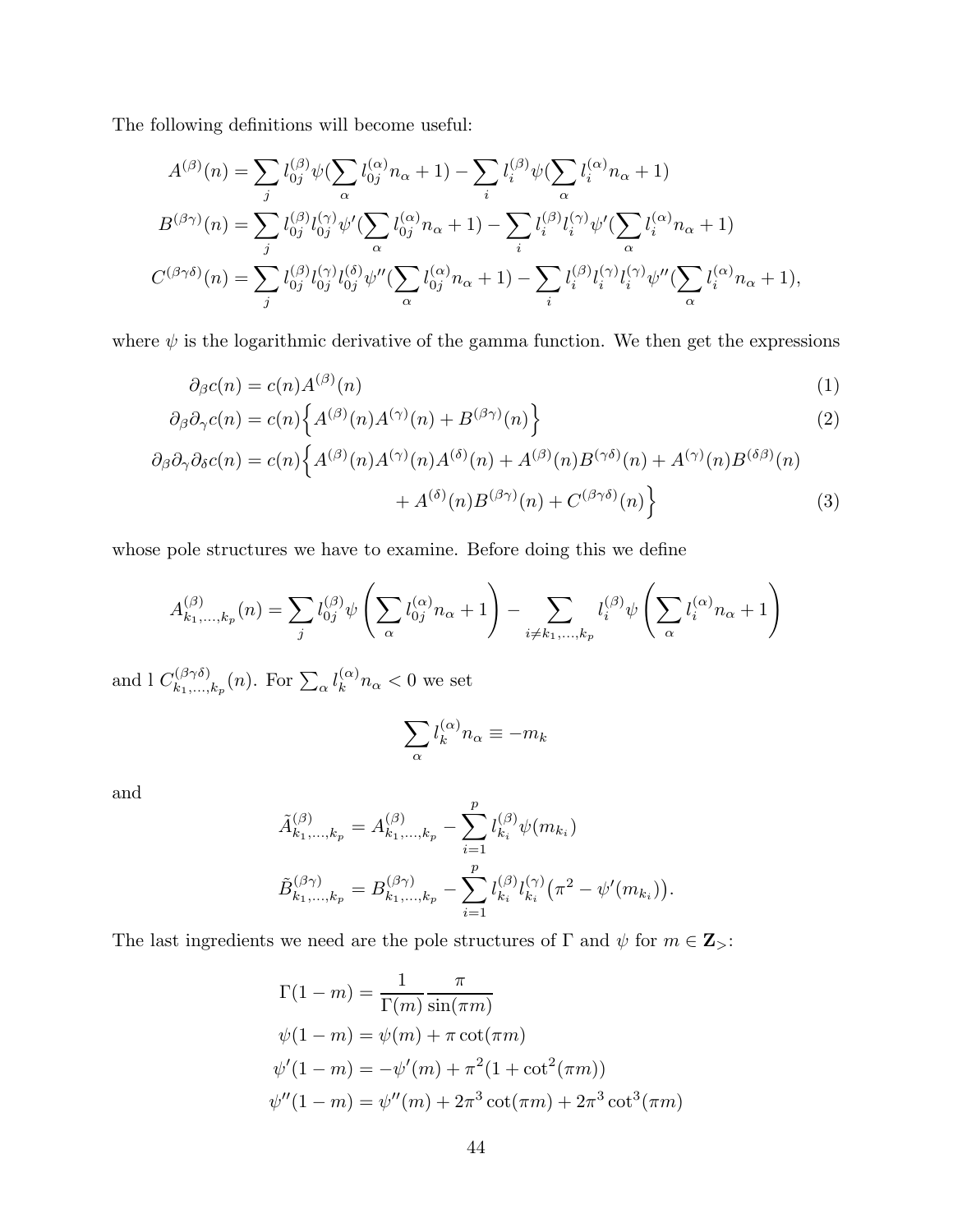We now consider the cases (I), (II) and (III) in turn:

(I) If we have more than one  $-m_k < 0$ , then  $c(n)$  has a double zero. However  $A^{(\beta)}$  only has a simple pole, i.e. we have to consider only the case where  $-m_k < 0$  for one k only. Then

$$
c(n) = \frac{\prod_j (\sum_{\alpha} l_{0j}^{(\alpha)} n_{\alpha})!}{\prod_{i \neq k} (\sum_{\alpha} l_i^{(\alpha)} n_{\alpha})!} (m_k - 1)! \frac{1}{\pi} \sin(\pi m_k)
$$

$$
A^{(\beta)}(n) = -l_k^{(\beta)} \psi(1 - m_k) + \text{finite}
$$

$$
= -\pi l_k^{(\beta)} \cot(\pi m_k) + \text{finite}
$$

and we get

$$
\partial_{\beta}c(n) = -(-)^{m_k} l_k^{(\beta)} \frac{\prod_j (\sum_{\alpha} l_{0j}^{(\alpha)} n_{\alpha})! (m_k - 1)!}{\prod_{i \neq k} (\sum_{\alpha} l_i^{(\alpha)} n_{\alpha})!} \qquad m_k \in \mathbf{Z}_{>}
$$

(II) Since  $A^2$  and B have double poles, we have to distinguish two possibilities: (i)  $-m_k < 0$  for one k only (ii)  $-m_k < 0$  for  $k_1$  and  $k_2$ For the two cases we find:

(i)

$$
\partial_{\beta}\partial_{\gamma}c(n) = -(-)^{m_k}\frac{\prod_j(\sum_{\alpha}l_{0j}^{(\alpha)}n_{\alpha})!(m_k-1)!}{\prod_{i\neq k}(\sum_{\alpha}l_i^{(\alpha)}n_{\alpha})!}(\tilde{A}_k^{(\beta)}l_k^{(\gamma)} + \tilde{A}_k^{(\gamma)}l_k^{(\beta)})
$$

(ii)

$$
\partial_{\beta}\partial_{\gamma}c(n) = (-)^{m_{k_1}+m_{k_2}} \frac{\prod_j(\sum_{\alpha}l_{0j}^{(\alpha)}n_{\alpha})!(m_{k_1}-1)!(m_{k_2}-1)!}{\prod_{i \neq k_1,k_2}(\sum_{\alpha}l_i^{(\alpha)}n_{\alpha})!} (l_{k_1}^{(\beta)}l_{k_2}^{(\gamma)} + l_{k_1}^{(\gamma)}l_{k_2}^{(\beta)})
$$

(III) We now have to distinguish three cases:

- (i)  $-m_k < 0$  for one k only
- (ii)  $-m_k < 0$  for  $k_1$  and  $k_2$
- (iii)  $-m_k < 0$  for  $k_1$ ,  $k_2$  and  $k_3$

For these three cases we find:

(i)

$$
\partial_{\beta}\partial_{\gamma}\partial_{\delta}c(n) = -(-)^{m_{k}}\frac{\prod_{j}(\sum_{\alpha}l_{0j}^{(\alpha)}n_{\alpha})!(m_{k}-1)!}{\prod_{i\neq k}(\sum_{\alpha}l_{i}^{(\alpha)}n_{\alpha})!} \times \left\{2\pi^{2}l_{k}^{(\beta)}l_{k}^{(\gamma)}l_{k}^{(\delta)} + [\tilde{B}_{k}^{(\beta\gamma)}l_{k}^{(\delta)} + \tilde{B}_{k}^{(\gamma\delta)}l_{k}^{(\gamma)} + \tilde{B}_{k}^{(\delta\beta)}l_{k}^{(\gamma)}] + [\tilde{A}_{k}^{(\beta)}\tilde{A}_{k}^{(\gamma)}l_{k}^{(\delta)} + \tilde{A}_{k}^{(\gamma)}\tilde{A}_{k}^{(\delta)}l_{k}^{(\beta)} + \tilde{A}_{k}^{(\delta)}\tilde{A}_{k}^{(\beta)}l_{k}^{(\gamma)}]\right\}
$$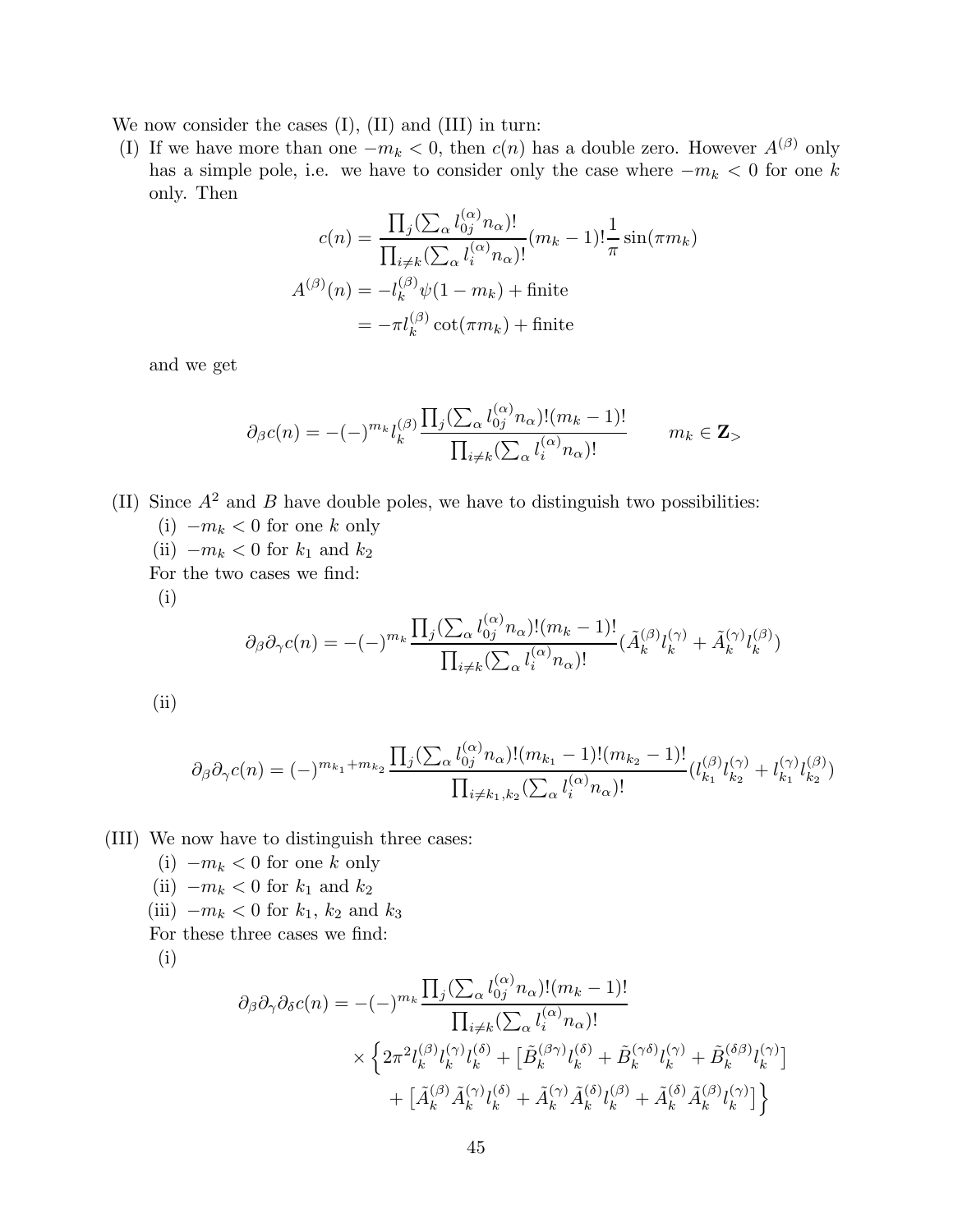(ii)

$$
\partial_{\beta}\partial_{\gamma}\partial_{\delta}c(n) = (-)^{m_{k_1}+m_{k_2}} \frac{\prod_{j}(\sum_{\alpha}l_{0j}^{(\alpha)}n_{\alpha})!(m_{k_1}-1)!(m_{k_2}-1)!}{\prod_{i\neq k_1,k_2}(\sum_{\alpha}l_{i}^{(\alpha)}n_{\alpha})!} \times \left\{\tilde{A}_{k_1,k_2}^{(\beta)}(l_{k_1}^{(\gamma)}l_{k_2}^{(\delta)}+l_{k_1}^{(\delta)}l_{k_2}^{(\gamma)})+\tilde{A}_{k_1,k_2}^{(\gamma)}(l_{k_1}^{(\delta)}l_{k_2}^{(\beta)}+l_{k_1}^{(\beta)}l_{k_2}^{(\delta)}) + \tilde{A}_{k_1,k_2}^{(\delta)}(l_{k_1}^{(\beta)}l_{k_2}^{(\gamma)}+l_{k_1}^{(\gamma)}l_{k_2}^{(\beta)})\right\}
$$

(iii)

$$
\partial_{\beta}\partial_{\gamma}\partial_{\delta}c(n) = -(-)^{m_{k_1}+m_{k_2}+m_{k_3}}\frac{\prod_{j}(\sum_{\alpha}l_{0j}^{(\alpha)}n_{\alpha})!(m_{k_1}-1)!(m_{k_2}-1)!(m_{k_3}-1)!}{\prod_{i\neq k_1,k_2,k_3}(\sum_{\alpha}l_{i}^{(\alpha)}n_{\alpha})!} \times \left\{l_{k_1}^{(\beta)}l_{k_2}^{(\gamma)}l_{k_3}^{(\delta)}+l_{k_1}^{(\gamma)}l_{k_2}^{(\beta)}l_{k_3}^{(\beta)}+l_{k_1}^{(\delta)}l_{k_2}^{(\beta)}l_{k_3}^{(\gamma)} +l_{k_1}^{(\gamma)}l_{k_2}^{(\beta)}l_{k_3}^{(\gamma)}+l_{k_1}^{(\delta)}l_{k_2}^{(\gamma)}l_{k_3}^{(\gamma)}\right\}.
$$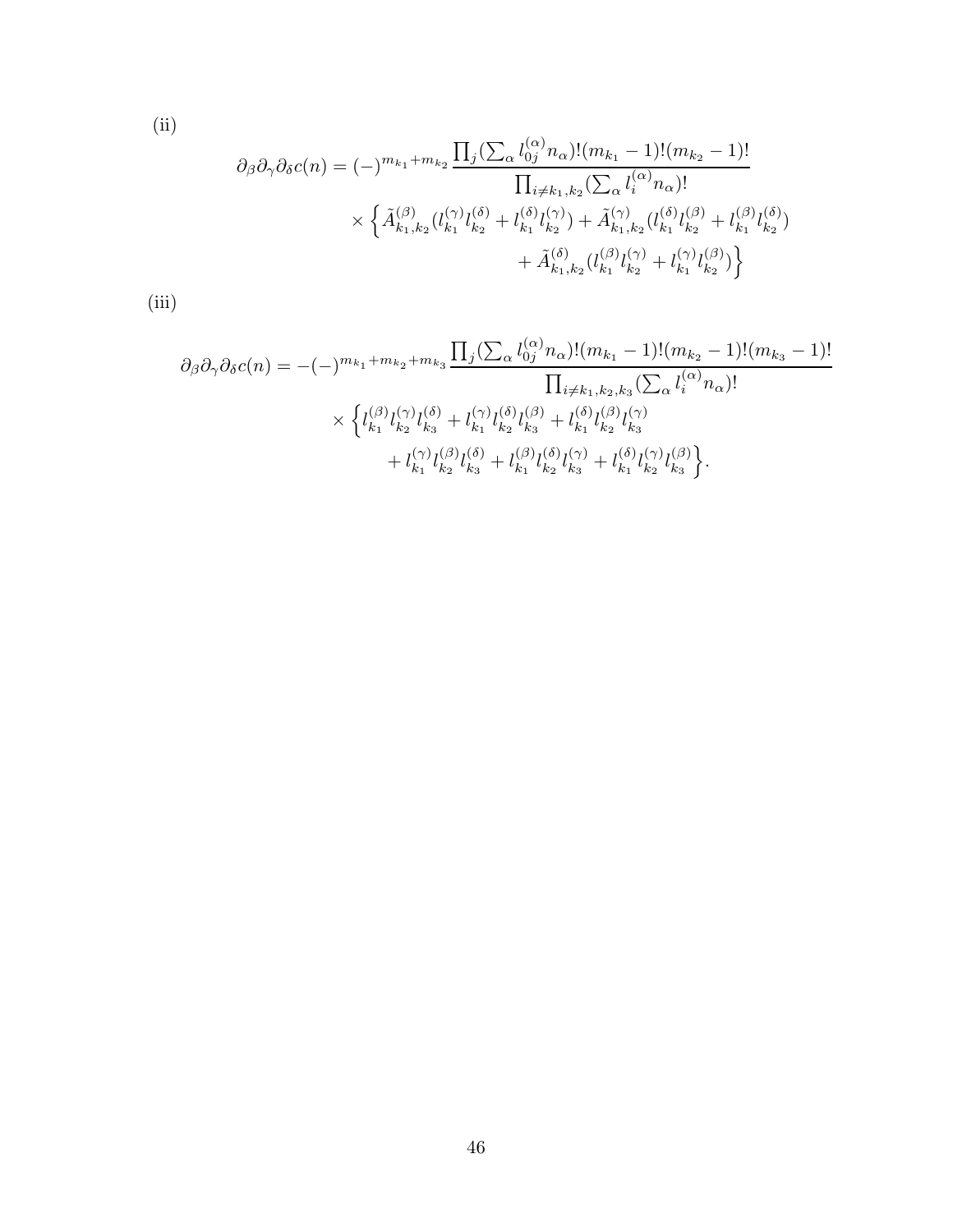Appendix B. Predicted numbers of lines for complete intersections in  $\mathbb{P}^3 \times \mathbb{P}^3$ and  $\mathbb{P}^3 \times \mathbb{P}^2$ 

For complete intersections in  $\mathbb{P}^3 \times \mathbb{P}^3$ ,

$$
\left(\begin{array}{c}\n\mathbb{P}^3 \\
\mathbb{P}^3\n\end{array}\right)\n\Big|\n\begin{array}{c}\ns_1 \ s_2 \ s_3 \\
t_1 \ t_2 \ t_3\n\end{array}\n\Big|\n\tag{B.1}
$$

there are eight possible (non-trivial) configurations:  $(s_1, s_2, s_3 | t_1, t_2, t_3) = (3, 0, 1 | 0, 3, 1),$  $(0, 2, 2|2, 2, 0), (2, 1, 1|2, 1, 1), (2, 1, 1|1, 2, 1), (2, 1, 1|0, 3, 1), (2, 1, 1|0, 2, 2), (3, 1, 0|0, 2, 2),$  $(2, 2, 0|0, 0, 4)$ . For all of these, the predicted numbers of lines with bi-degree  $(n_1, n_2)$  with respect to the Kähler forms  $J_1$  and  $J_2$  from  $\mathbb{P}^3$  and  $\mathbb{P}^3$  are given generally by

$$
N(1,0) = 10t_1t_2t_3s_1!s_2!s_3!
$$
  
\n
$$
- s_1! s_2! s_3! \left\{ \frac{1}{2} \left( s_2s_3t_1{}^3 + 3s_1s_3t_1{}^2t_2 + 3s_1s_2t_1{}^2t_3 + 3s_1{}^2t_1t_2t_3 \right) \left( \sum_{r=1}^{s_1} \frac{1}{r^2} \right) \right.
$$
  
\n
$$
+ 4 \left( s_3t_1{}^2t_2 + s_2t_1{}^2t_3 + 2s_1t_1t_2t_3 \right) \left( \sum_{r=1}^{s_1} \frac{1}{r} \right)
$$
  
\n
$$
- \frac{1}{2} \left( s_2s_3t_1{}^3 + 3s_1s_3t_1{}^2t_2 + 3s_1s_2t_1{}^2t_3 + 3s_1{}^2t_1t_2t_3 \right) \left( \sum_{r=1}^{s_1} \frac{1}{r} \right)^2
$$
  
\n
$$
- \left( 2s_2s_3t_1{}^2t_2 + 2s_1s_3t_1t_2{}^2 + s_2{}^2t_1{}^2t_3 + 4s_1s_2t_1t_2t_3 + s_1{}^2t_2{}^2t_3 \right) \left( \sum_{r=1}^{s_1} \frac{1}{r} \right) \left( \sum_{r=1}^{s_2} \frac{1}{r} \right)
$$
  
\n
$$
+ \left( \text{cyclic permutations}: \left( (s_1, t_1) \rightarrow (s_2, t_2) \rightarrow (s_3, t_3) \right) \right),
$$
  
\n(B.2)

and by  $N(0, 1) = N(1, 0) |_{(s_i \leftrightarrow t_i)}$ .

The predictions for seven possible non-trivial examples in  $\mathbb{P}^3 \times \mathbb{P}^2$ ,  $(s_1, s_2 | t_1, t_2) =$  $(2, 2|0, 3), (3, 1|0, 3), (2, 2|1, 2), (4, 0|1, 2), (1, 3|2, 1), (3, 1|2, 1), (0, 4|3, 0),$  can be extracted from the above general formulas via the manifold identity,

$$
\begin{pmatrix} \mathbb{P}^3 \ |\ s_1 \ s_2 \end{pmatrix} \cong \begin{pmatrix} \mathbb{P}^3 \ |\ s_1 \ s_2 \ 0 \end{pmatrix} . \tag{B.3}
$$

Further reduction simply reproduces the result for the bicubic model in  $\mathbb{P}^2 \times \mathbb{P}^2$  and  $(4|2)$  in  $\mathbb{P}^3 \times \mathbb{P}^1$  which are treated in section 7.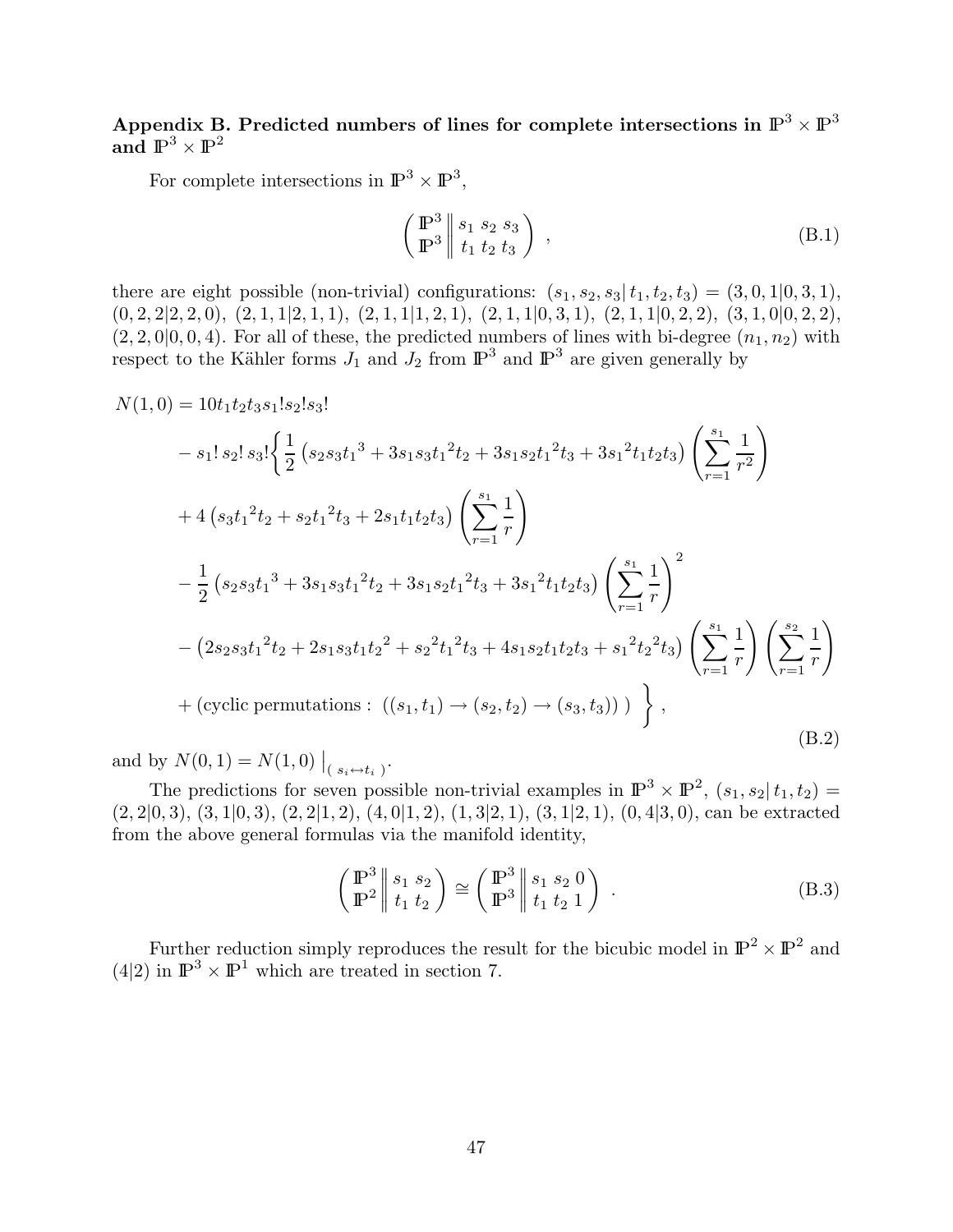## References

- <span id="page-48-0"></span>[1] T. H¨ubsch, Calabi Yau manifolds: A bestiary for physicists, World Scientific, Singapore (1992)
- [2] P. Green and T. Hübsch, Commun. Math. Phys. 113 (1987) 99
- [3] P. Candelas, A. M. Dale, C. A. Lütken and R. Schimmrigk, Nucl. Phys. B298 (1988) 493
- [4] P. Candelas, C.A. Lütken and R. Schimmrigk, Nucl. Phys. B306 (1988) 113
- [5] P. Green, T. Hübsch and C. A. Lütken, Class. Quantum Grav.  $6$  (1989) 105
- [6] C.T.C. Wall, Invent. Math. 1 (1966) 355
- [7] A. He and P. Candelas, Commun. Math. Phys. 135 (1990) 193
- [8] P. Green and T. Hübsch, Commun. Math. Phys. 119 (1988) 441
- [9] S. T. Yau, In Anomalies, geometry and topology, Argonne Symposion on anomalies, geometry and topology, Eds. W. A. Bardeen and A. R. White, World Scientific, Singapore 1985, with Appendix by G. Tian and S. T. Yau
- [10] R. Schimmrigk, Phys. Lett. 193B (1987) 175
- [11] P. Candelas, X. De la Ossa, P. Green and L. Parkes, Nucl. Phys. B359 (1991) 21
- [12] D. Morrison, Picard-Fuchs equations and mirror maps for hypersurfaces, in Essays on mirror manifolds Ed. S.-T. Yau, (Int. Press, Hong Kong, 1992)
- [13] A. Klemm and S. Theisen, Nucl. Phys. B389 (1993) 153
- [14] A. Font, Nucl. Phys. B391 (1993) 358
- [15] P. Candelas, X. de la Ossa, A. Font, S. Katz and D. Morrison, Nucl. Phys. B416 (1994) 481;

P. Candelas, A. Font, S. Katz and D. Morrison, Mirror Symmetry for Two Parameter Models II, UTTG-25-93, IASSNS-HEP-94/12, OSU-M-94-1 [\(hep-th/9403187\)](http://arXiv.org/abs/hep-th/9403187)

- [16] S. Hosono, A. Klemm, S. Theisen and S.-T. Yau: Mirror symmetry, mirror map and applications to Calabi-Yau hypersurfaces, HUTMP-93/0801, LMU-TPW-93-22 [\(hep](http://arXiv.org/abs/hep-th/9308122)[th/9308122](http://arXiv.org/abs/hep-th/9308122)), to be published in Commun. Math. Phys.
- [17] P. Berglund, P. Candelas, X. de la Ossa, A. Font, T. H¨ubsch, D. Jancic and F. Quevedo, Periods for Calabi-Yau and Landau-Ginzburg Vacua, preprint CERN-TH. 6865/93, HUPAPP-93/3, NEIP 93-004, NSF-ITP-93-96, UTTG-13-03 (hepth/9308005)
- [18] A. Libgober and J. Teitelbaum, Duke Math. Jour.,Int. Math. Res. Notices 1 (1993) 29
- [19] A. Klemm and S. Theisen, Mirror maps and instanton sums for complete intersections in weighted projective space, Mod. Phys. Lett. A (to be published)
- [20] V. Batyrev and D. van Straten, Generalized hypergeometric functions and rational curves on Calabi-Yau complete intersections in toric varieties, Essen Preprint (1993)
- [21] D. E. Sommervoll, Rational curves of low degree on a complete intersection Calabi-Yau threefold in  $P^3 \times P^3$ , Oslo preprint ISBN 82-553-0838-5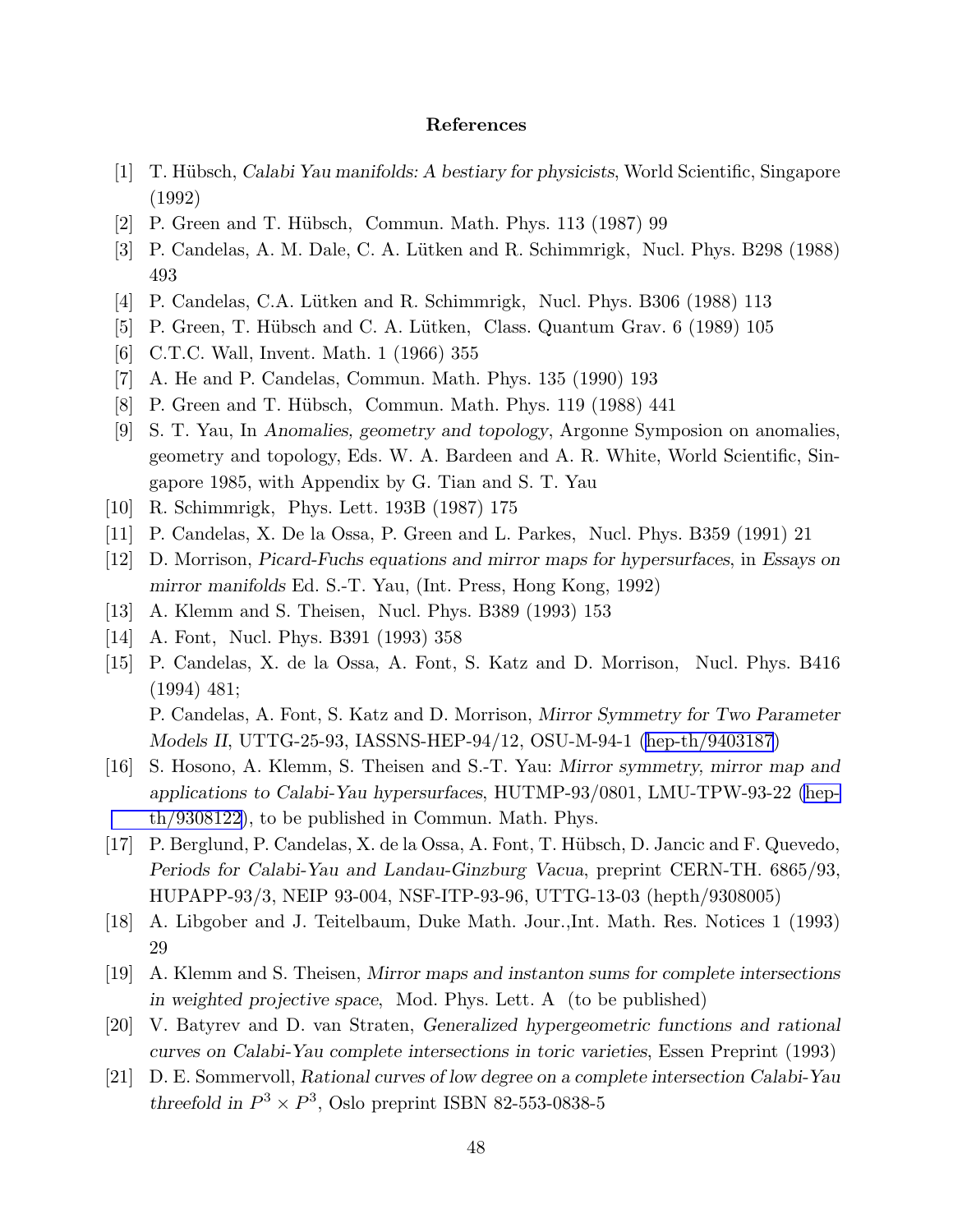- <span id="page-49-0"></span>[22] M. Bershadsky, S. Ceccotti, H. Ooguri and C. Vafa, Nucl. Phys. B405 (1993) 279
- [23] M. Bershadsky, S. Ceccotti, H. Ooguri and C. Vafa Kodaira-Spencer theory of gravity and exact results for quantum string amplitudes, HUTP-93/A025, RIMS- 946, SISSA-142/93/EP
- [24] J. Louis and V. Kaplunovski, in preparation
- [25] D. Dais and A. Klemm: On the invariants of minimal desingularizations of 3 dimensional Calabi-Yau weighted complete intersection varieties, in preparation
- [26] V. Batyrev, Dual polyhedra and mirror symmetry for Calabi-Yau hypersurfaces in toric varieties, to appear in Journal Alg. Geom.; V. Batyrev, Duke Math. Journ., 69 (1993) 349
- [27] L. Borisov, Towards the mirror symmetry for Calabi-Yau complete intersections in Gorenstein toric fano varieties, Ann Arbor preprint, 1993 [\(alg-geom/9310005\)](http://arXiv.org/abs/alg-geom/9310005)
- [28] I. M. Gelfand, A. V. Zelevinski and M. M. Kapranov, Functional Anal. Appl. 23,2 (1989) 12; English Trans. p. 94
- [29] M. Yoshida, Fuchsian differential equations, (Vieweg, Braunschweig 1987)
- [30] P. A. Griffiths, Bull. Amer. Math. Soc. 76 (1970) 228
- [31] L. Billera, P. Filliman and B. Sturmfels, Adv. Math. 83 (1990) 155; T. Oda and H.S. Park, Tôhoku Math. J. 43 (1991) 375.
- [32] P.S. Aspinwall, B. R. Greene and D. Morrison, Phys. Lett. 303B (1993) 249, Nucl. Phys. B416 (1994) 414
- [33] S. Hosono, A. Klemm and S. Theisen Lectures on mirror symmetry, HUTMP-94/01,LMU-TPW-94-02
- [34] P. Deligne, Equations differentielles à point singulieres régulieres Lecture Notes of Mathematics 163, (Springer Heidelberg 1970)
- [35] R. L. Bryant and P. A. Griffith, in Progress in Mathemathics 36 Arithmetic and Geometry, (Birkhäuser, Basle 1983) page 77-102
- [36] P. Candelas and X. de la Ossa, Nucl. Phys. B355 (1991) 455
- [37] I. M. Gelfand, M. M. Kapranov and A. V. Zelevinski, Leningrad Math. J. 2 (1991) 449
- [38] T. Todorov, private communication
- [39] D. Morrison, Compactifications of moduli spaces inspired by mirror symmetry, Duke 1993 Preprint DUK-M93-06
- [40] E. Witten, Commun. Math. Phys. 117 (1988) 353, Commun. Math. Phys. 118 (1988) 411; T. Eguchi and S. K. Yang, Int. J. Mod. Phys. A5 (1990) 1693; R. Dijkgraaf, H. Verlinde, E Verlinde, Nucl. Phys. B352 (1991) 59
- [41] M. Kontsevich and Yu. Manin Gromov-Witten Classes, Quantum Cohomology, and enumerative Geometry Max-Planck-Institut für Mathematik, Bonn preprint 1994
- [42] B. de Wit and A. Van Proeyen, Nucl. Phys. B245 (1984) 89, B. de Wit, P. Lauwers and A. Van Proeyen, Nucl. Phys. B255 (1985) 569